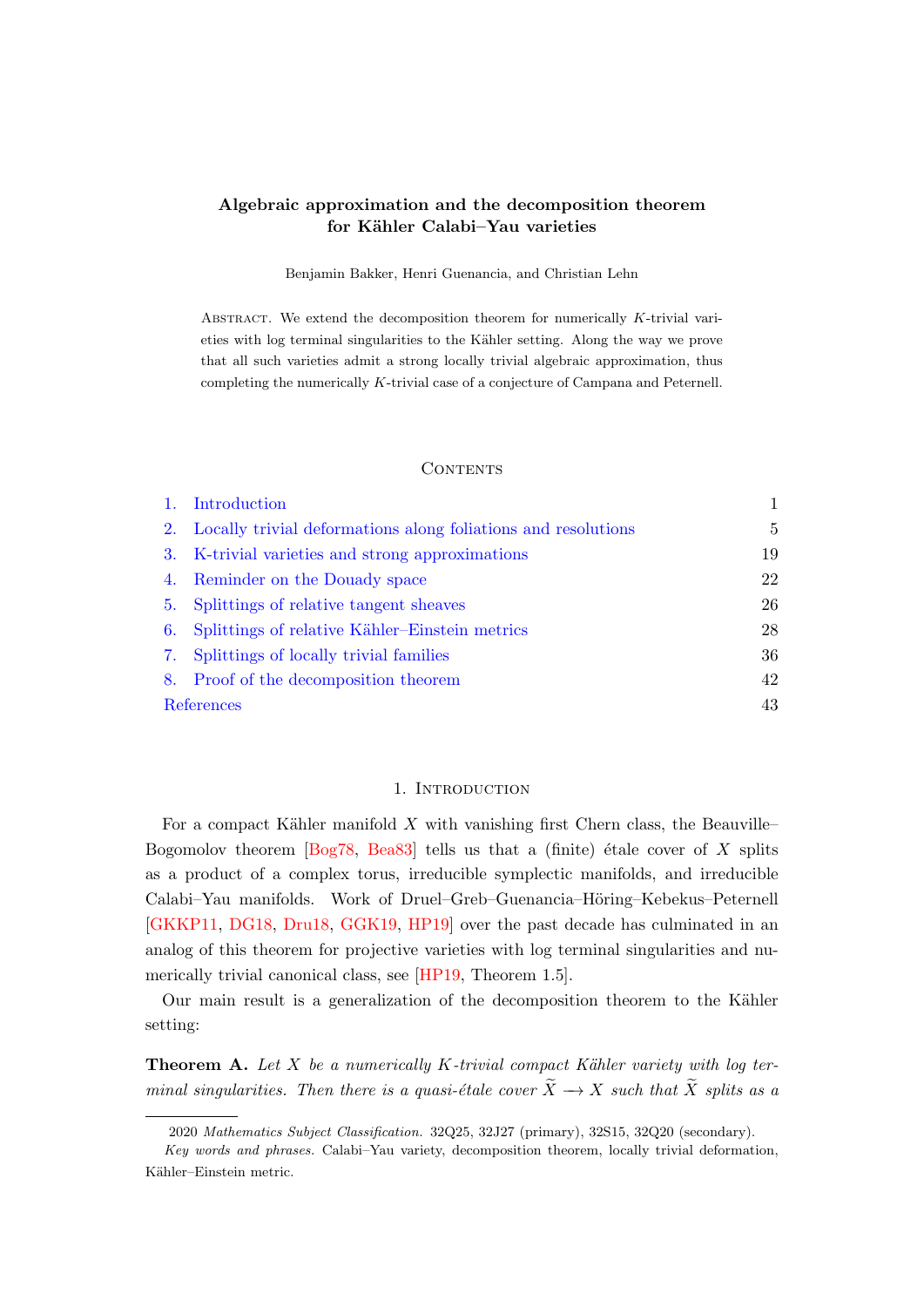<span id="page-1-3"></span>product

$$
\widetilde{X} = T \times \prod_i Y_i \times \prod_j Z_j
$$

where T is a complex torus, the  $Y_i$  are irreducible<sup>[1](#page-1-0)</sup> Calabi–Yau varieties, and the  $Z_i$ are irreducible holomorphic symplectic varieties.

A morphism  $\widetilde{X} \to X$  of normal complex spaces is *quasi-étale* if it is étale on the complement of an analytic subset which is locally of codimension at least 2 in  $\tilde{X}$ and a cover if it is finite and surjective. For convenience, we reproduce the definitions of irreducible Calabi–Yau and irreducible holomorphic symplectic varieties due to Greb–Kebekus–Peternell [\[GKP16b,](#page-44-3) Definition 8.16] here. Recall that if  $X$  is a normal complex variety, the sheaf of reflexive *p*-forms  $\Omega_X^{[p]}$  may be equivalently thought of as either the reflexive hull  $(\Omega_X^p)^{\vee \vee}$  or the push-forward  $j_*\Omega_{X^{\text{reg}}}^p$  from the regular locus j :  $X^{\text{reg}} \to X$ . If X furthermore has rational singularities, it admits a third interpretation as  $\pi_* \Omega^p$  $\frac{p}{Y}$  for any resolution  $\pi : Y \to X$  by Kebekus–Schnell [\[KS21,](#page-45-0) Corollary 1.8].

**Definition 1.1.** Let  $X$  be a compact Kähler variety with rational singularities. We call X irreducible holomorphic symplectic (IHS) if for all quasi-étale covers  $q : \widetilde{X} \to X$ , the algebra  $H^0(\widetilde{X}, \Omega_{\widetilde{X}}^{[\bullet]})$  is generated by a holomorphic symplectic form  $\widetilde{\sigma} \in H^0(\widetilde{X}, \Omega_{\widetilde{X}}^{[2]})$ .  $X^{\prime}$  is considered by a memorphic symptotic form  $\sigma \in \mathbb{R} \setminus \mathbb{R}$ ,  $X^{\prime}$ We call X irreducible Calabi–Yau (ICY) if for all quasi-étale covers  $q : X \to X$ , the algebra  $H^0(\widetilde{X}, \Omega_{\widetilde{X}}^{[\bullet]}$  $\boldsymbol{X}$ ) is generated by a nowhere vanishing reflexive form in degree  $\dim X$ .

Note that this is equivalent to the definition in [\[GKP16b\]](#page-44-3): in the presence of a reflexive form of degree dim  $X$  the singularities of  $X$  are rational if and only if they are canonical by [\[Elk81,](#page-43-2) Théorème 1] and [\[KS21,](#page-45-0) Corollary 1.8].

The proof of the decomposition theorem in the projective case uses algebraic techniques (particularly regarding algebraic integrability of foliations, even though the usage of characteristic p methods can be avoided by a recent paper of Campana [\[Cam21\]](#page-43-3)) which at the moment cannot be directly generalized to the analytic category. Instead, we reduce to the projective case via locally trivial deformations. A crucial ingredient is therefore the following theorem, which resolves the numerically K-trivial case of a conjecture of Campana–Peternell<sup>[2](#page-1-1)</sup> saying that Kähler minimal models admit an algebraic approximation:

<span id="page-1-2"></span>**Theorem B.** [A](#page-0-1)ny X as in Theorem A admits a strong locally trivial algebraic approximation: there is a locally trivial family  $\mathcal{X} \rightarrow S$  over a smooth base S specializing to X over  $s_0 \in S$  such that points  $s \in S$  for which  $X_s$  is projective are analytically dense  $near~s_0$ .

<span id="page-1-0"></span><sup>&</sup>lt;sup>1</sup>Greb–Kebekus–Peternell use the term *Calabi–Yau* for the irreducible factors in the decomposition of the second type, but it seems natural to call them irreducible Calabi–Yau.

<span id="page-1-1"></span><sup>2</sup>The conjecture has been attributed to Campana and Peternell in [\[CHL19\]](#page-43-4). The authors are grateful to Thomas Peternell for bringing this conjecture to our attention.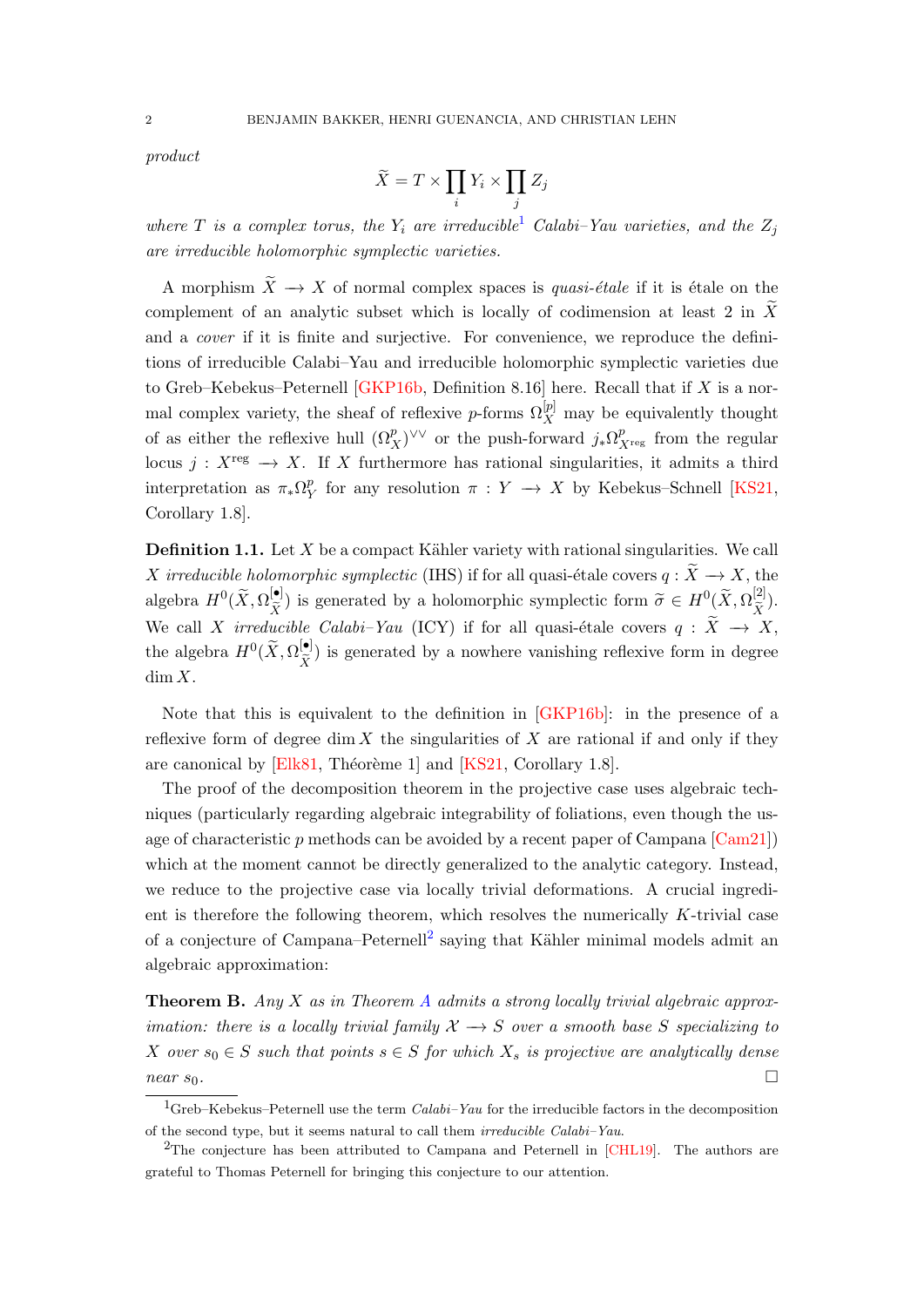<span id="page-2-0"></span>It is natural to ask whether the Bogomolov–Tian–Todorov theorem holds in this context—that is, whether locally trivial deformations of numerically  $K$ -trivial  $X$  as in the theorem are always unobstructed (which would be sufficient to prove Theorem [B,](#page-1-2) see  $[GS21, Theorem 1.2]$ . On the one hand, flat deformations of such X are known to be potentially obstructed by an example of Gross [\[Gro97a\]](#page-44-5). On the other hand, the proof of unobstructedness in the smooth case is fundamentally Hodge-theoretic, and from this perspective locally trivial deformations are more natural as they are topologically trivial (see  $[AV21, Proposition 6.1]$ ). While some special cases have been established (see [\[BL21,](#page-42-4) [BL18,](#page-42-5) [GS21\]](#page-44-4)), it is as yet unclear whether a locally trivial Bogomolov–Tian–Todorov theorem should hold.

The main difficulty in the proof of Theorem [B](#page-1-2) is therefore to produce sufficiently many unobstructed deformations. Recall that by Kodaira's criterion, a compact Kähler manifold (or compact Kähler space with rational singularities) with no nonzero holomorphic 2-forms is automatically projective, so the existence of 2-forms is the only obstruction to projectivity. The results of  $[Gue16]$  extending the polystability of  $T_X$ to the Kähler category provide a splitting of  $T_X$  into foliations and the symplectic foliations among the factors (precisely, the weakly symplectic split foliations, see Definition  $(2.31)$  $(2.31)$  account for all of the 2-forms on X. It is therefore natural to try to deform to the symplectic directions inside  $H^1(X,T_X)$ . We show that locally trivial deformations obtained by exponentiating the symplectic foliations of this splitting are always unobstructed. As in the proof of the corresponding result for symplectic varieties [\[BL18,](#page-42-5) Theorem 4.7], a crucial role is played by the degeneration of reflexive Hodge-to-de Rham in low degrees [\[BL21,](#page-42-4) Section 2]. The general results we prove about locally trivial deformations along foliations (Section [2\)](#page-4-0) and the existence of simultaneous resolutions in locally trivial families (Corollary [2.27\)](#page-12-0) are of independent interest as well.

With Theorem [B](#page-1-2) in hand, the proof of Theorem [A](#page-0-1) proceeds as follows. We first produce a locally trivial deformation  $\pi : \mathcal{X} \to \Delta$  of X over the disk for which projective fibers are analytically dense. By cycle-theoretic arguments and Theorem [A](#page-0-1) in the projective case  $[HP19, Theorem 1.5]$ , after replacing X by a quasi-étale cover it suffices to assume there is a splitting  $\mathcal{X}^* = \mathcal{Y}^* \times_{\Delta^*} \mathcal{Z}^*$  of the family  $\mathcal{X}^* := \mathcal{X}|_{\Delta^*}$  over the punctured disk, and we must show that the splitting extends over the puncture.

One first observes that local triviality of the family  $\pi : \mathcal{X} \to \Delta$  implies the Künneth decomposition of  $R^k \pi_* \mathbb{Q}_{\mathcal{X}^*}$  extends, in fact as a decomposition of the variation of Hodge structures. By  $K$ -triviality, the factors of the splitting of the tangent bundle  $T_{\mathcal{X}^*/\Delta^*}$  are cut out by differential forms and extend, so we have a splitting  $T_{\mathcal{X}/\Delta} \cong$  $A \oplus B$ . The leaves of the splitting of the family over  $\Delta^*$  have well-defined limits in the special fiber which are therefore tangent to the factors of the limit splitting  $T_X = A_0 \oplus B_0$  on the regular locus  $X^{\text{reg}}$ .

It remains to show that the limit leaves define a product structure in the singular locus  $X^{\text{sing}}$ . There are essentially two types of phenomena that could go wrong: the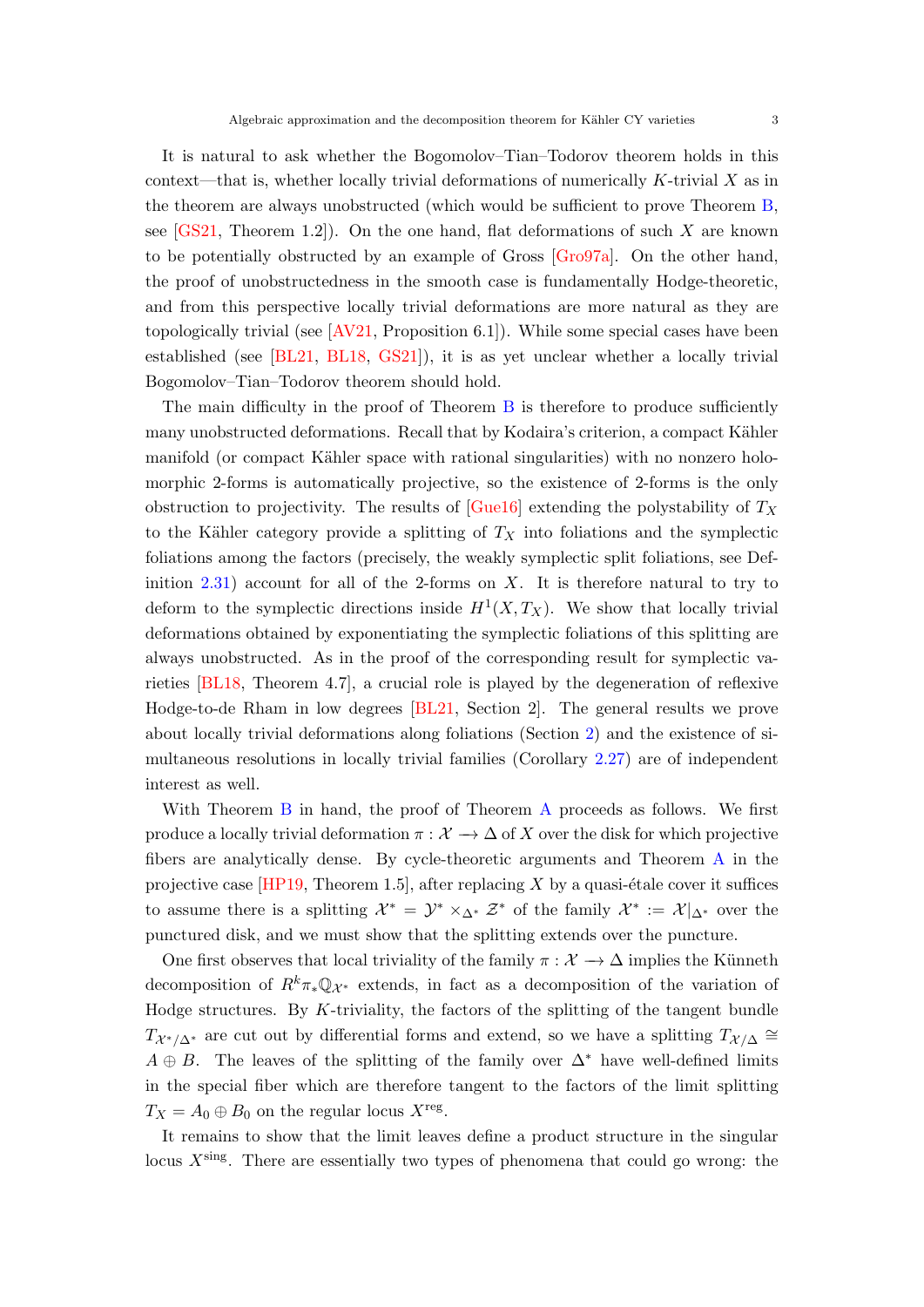<span id="page-3-0"></span>limit leaves could acquire new components in  $X^{\text{sing}}$ , or limit leaves in the two directions could have positive-dimensional intersections in  $X^{\text{sing}}$ . To rule these out, we show that the splitting of the Ricci-flat metric  $\omega_t = \omega_{A_t} + \omega_{B_t}$  of  $X_t$  for  $t \in \Delta^*$  induced by the splitting of the family extends over the puncture to a decomposition  $\omega_0 = \omega_{A_0} + \omega_{B_0}$ of the Ricci-flat metric on  $X_0 = X$  into closed semipositive currents with bounded potentials. This is the key technical part of the proof of Theorem [A](#page-0-1) and the latter condition is critical: it implies that these currents can be restricted to cycles in the singular locus and that one can compute intersection numbers with these currents. The fact that the decomposition is compatible with the limit Künneth decomposition and the semipositivity of the factors together imply neither pathology arises.

Patrick Graf informed us that he independently obtained a Kähler version of the decomposition theorem in dimension at most four, see [\[Gra21\]](#page-44-7).

#### 1.2. Outline.

- Section [2.](#page-4-0) We collect some background on locally trivial deformations, define locally trivial deformations along foliations, and prove unobstructedness of deformations along weakly symplectic split foliations.
- Section [3.](#page-18-0) We recall the precise notions of K-triviality and prove Theorem [B.](#page-1-2) We derive some first applications about fundamental groups and deformation of the irreducible building blocks.
- Section [4.](#page-21-0) We recall some foundational aspects of relative Douady spaces and show that local product decompositions can be spread out over Zariski open sets.
- Section [5.](#page-25-0) A locally trivial family  $\mathcal{X} \to \Delta$  which is a product over  $\Delta^*$  admits a limit product decomposition on cohomology. We deduce from that a splitting for the relative tangent sheaf.
- Section [6.](#page-27-0) We prove that the Kähler–Einstein metric in the limit splits as a sum of positive currents with bounded local potentials corresponding to the product decomposition of the family  $\mathcal{X} \to \Delta$  over  $\Delta^*$ .
- Section [7.](#page-35-0) Building upon the previous results, we prove a global splitting result for locally trivial families  $\mathcal{X} \to \Delta$  that are a product over  $\Delta^*$ , under some additional conditions.
- Section [8.](#page-41-0) We proceed to checking that the assumptions in the splitting theorem from the previous section are fulfilled in our geometric setting, thereby proving Theorem [A.](#page-0-1)

Acknowledgments. We benefited from discussions, remarks, and emails of Benoît Claudon, Stéphane Druel, Patrick Graf, Vincent Guedj, Stefan Kebekus, Mihai Păun, Thomas Peternell, Christian Schnell, Bernd Schober, and Ahmed Zeriahi. The authors are grateful to the referee for the various suggestions that have greatly improved the exposition.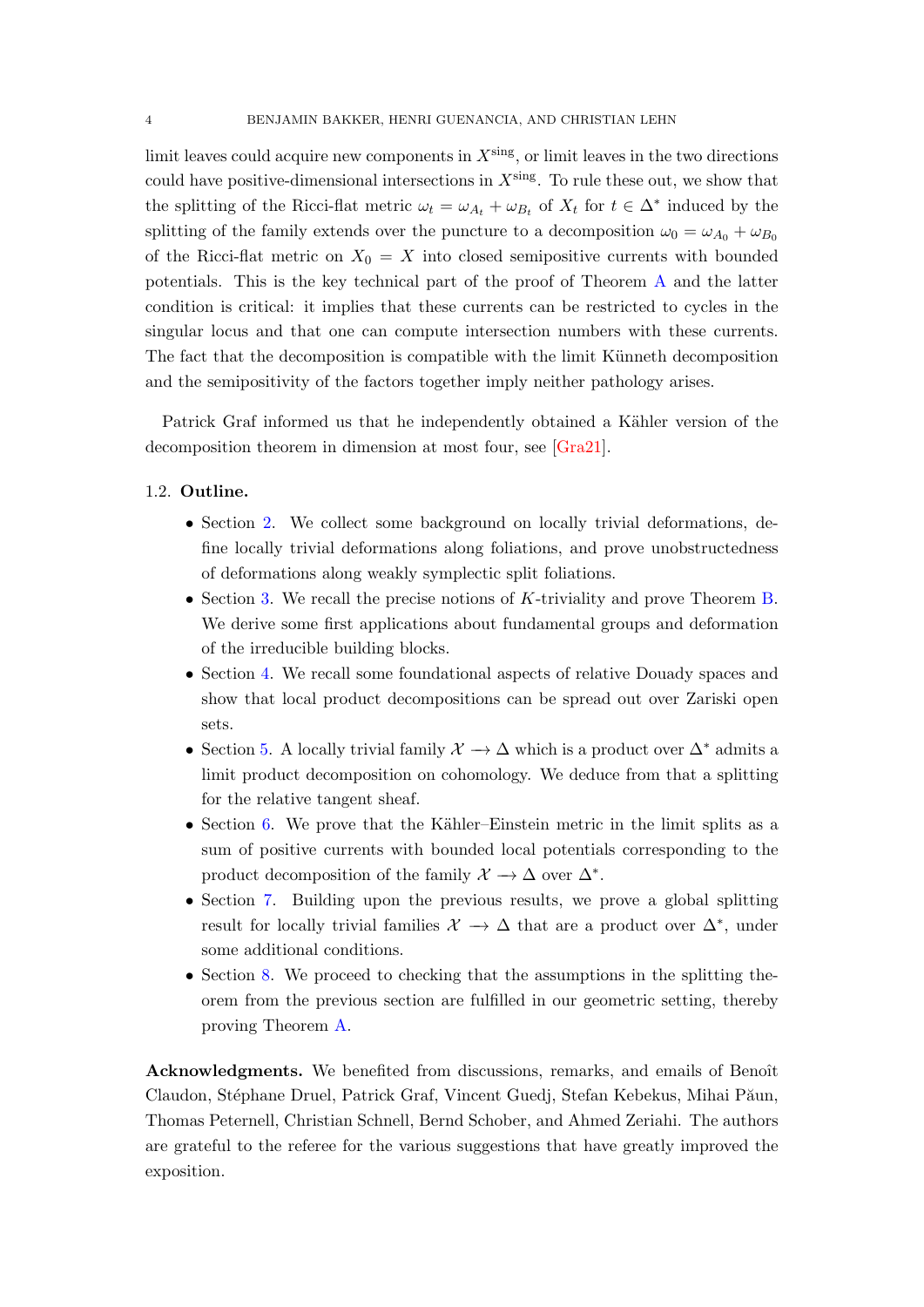<span id="page-4-2"></span>Benjamin Bakker was partially supported by NSF grant DMS-1848049. Henri Guenancia has benefited from State aid managed by the ANR under the "PIA" program bearing the reference ANR-11-LABX-0040, in connection with the research project HERMETIC. Christian Lehn was supported by the DFG through the research grants Le 3093/2-2 and Le 3093/3-1.

Notation and Conventions. A resolution of singularities of a variety  $X$  is a proper surjective bimeromorphic morphism  $\pi : Y \to X$  from a nonsingular variety Y. The term variety will denote an integral separated scheme of finite type over C in the algebraic setting or an irreducible and reduced separated complex space in the complex analytic setting. For a field  $k$ , an algebraic  $k$ -scheme is a scheme of finite type over  $k$ . We will denote by  $\Delta := \{z \in \mathbb{C} \mid |z| < 1\}$  the complex unit disk and by  $\Delta^* := \Delta \setminus \{0\}$ the punctured disk.

#### <span id="page-4-0"></span>2. Locally trivial deformations along foliations and resolutions

Throughout we define  $Art_k$  to be the category of local artinian k-algebras. To simplify the notation, we agree that  $k$  will denote an algebraically closed field when speaking about schemes and  $k = \mathbb{C}$  when speaking about complex spaces.

2.1. Locally trivial deformations. We begin with some background on locally trivial deformations.

**Definition 2.2.** Let  $f : \mathcal{X} \to S$  be a morphism of complex spaces (or algebraic schemes<sup>[3](#page-4-1)</sup>). We say:

(1) X is locally trivial over S if there is a cover  $\mathcal{X}_i$  of X, a cover  $S_i$  of S such that  $X_i \to S$  factors through  $S_i$ , complex spaces (or schemes)  $X_i$ , and commutative diagrams



where the diagonal map is the projection.

(2) X is formally locally trivial over S if for any  $T = \operatorname{Spec} A \to S$  with  $A \in \operatorname{Art}_k$ the base-change  $\mathcal{X}_T \longrightarrow T$  is locally trivial.

Remark 2.3.

- (1) Of course, over an artinian base, the notions of formal local triviality and local triviality are equivalent.
- (2) In the analytic category, by results of Artin [\[Art68,](#page-42-6) Theorem (1.5)(ii)],  $\mathcal{X}/S$  is locally trivial if and only if  $\widehat{\mathcal{O}}_{\mathcal{X},x} \cong \widehat{\mathcal{O}}_{X_s,x} \otimes_{\mathbb{C}} \widehat{\mathcal{O}}_{S,f(x)}$  as  $\widehat{\mathcal{O}}_{S,f(x)}$ -algebras for all points  $x \in \mathcal{X}$ . Thus, in the analytic category  $\mathcal{X}/S$  is locally trivial if and only

<span id="page-4-1"></span> $3<sup>3</sup>$ or algebraic spaces, if we use the étale topology in the sequel.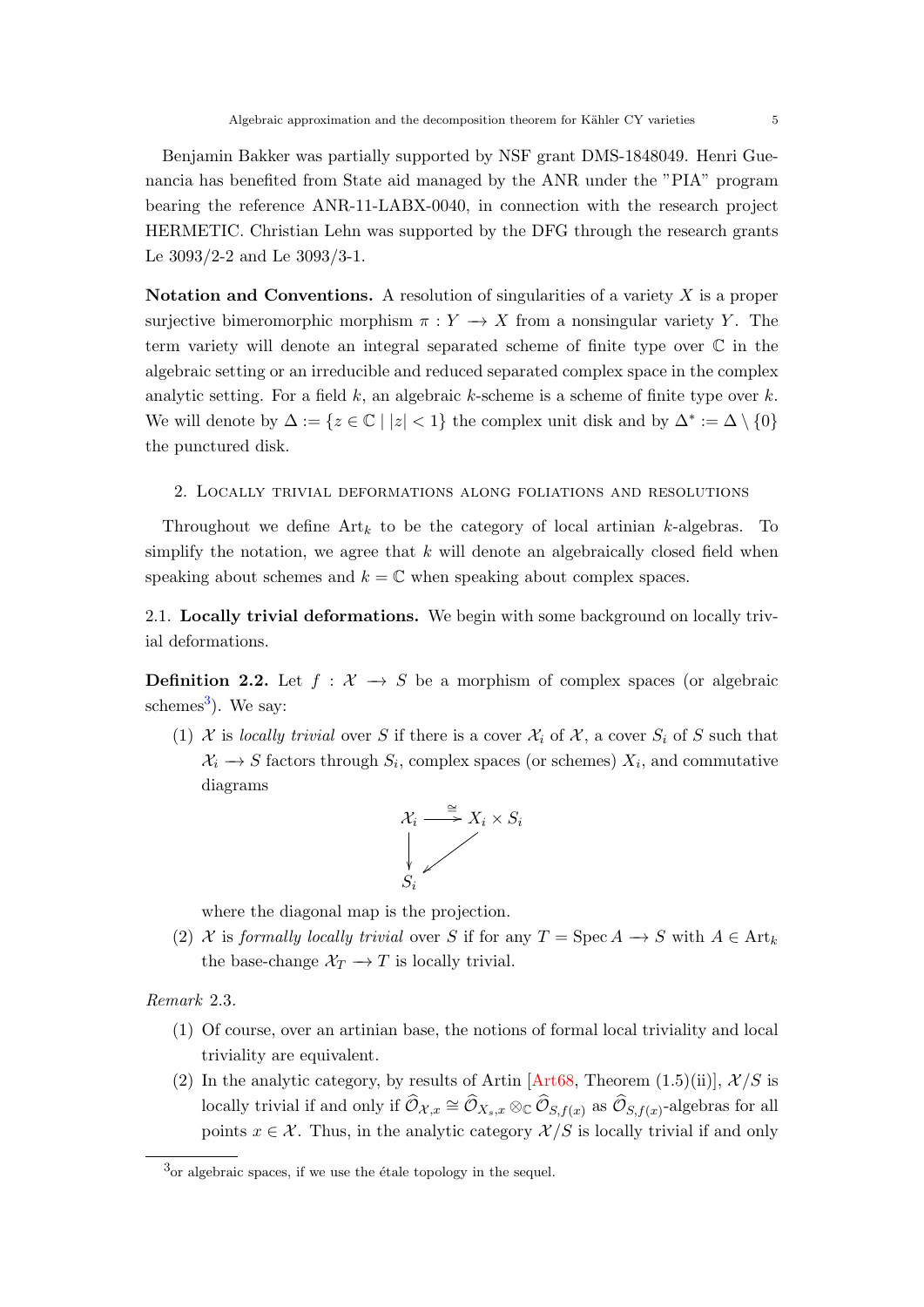if it is formally locally trivial. In the algebraic category, local triviality is in general much stronger than formal local triviality over nonartinian bases.

**Definition 2.4.** Let  $X/k$  be a complex space (or an algebraic scheme). The locally trivial deformation functor  $F_X^{\text{lt}}$ : Art<sub>k</sub>  $\to$  Sets is defined as follows:  $F_X^{\text{lt}}(A)$  is the set isomorphism classes of locally trivial families  $\mathcal{X}/\mathrm{Spec}\,A$  together with a k-morphism  $X \to \mathcal{X}$  which is an isomorphism modulo  $\mathfrak{m}_A$ . Here, we consider isomorphism classes for isomorphisms which are the identity modulo  $\mathfrak{m}_A$ .

We recall that locally trivial deformations are controlled by the tangent sheaf  $T_{\mathcal{X}/S}$  :=  $\mathcal{H}om_{\mathcal{O}_{\mathcal{X}}}(\Omega^1_{\mathcal{X}/S},\mathcal{O}_{\mathcal{X}})$ . This will be made precise in a way that can be adapted easily to deformations preserving a foliation in Section [2.10.](#page-7-0) For A in  $Art_k$  let

$$
\mathbf{G}_X(A) := \mathrm{Aut}_A(\mathcal{O}_X \otimes_k A)
$$

be the sheaf of A-algebra automorphisms of  $\mathcal{O}_X \otimes_k A$ , and let  $U_X(A) \subset G_X(A)$  be the subsheaf of automorphisms which are the identity modulo  $m_A$ .

The following proposition is immediate:

<span id="page-5-4"></span>**Proposition 2.5.** Let  $X/k$  be a complex space (or an algebraic scheme) and  $F_X^{\text{lt}}$  its locally trivial deformation functor. Then we have a natural identification:

$$
F_X^{\rm lt}(A) = \check{H}^1(X, \mathbf{U}_X(A)).
$$

Note that in characteristic zero we have an isomorphism of sheaves of pointed sets

<span id="page-5-1"></span>
$$
\exp: T_X \otimes_k \mathfrak{m}_A \to \mathbf{U}_X(A)
$$

where  $T_X \otimes_k A$  is given the obvious structure of a sheaf of A-linear Lie algebras. For any small extension<sup>[4](#page-5-0)</sup>

$$
(2.1) \t\t 0 \to J \to A' \to A \to 0
$$

with  $A, A' \in \text{Art}_k$  the first row of the following commutative diagram is then exact:

<span id="page-5-3"></span>(2.2) 
$$
0 \longrightarrow T_X \otimes_k J \longrightarrow T_X \otimes_k \mathfrak{m}_{A'} \longrightarrow T_X \otimes_k \mathfrak{m}_A \longrightarrow 0
$$

$$
\downarrow_{\text{exp}} \qquad \downarrow_{\text{exp}} \qquad \downarrow_{\text{exp}} \qquad 0 \longrightarrow T_X \otimes_k J \xrightarrow{\text{exp}} \mathbf{U}_X(A') \longrightarrow \mathbf{U}_X(A) \longrightarrow 1.
$$

Here the horizontal maps are morphisms of sheaves of groups and the right and center vertical maps are isomorphisms of sheaves of pointed sets.

It follows that the bottom row is exact. Moreover, as the top row is exact on global sections, it follows that the bottom row is exact on global sections as well.

<span id="page-5-2"></span>**Corollary 2.6.** Suppose  $X/k$  is a separated complex space (or a separated algebraic scheme with  $char(k) = 0$ . Then the following hold.

<span id="page-5-0"></span><sup>&</sup>lt;sup>4</sup>Recall that a sequence such as [\(2.1\)](#page-5-1) is a *small extension* if  $J \cdot \mathfrak{m}_{A'} = 0$ . In this case, the A'-module structure of J factors through  $k = A'/\mathfrak{m}_{A'} = A/\mathfrak{m}_A$ .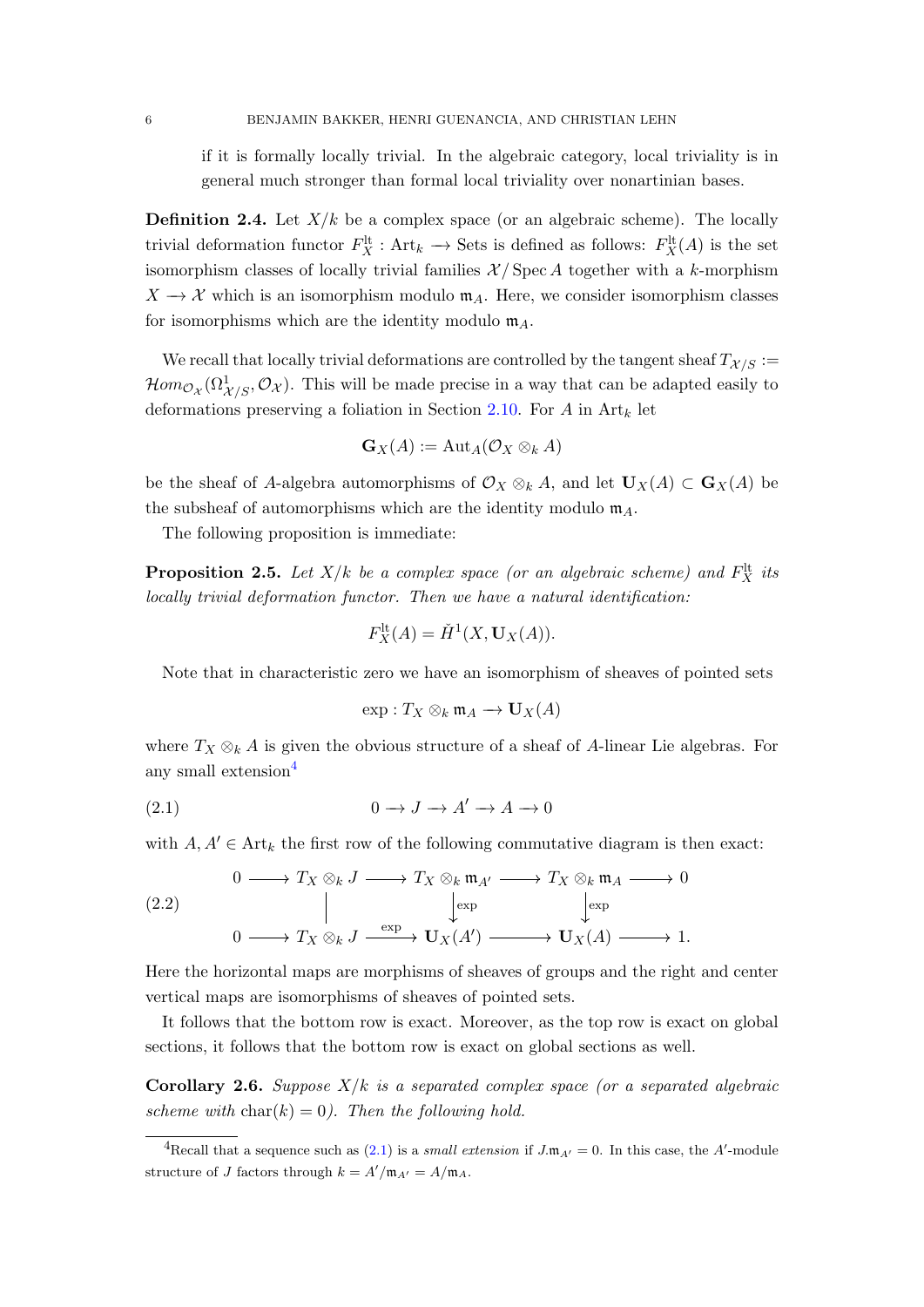- <span id="page-6-4"></span>(1) The functor  $F_X^{\text{lt}}$  admits a tangent-obstruction theory with tangent space equal to  $H^1(X, T_X)$  and obstructions in  $H^2(X, T_X)$ .
- <span id="page-6-0"></span>(2) For any family  $\mathcal{X}/S = \text{Spec } A$  in  $F_X^{\text{lt}}(A)$ , the lifts of  $\mathcal{X}/S$  to  $F_X^{\text{lt}}(A[\epsilon])$  are canonically parametrized by a functorial quotient of  $H^1(\mathcal{X}, T_{\mathcal{X}/S})$ .

<span id="page-6-3"></span>*Remark* 2.7. It follows that  $F_X^{\text{lt}}$  satisfies Schlessinger's axioms  $(H_1)-(H_3)$ , see [\[Sch68,](#page-45-1) Theorem 2.11]. Note that while  $F_X^{\text{lt}}$  may not satisfy  $(H_4)$ , it does satisfy axiom  $(H_5)$ of [\[Gro97b,](#page-44-8) § 1], since the fibered coproduct of two deformations may be constructed by taking the fibered direct product of the sheaves of rings. Thus, the deformation module  $T^1(\mathcal{X}/S)$  has the structure of an A-module, and in part [\(2\)](#page-6-0) we mean that it is a quotient of  $H^1(\mathcal{X}, T_{\mathcal{X}/S})$  as an A-module which is compatible with restriction maps. If  $\mathcal{X}/S$  has no automorphisms restricting to the identity on the special fiber, then  $H^1(\mathcal{X}, T_{\mathcal{X}/S}) \to T^1(\mathcal{X}/S)$  will be an isomorphism. These remarks likewise hold for the other deformation functors that will be defined in Section [2.10.](#page-7-0)

Proof of Corollary [2.6.](#page-5-2) The following lemma describes how much of the long exact sequence survives in the cohomology of  $U_X(A)$ :

# Lemma 2.8. Let

$$
(2.3) \t\t 0 \t \to T \t \to G' \t \to G \t \to 1
$$

be an exact sequence of sheaves of groups on a topological space where T is abelian.

(1) If  $T$  is central in  $G$ , then we have a sequence

<span id="page-6-1"></span>
$$
\check{H}^1(X,T) \longrightarrow \check{H}^1(X,G') \longrightarrow \check{H}^1(X,G) \stackrel{\delta}{\longrightarrow} \check{H}^2(X,T)
$$

where

- (a) The natural action of  $\check{H}^1(X,T)$  on  $\check{H}^1(X,G')$  is transitive on fibers;
- (b) The image of  $\check{H}^1(X, G') \to \check{H}^1(X, G)$  is the inverse image of 0 under  $\delta$ .
- (2) If [\(2.3\)](#page-6-1) is split exact<sup>[5](#page-6-2)</sup>, then for each  $\alpha \in \check{H}^1(X, G)$  the natural action of  $\check{H}^1(X, T^\alpha)$  on the fiber of the map

$$
\check{H}^1(X, G') \longrightarrow \check{H}^1(X, G)
$$

above  $\alpha$  is transitive, where  $T^{\alpha}$  is the sheaf obtained from T by twisting by  $\alpha$ .

*Proof.* Easily checked with Čech cochains.  $\square$ 

Now, the first claim is immediate upon taking the long exact sequence on Čech cohomology of the second row of  $(2.2)$  using the first part of the lemma (where we used separatedness to identify Cech cohomology with sheaf cohomology). For the second part, we have a split exact sequence

(2.4) 
$$
0 \longrightarrow T_X \otimes_k A \xrightarrow{\exp} \mathbf{U}_X(A[\epsilon]) \longrightarrow \mathbf{U}_X(A) \longrightarrow 1
$$

<span id="page-6-2"></span><sup>&</sup>lt;sup>5</sup>Meaning  $G' \to G$  has a section.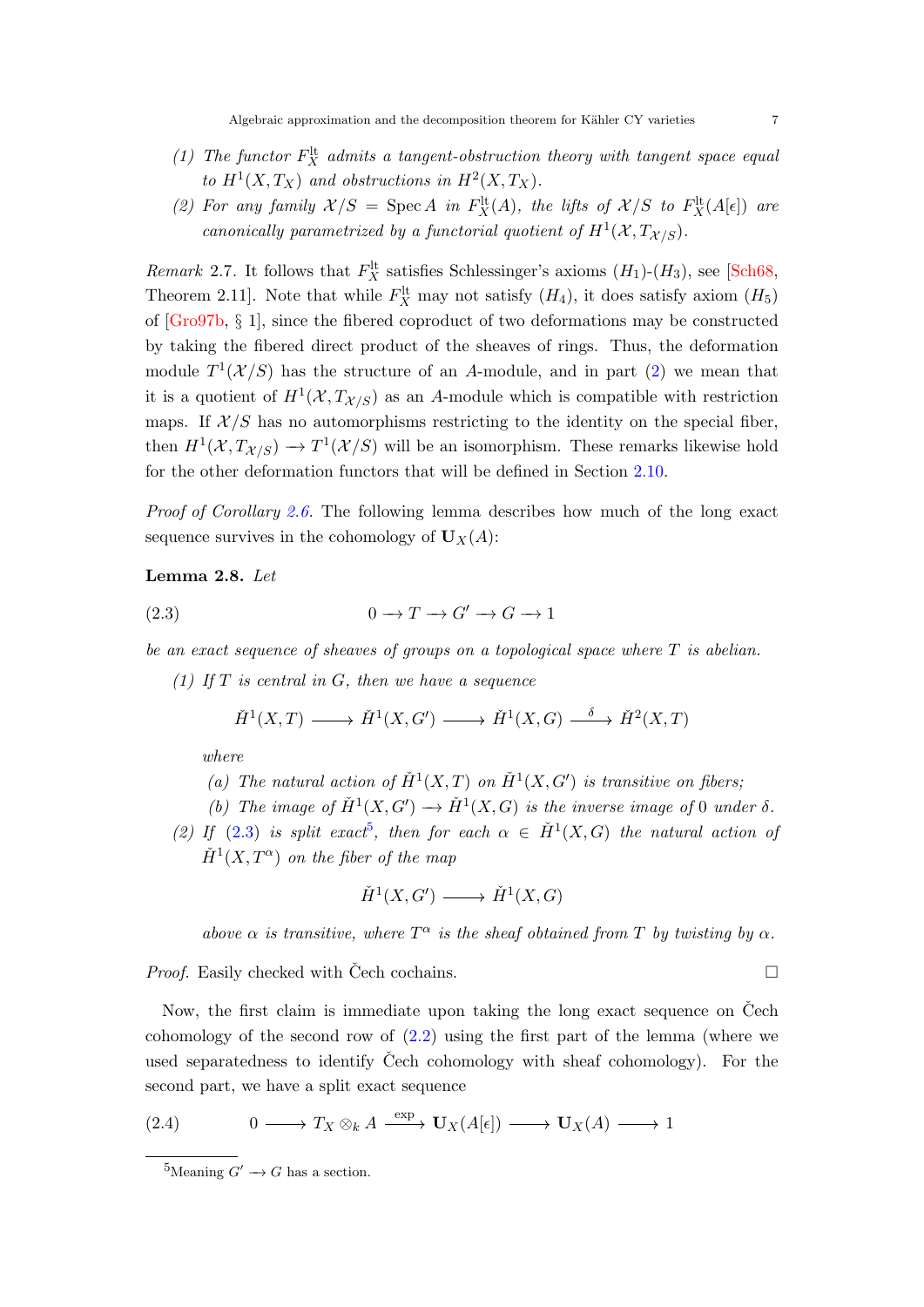<span id="page-7-2"></span>and the claim follows from the second part of the lemma, as the stabilizer of an element  $(\mathcal{X}'/S')$  under the action of  $H^1(\mathcal{X}, T_{\mathcal{X}/S})$  is easily seen to be an A-submodule. Note that for  $\alpha = (\mathcal{X}/S) \in \check{H}^1(X, \mathbf{U}_X(A))$  we naturally have  $(T_{X \times S/S})^{\alpha} = T_{\mathcal{X}/S}$ .

Remark 2.9. We would like to make a couple of remarks regarding [\(2.2\)](#page-5-3).

- (1) The restriction morphism  $\mathbf{U}_X(A') \to \mathbf{U}_X(A)$  may fail to be surjective in characteristic p. If we take  $X = \text{Spec } k[x]/(x^p)$ ,  $A = k[\epsilon]/(\epsilon^p)$ , and  $A' = k[\epsilon]/(\epsilon^{p+1})$ , the automorphism  $x \mapsto x + \epsilon$  of  $X \times \operatorname{Spec} A$  does not lift.
- (2) Let  $A' \to A$  be a small extension in Art<sub>k</sub>, let  $\mathcal{X}' \to \operatorname{Spec} A'$  be flat, and  $\mathcal{X} :=$  $\mathcal{X}' \times_{\text{Spec } A'} \text{Spec } A$ . The same argument shows that  $\text{Aut}_{A'}(\mathcal{X}') \to \text{Aut}_{A}(\mathcal{X})$ is surjective whenever  $T_{\mathcal{X}'/A'} \to T_{\mathcal{X}/A}$  is. Example 2.6.8(i) in [\[Ser06\]](#page-45-2) shows that for  $A' = k[t]/t^3 \rightarrow k[t]/t^2 = A$  and  $\mathcal{X}' = \text{Spec}(k[x, y, t]/(xy - t, t^3))$  the automorphism of X determined by  $x \mapsto x + tx$  and  $y \mapsto y$  does not lift to  $\mathcal{X}'$ . But neither does the vector field  $t \frac{\partial}{\partial x} \in T_{\mathcal{X}/A}$ .

<span id="page-7-0"></span>2.10. Locally trivial deformations along foliations. The above results now easily extend to the situation of deformations along a foliation, provided we require char(k) = 0 in the algebraic case. For simplicity, we therefore take  $k = \mathbb{C}$  in the remainder.

**Definition 2.11.** Let  $X$  be a separated complex space (or a separated complex algebraic scheme). The *tangent sheaf* of X is defined by  $T_X := \mathcal{H}om_{\mathcal{O}_X}(\Omega_X^1, \mathcal{O}_X)$ . A *foliation* is a subsheaf  $E \subset T_X$ , such that E is stable under the Lie bracket and saturated in  $T_X$ , i.e. such that the quotient  $T_X/E$  is torsion-free.

**Definition 2.12.** Let  $X$  be a separated complex space (or a separated complex algebraic scheme) with a foliation  $E \subset T_X$ . For  $A \in \text{Art}_{\mathbb{C}}$  set  $U_E(A) := \exp(E \otimes_{\mathbb{C}} \mathfrak{m}_A) \subset$  $U_X(A)$ . We define the deformation functor  $F_E^{\text{lt}}$ : Art<sub> $\mathbb{C} \to$  Sets by</sub>

$$
F_E^{\rm lt}(A) := \check{H}^1(X, \mathbf{U}_E(A)).
$$

We somewhat abusively refer to sections of  $F_E^{\text{lt}}$  as  $(\mathcal{X}/S) \in F_E^{\text{lt}}(A)$  even though the natural map  $F_E^{\text{lt}} \to F_X^{\text{lt}}$  may not be injective on sections. Note that the integrability of E is necessary in order for  $U_E(A) \subset U_X(A)$  to be a sheaf of subgroups.

<span id="page-7-1"></span>**Proposition 2.13.** Let X be a separated complex space (or a separated complex algebraic scheme) with a foliation  $E \subset T_X$ . Then the following hold.

- (1) The functor  $F_E^{\text{lt}}$  admits a tangent-obstruction theory with tangent space  $H^1(X, E)$ and obstructions in  $H^2(X, E)$ .
- (2) Associated to any family  $\mathcal{X}/S = \text{Spec}\, A$  in  $F_E^{\text{lt}}(A)$  there is a functorial foliation  $E_{X/S} \subset T_{X/S}$  which locally agrees with the trivial extension of E on any local trivialization of the  $U_E(A)$ -cocycle representing  $X/S$ . The lifts of  $X/S$  to  $F_{E}^{\rm{lt}}(A[\epsilon])$  are canonically parametrized by a functorial quotient of  $H^{1}(\mathcal{X},E_{\mathcal{X}/S}).$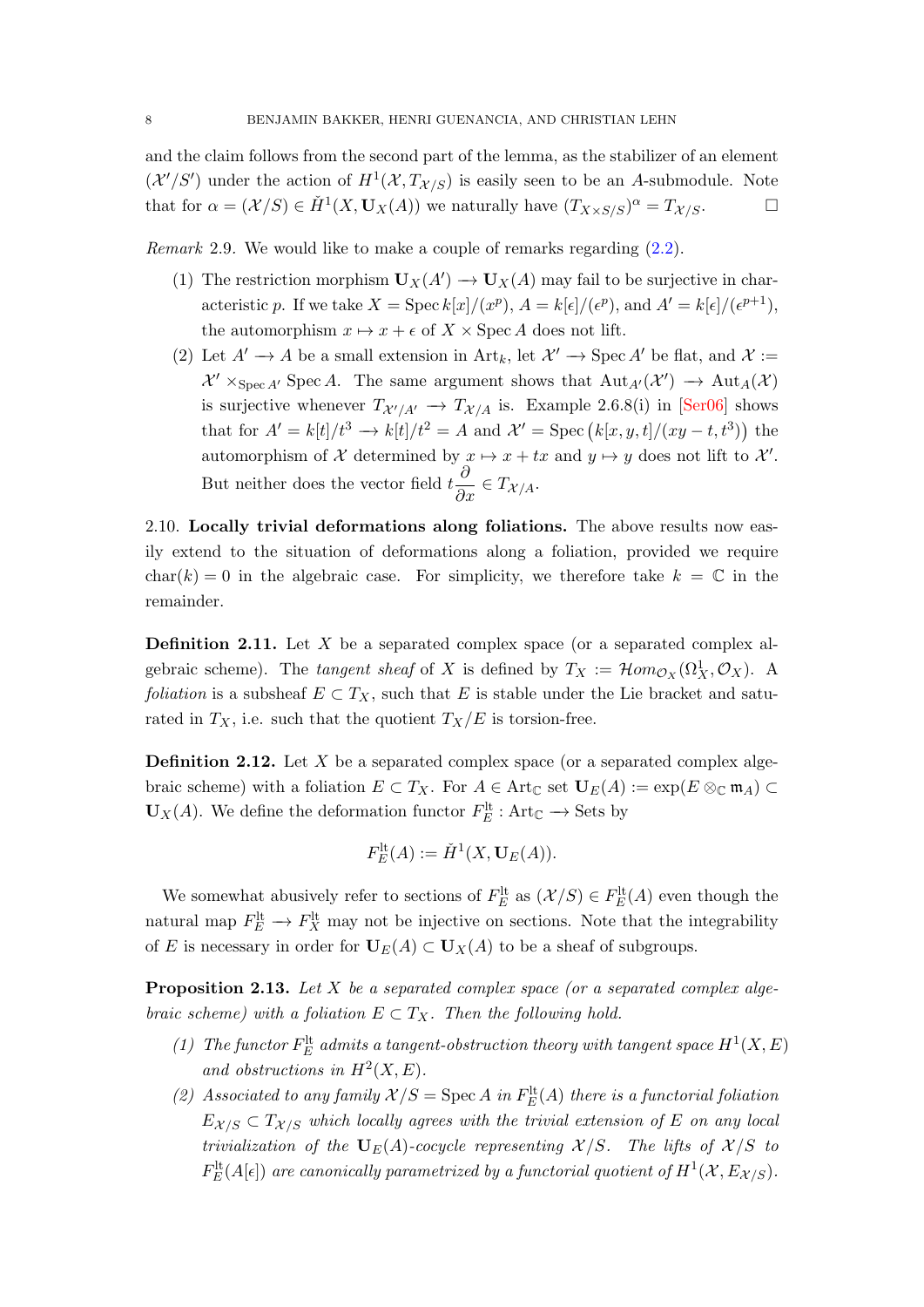Remark 2.14. Note that the functor  $F_E^{\text{lt}}$  is not the functor of locally trivial deformations for which E lifts locally trivially: there may well be sections of  $U_X(A)$  which stabilize  $E \otimes_{\mathbb{C}} A$  but do not come from exponentiating  $E \otimes_{\mathbb{C}} \mathfrak{m}_A$ . Indeed, take  $X = Y \times Z$  with the induced splitting

$$
T_X = \pi_1^* T_Y \oplus \pi_2^* T_Z
$$

and  $E = \pi_1^* T_Y$ . Then any locally trivial deformation of the two factors will obviously yield a locally trivial deformation of  $X$  for which the two foliations lift locally trivially, but such a deformation does not in general come from a section of  $F_E^{\text{lt}}$ . Moreover, in this case, the gluing maps for a section of  $F_E^{\text{lt}}$  are not required to preserve  $\pi_2^* T_Z$ —that is, they are not required to be constant in the Z direction.

2.15. Locally trivial deformations of tangent splittings. Throughout we say that a subsheaf  $Q \subset E$  is locally split if it is locally a direct summand.

Definition 2.16. Let X be a separated complex space (or a separated complex algebraic scheme), and suppose we have  $Q \subset E \subset T_X$  where E is a foliation and Q is a locally split subsheaf of E. For  $A \in \text{Art}_{\mathbb{C}}$  and  $S := \text{Spec } A$  we define  $F_{E,Q}^{\text{lt}}(A)$  to be the set of  $(\mathcal{X}/S) \in F_E^{\text{lt}}(A)$  together with a flat lift  $Q_{\mathcal{X}/S} \subset E_{\mathcal{X}/S}$  of  $Q$ , up to the obvious notion of isomorphism. We usually write  $(\mathcal{X}/S) \in F^{\text{lt}}_{E,Q}(A)$  when we mean  $(\mathcal{X}/S, Q_{\mathcal{X}/S}) \in F^{\text{lt}}_{E;Q}(A)$ . For  $E = T_X$  itself, we denote  $F^{\text{lt}}_{X;Q} := F^{\text{lt}}_{T_X;Q}$ .

Note that choices of a split complement to  $B_{\mathcal{X}/S} \subset E_{\mathcal{X}/S}$  naturally form a pseudo-torsor<sup>[6](#page-8-0)</sup> for  $\text{Hom}_{\mathcal{O}_{\mathcal{X}}}(E_{\mathcal{X}/S}/B_{\mathcal{X}/S},B_{\mathcal{X}/S})$ . Thus, on a local trivialization of the  $U_E(A)$ cocycle representing  $\mathcal{X}/S$  over a cover  $U_i$  where we have a splitting  $E|_{U_i} = Q|_{U_i} \oplus B_i$ , the sheaf  $Q_{\mathcal{X}/S}$  is locally identified with  $(1 + f_i)(Q|_{U_i} \otimes_{\mathbb{C}} A) \subset E|_{U_i} \otimes_{\mathbb{C}} A$  for some  $f_i \in \text{Hom}_{\mathcal{O}_{U_i}}(Q|_{U_i}, B_i) \otimes_{\mathbb{C}} \mathfrak{m}_A.$ 

Given a locally trivial deformation  $\mathcal{X}/S$  over an artinian base S, the relative tangent sheaf  $T_{\mathcal{X}/S}$  acts via the adjoint representation on  $T_{\mathcal{X}/S}$ , and for  $(\mathcal{X}/S) \in F_{E,Q}^{\text{lt}}(A)$ and any local section e of  $E_{\mathcal{X}/S}$  we obtain an  $\mathcal{O}_{\mathcal{X}}$ -linear map  $ad^{E;Q}(e)$  :  $Q_{\mathcal{X}/S}$  →  $E_{\mathcal{X}/S}/Q_{\mathcal{X}/S}$ . We define a two-term complex

$$
M_{\mathcal{X}/S}^{E;Q} := [E_{\mathcal{X}/S} \xrightarrow{\mathrm{ad}^{E;Q}} \mathcal{H}om_{\mathcal{O}_{\mathcal{X}}}(Q_{\mathcal{X}/S}, E_{\mathcal{X}/S}/Q_{\mathcal{X}/S})]
$$

supported in degrees [0, 1]. For simplicity we write  $M^{E,Q} := M_{X/\mathbb{C}}^{E,Q}$ .

<span id="page-8-1"></span>**Proposition 2.17.** Let  $X$  be a separated complex space (or a separated complex algebraic scheme) with  $Q \subset E \subset T_X$  where E is a foliation and Q is a locally split subsheaf of E. Then the following hold.

- (1) The functor  $F_{E;Q}^{\text{lt}}$  admits a tangent-obstruction theory with tangent space equal to  $\mathbb{H}^1(X, M^{E;Q})$  and obstructions in  $\mathbb{H}^2(X, M^{E;Q})$ .
- (2) For any  $(\mathcal{X}/S) \in F_{E;Q}^{\text{lt}}(A)$  the lifts of  $\mathcal{X}/S$  to  $F_{E;Q}^{\text{lt}}(A[\epsilon])$  are canonically parametrized by a functorial quotient of  $\mathbb{H}^{1}(\mathcal{X},M_{\mathcal{X}/S}^{E;Q}).$

<span id="page-8-0"></span> ${}^{6}$ That is, a torsor if nonempty.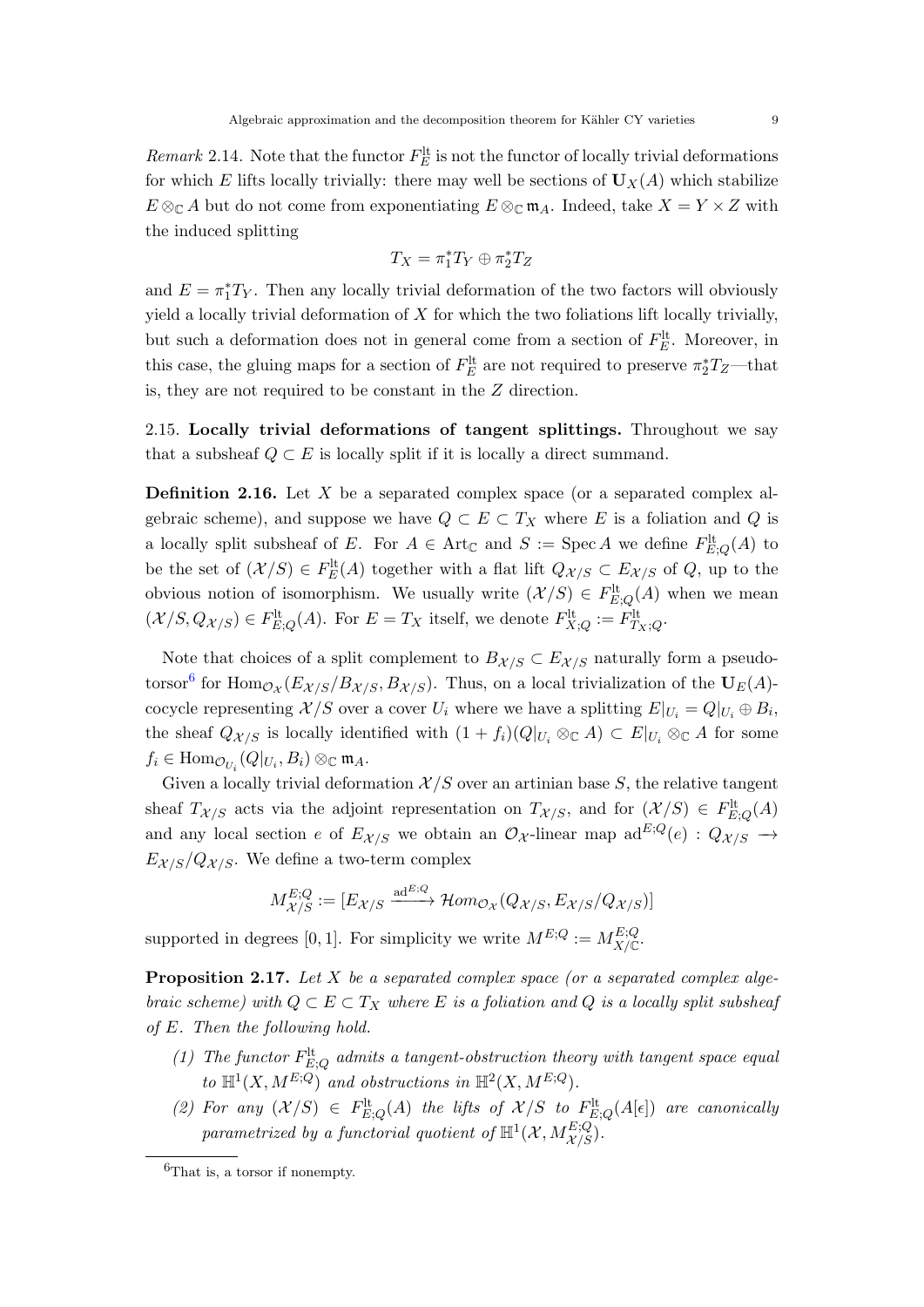<span id="page-9-0"></span>Before the proof it will be useful to explicitly describe the  $\text{C}$ ech hypercohomology of two-term complexes. For a two-term complex  $K = [A \stackrel{f}{\rightarrow} B]$  of sheaves on a topological space supported in degrees [0, 1] and a cover  $U = \{U_i\}$ , by taking the total Cech complex we see that the Cech cochains and coboundary operators are given by

$$
C^{\ell}(\underline{U}, K) = C^{\ell}(\underline{U}, A) \oplus C^{\ell-1}(\underline{U}, B)
$$

$$
\delta(a, b) = (\delta a, \delta b + (-1)^{\deg a} f(a)).
$$

We write

$$
Z^{\ell}(\underline{U}, K) := \ker \left( C^{\ell}(\underline{U}, K) \xrightarrow{\delta} C^{\ell+1}(\underline{U}, K) \right)
$$

$$
B^{\ell}(\underline{U}, K) := \operatorname{im} \left( C^{\ell-1}(\underline{U}, K) \xrightarrow{\delta} C^{\ell}(\underline{U}, K) \right)
$$

for the  $\ell$ -cocycles and  $\ell$ -coboundaries.

*Proof of Proposition [2.17.](#page-8-1)* Both parts are easily seen via Čech cohomology. By Propo-sition [2.13,](#page-7-1) any  $(\mathcal{X}/S) \in F_E^{\text{lt}}(A)$  is trivialized on a Stein (or affine) open cover  $\underline{U} := \{U_i\}$ of X, and we may further assume we have  $E|_{U_i} = Q|_{U_i} \oplus B_i$  for some sheaf  $B_i$ . As nilpotent thickenings of Stein spaces are Stein, see e.g. [\[GR77,](#page-44-9) Kapitel V, § 4.3, Satz 5], we may compute (hyper)cohomology in the following using  $\check{C}$ ech cohomology with the cover  $\{U_i\}.$ 

For the tangent space claim in the first part, take a small extension  $A' \rightarrow A$  with kernel *J*, and assume  $(\mathcal{X}'/S')$ ,  $(\mathcal{X}'', S') \in F_{E,Q}^{\text{lt}}(A')$  both lift  $(\mathcal{X}/S) \in F_{E,Q}^{\text{lt}}(A)$ . If  $(\mathcal{X}'/S') \in F_{E}^{\text{lt}}(A')$  is given by gluing data  $g'_{ij}$  on  $U_{ij}$ , then  $\mathcal{X}''/S'$  is given by gluing data  $g'_{ij}(1-e_{ij})$  for a 1-cocycle e valued in  $E \otimes_{\mathbb{C}} J$ , by Proposition [2.13.](#page-7-1) With respect to those local trivializations we have  $Q_{\mathcal{X}'/S'} = (1 + f'_i)(Q \otimes_{\mathbb{C}} A')$ , and therefore  $Q_{\mathcal{X}''/S} =$  $(1 + f'_i + (\pi_i \otimes 1)^{-1}v_i)(Q \otimes_{\mathbb{C}} A')$  for a 0-cochain v valued in  $\mathcal{H}om_{\mathcal{O}_X}(Q, E/Q) \otimes_{\mathbb{C}} J$ , where  $\pi_i : B_i \to (E/Q)|_{U_i}$  is the obvious isomorphism. Now for the  $Q_{\mathcal{X}'/S'}$  to glue we must have that  $(1 - f'_j)g'_{ij}(1 + f'_i)$  preserves Q, and likewise for the  $Q_{\mathcal{X}''/S'}$  to glue we must have that

$$
(1 - f'_j - (\pi_j \otimes 1)^{-1} v_j) g'_{ij} (1 - e_{ij}) (1 + f'_i + (\pi_i \otimes 1)^{-1} v_i)
$$
  
= 
$$
(1 - f'_j) g'_{ij} (1 + f'_i) + (-e_{ij} + (\pi_i \otimes 1)^{-1} v_i - (\pi_j \otimes 1)^{-1} v_j)
$$

preserves Q, and therefore that ad<sup>E;Q</sup>(e) =  $\delta v$ . Working backward,  $Z^1(\underline{U}, M^{E;Q}) \otimes_{\mathbb{C}}$ J naturally acts transitively on the set of lifts of  $(\mathcal{X}/S) \in F_{E,Q}^{\text{lt}}(A)$ , and the 1coboundaries are easily seen to act trivially.

For the obstruction space claim in the first part, take  $(\mathcal{X}/S) \in F_{E,Q}^{\text{lt}}(A)$  with gluing data  $g_{ij}$  and such that  $Q_{\mathcal{X}/S}$  is locally identified with  $(1 + f_i)(Q \otimes_{\mathbb{C}} A)$ . Choose arbitrary lifts  $g'_{ij}$  of  $g_{ij}$  and  $f'_i$  of  $f_i$ . Then taking  $1 + e_{ijk} = g'_{ik}^{-1} g'_{jk} g'_{ij}$  and  $-v_{ij} \in$  $H^0(U_{ij}, \mathcal{H}om_{\mathcal{O}_X}(Q, E/Q) \otimes_{\mathbb{C}} J)$  the map induced by  $(1 - f'_j)g'_{ij}(1 + f'_i)$ , the 2-cochain  $(e, v)$  is easily seen to be a 2-cocycle for  $M^{E,Q} \otimes_{\mathbb{C}} J$  and to have cohomology class in  $\mathbb{H}^2(X, M^{E,Q}) \otimes_{\mathbb{C}} J$  which is independent of the choices. If it is a coboundary, say  $(e, v) = \delta(x, y)$ , then  $g'_{ij}(1 - x_{ij})$  satisfies the cocycle condition and thus gives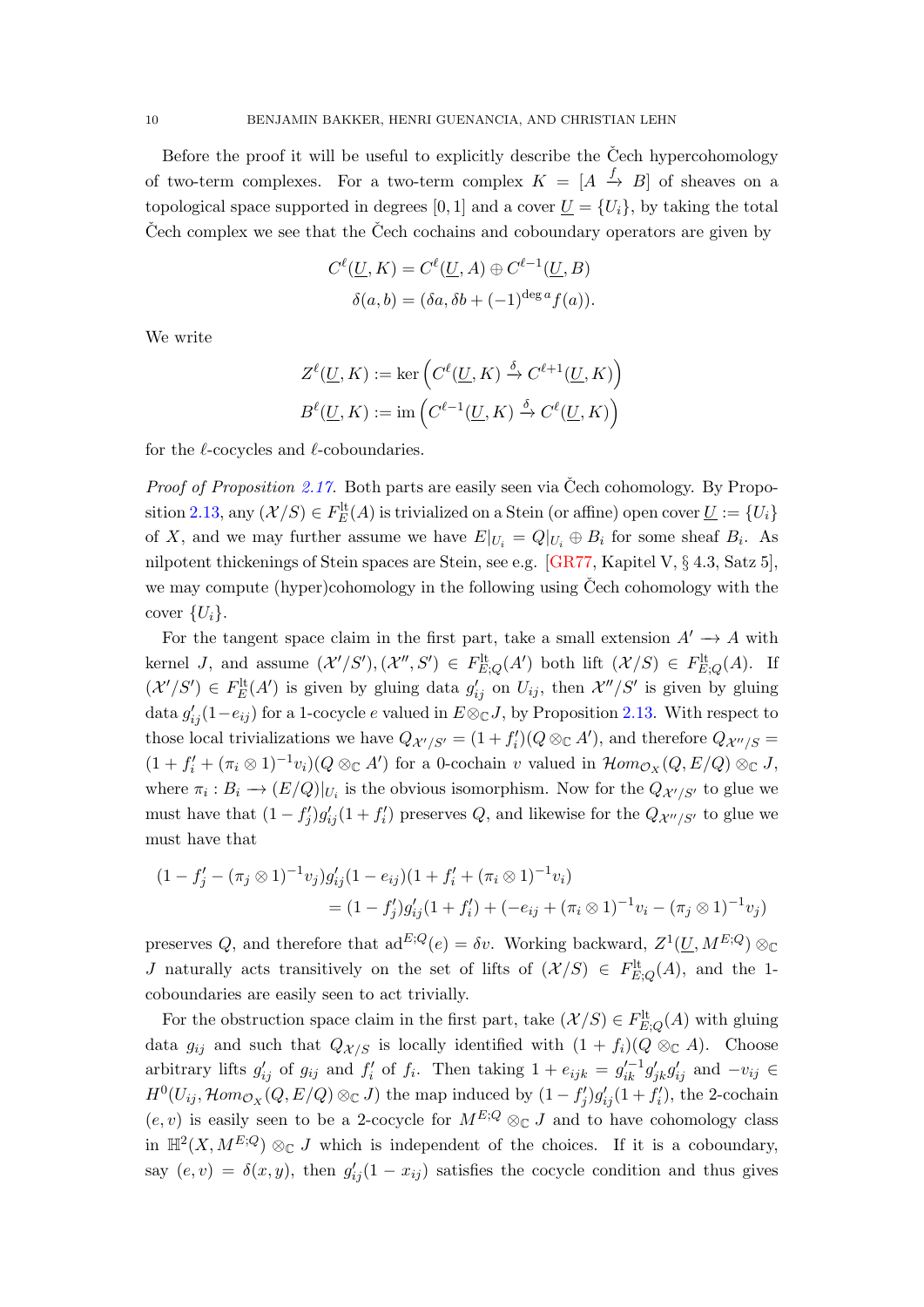<span id="page-10-2"></span>gluing data for a lift  $(\mathcal{X}'/S') \in F_E^{\text{lt}}(A')$ , and further  $v_{ij} = -x_{ij} + y_i - y_j$ , so the  $(1 + f_i + (\pi_i \otimes 1)^{-1} y_i)(Q \otimes_{\mathbb{C}} A)$  glue.

The second part follows by the same sort of computation as the proof of the tangent space claim in the first part, and is left to the reader.  $\Box$ 

**Definition 2.18.** Let  $X$  be a separated complex space (or a separated complex algebraic scheme) with a splitting  $T_X = \bigoplus_i E^{(i)} \oplus P$  of the tangent sheaf where  $E := \bigoplus_i E^{(i)}$ is a foliation. For  $A \in \text{Art}_{\mathbb{C}}$  and  $S := \text{Spec } A$  we define  $F_{E; \text{split}}^{\text{lt}}(A)$  to be the set of  $(X/S) \in F_E^{\text{lt}}(A)$  together with a lift  $T_{X/S} = \bigoplus_i E_{X/S}^{(i)} \oplus P_{X/S}$  of the splitting for which  $E_{\mathcal{X}/S} = \bigoplus_i E^{(i)}_{\mathcal{X}/S}$ , up to the obvious notion of isomorphism. We suppress the specification of the splitting from the notation for  $F_{E;split}^{\text{lt}}$  as it will be clear from context, and we once again abusively write  $(\mathcal{X}/S) \in F_{E;split}^{lt}(A)$  when we mean  $(\mathcal{X}/S, E^{(1)}_{\mathcal{X}/S}, \ldots, E^{(n)}_{\mathcal{X}/S}, P_{\mathcal{X}/S}) \in F^{\text{lt}}_{E; \text{split}}(A)$  where *n* is the number of summands of *E*.

We have

$$
F_{E;\text{split}}^{\text{lt}} = \left(F_{E;E^{(1)}}^{\text{lt}} \times_{F_X^{\text{lt}}} \cdots \times_{F_X^{\text{lt}}} F_{E;E^{(n)}}^{\text{lt}}\right) \times_{F_X^{\text{lt}}} F_X^{\text{lt}}.
$$

The complex

$$
M_{\mathcal{X}/S}^{E;\text{split}} := \left[ E_{\mathcal{X}/S} \xrightarrow{\oplus_i \text{ad}^{E; E^{(i)}} \oplus \text{ad}^{X; P}} \bigoplus_i \mathcal{H}om_{\mathcal{O}_{\mathcal{X}}}(E_{\mathcal{X}/S}^{(i)}, E_{\mathcal{X}/S}/E_{\mathcal{X}/S}^{(i)}) \oplus \mathcal{H}om_{\mathcal{O}_{\mathcal{X}}}(P_{\mathcal{X}/S}, T_{\mathcal{X}/S}/P_{\mathcal{X}/S}) \right]
$$

is easily seen to be

$$
M_{\mathcal{X}/S}^{E;\text{split}} = \left( M_{\mathcal{X}/S}^{E^{(1)}} \oplus_{E_{\mathcal{X}/S}} \cdots \oplus_{E_{\mathcal{X}/S}} M_{\mathcal{X}/S}^{E^{(n)}} \right) \oplus_{T_{\mathcal{X}/S}} M_{\mathcal{X}/S}^{P}
$$

and it is straightforward to conclude:

<span id="page-10-0"></span>**Corollary 2.19.** Let  $X$  be a separated complex space (or a separated complex algebraic scheme) with a splitting  $T_X = \bigoplus_i E^{(i)} \oplus P$  of the tangent sheaf where  $E := \bigoplus_i E^{(i)}$  is a foliation. Then the following hold.

- (1) The functor  $F_{E;\text{split}}^{\text{lt}}$  admits a tangent-obstruction theory with tangent space equal to  $\mathbb{H}^1(X, M^{E;split})$  and obstructions in  $\mathbb{H}^2(X, M^{E;split})$ .
- (2) For any  $(X/S) \in F_{E,split}^{\text{lt}}(A)$  the lifts of  $X/S$  to  $F_{E,split}^{\text{lt}}(A[\epsilon])$  are canonically parametrized by a functorial quotient of  $\mathbb{H}^1(\mathcal{X}, M_{\mathcal{X}/S}^{E; \text{split}})$ .

By Schlessinger's criterion [\[Sch68,](#page-45-1) Theorem 2.11], Proposition [2.5,](#page-5-4) Proposition [2.13,](#page-7-1) and Corollary [2.19,](#page-10-0) when  $X/\mathbb{C}$  is proper, the functors  $F_X^{\text{lt}}$ ,  $F_E^{\text{lt}}$ , and  $F_{E;\text{split}}^{\text{lt}}$  all admit miniversal formal families in the category of formal complex spaces (or formal algebraic schemes), and we denote by  $\widehat{\text{Def}}^{\text{lt}}(X)$ ,  $\widehat{\text{Def}}^{\text{lt}}_{E}(X)$ , and  $\widehat{\text{Def}}^{\text{lt}}_{E;\text{split}}(X)$  the bases of such a miniversal formal family, which is unique up to (not necessarily unique) isomorphism.

<span id="page-10-1"></span>**Corollary 2.20.** In the setup of Proposition [2.17,](#page-8-1) assume further that X is proper. Then there are maps

$$
\widehat{\text{Def}}_{E; \text{split}}^{\text{lt}}(X) \longrightarrow \widehat{\text{Def}}_E^{\text{lt}}(X) \longrightarrow \widehat{\text{Def}}^{\text{lt}}(X)
$$

of formal spaces whose derivatives are the natural maps

$$
\mathbb{H}^1(X, M^{E;\text{split}}) \to H^1(X, E) \to H^1(X, T_X).
$$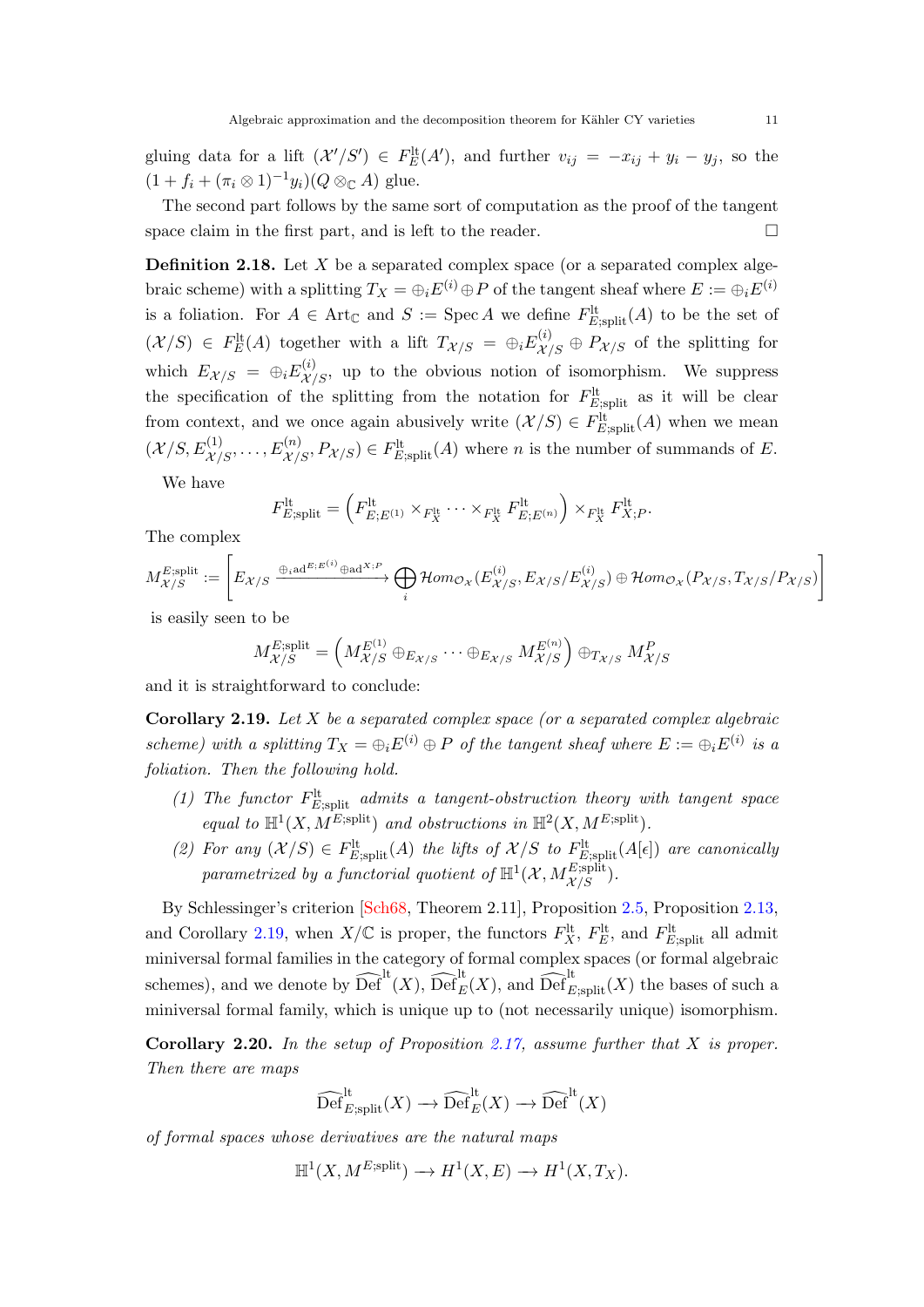<span id="page-11-2"></span>2.21. Kuranishi spaces for locally trivial deformations. We recall some results in the analytic category realizing formal deformation-theoretic objects as completions of germs.

<span id="page-11-0"></span>Theorem 2.22 (Grauert, Douady). For any compact complex space Z there exists a miniversal deformation  $\mathscr{Z} \longrightarrow \mathrm{Def}(Z)$  over a germ  $\mathrm{Def}(Z)$  which is a versal deformation of all of its fibers.

*Proof.* This is  $[Gra74, Hauptsatz, p 140]$ , see also  $[Dou74, Théorème principal, p 598]$ .  $\Box$ 

The family  $\mathscr{Z} \to \mathrm{Def}(Z)$  is called the Kuranishi family and  $\mathrm{Def}(Z)$  is called Kuranishi space. If Z is a complex space satisfying  $H^0(Z, T_Z) = 0$ , then every miniversal deformation is universal.

We recall the analog of Theorem [2.22](#page-11-0) for locally trivial deformations.

<span id="page-11-1"></span>**Theorem 2.23** (Flenner–Kosarew). For a miniversal deformation  $\mathscr{Z} \longrightarrow \mathrm{Def}(Z)$  of a compact complex space Z there exists a closed complex subspace  $\mathrm{Def}^{\mathrm{lt}}(Z) \subset \mathrm{Def}(Z)$ of the Kuranishi space such that

$$
\mathscr{Z} \times_{\mathrm{Def}(Z)} \mathrm{Def}^{\mathrm{lt}}(Z) \longrightarrow \mathrm{Def}^{\mathrm{lt}}(Z)
$$

is a locally trivial deformation of  $Z$  and is miniversal for locally trivial deformations of  $Z$ .

*Proof.* This is [\[FK87,](#page-43-6) (0.3) Corollary].

#### 2.24. Locally trivial resolutions.

**Definition 2.25.** Let  $S, \mathcal{X}, \mathcal{Y}$  be complex spaces (or complex algebraic schemes),  $\mathcal{X} \rightarrow$ S and  $\mathcal{Y} \to S$  morphisms, and  $f : \mathcal{Y} \to \mathcal{X}$  an S-morphism. We say:

(1) f is locally trivial over S if there is a cover  $\mathcal{X}_i$  of  $\mathcal{X}_i$ , a cover  $S_i$  of S, and morphisms  $g_i: Y_i \longrightarrow X_i$  together with diagrams (over S)

$$
\mathcal{Y}_i \xrightarrow{\cong} Y_i \times S_i
$$
\n
$$
f|_{\mathcal{Y}_i} \downarrow \qquad \qquad \downarrow g_i \times \mathrm{id}
$$
\n
$$
\mathcal{X}_i \xrightarrow{\cong} X_i \times S_i
$$

where  $\mathcal{Y}_i = f^{-1}(\mathcal{X}_i)$ .

(2) f is formally locally trivial over S if for any  $T = \operatorname{Spec} A \to S$  with  $A \in \operatorname{Art}_{\mathbb{C}}$ the base-change  $f_T : \mathcal{Y}_T \to \mathcal{X}_T$  is locally trivial over T.

If  $f$  is (formally) locally trivial and fiberwise a resolution, we say it is a  $(formally)$ locally trivial resolution (over S).

Let  $X, Y$  be separated complex spaces (or separated complex algebraic schemes) and  $\pi : Y \longrightarrow X$  a C-morphism. There is a naturally defined deformation functor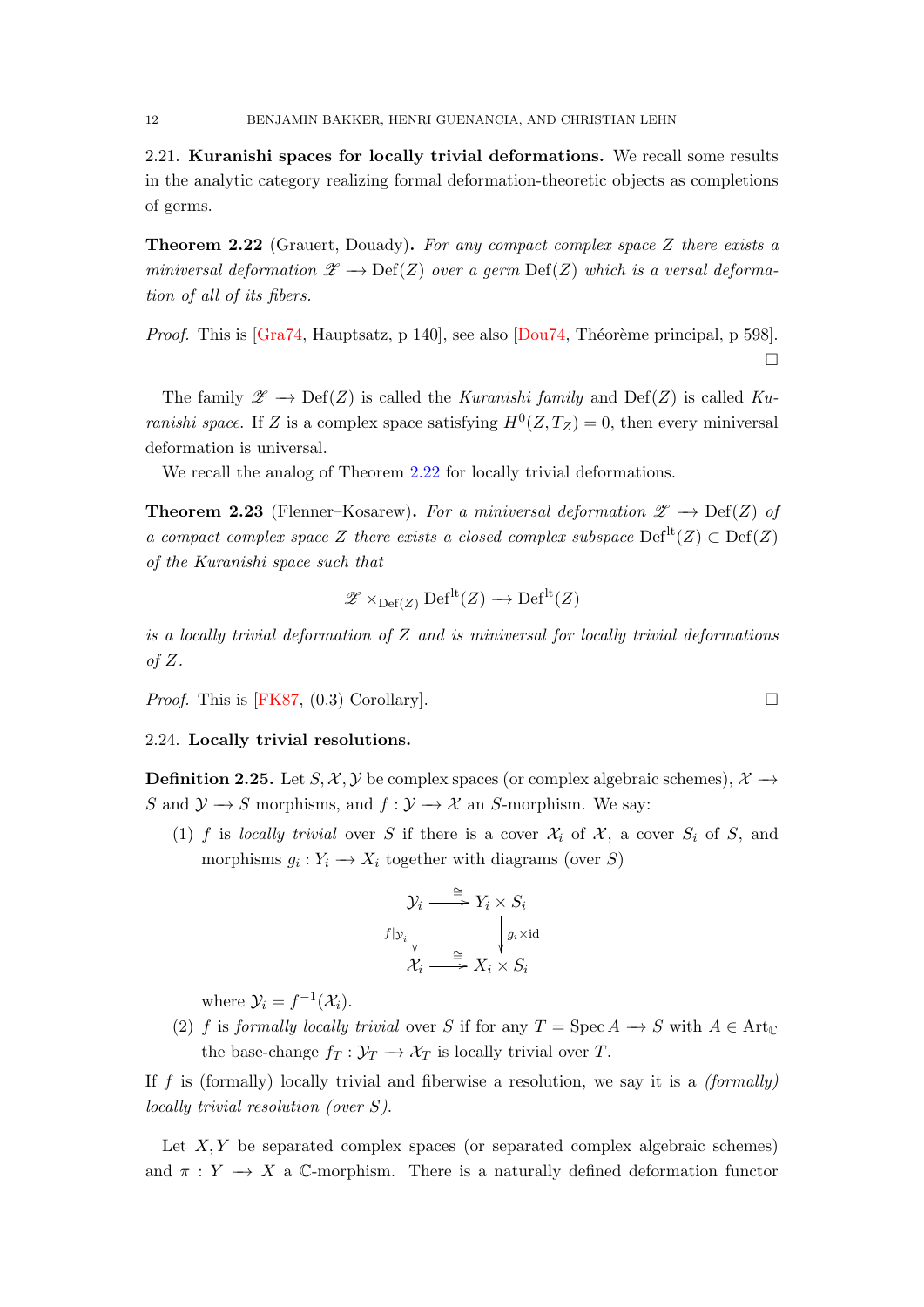<span id="page-12-2"></span> $F^{\rm lt}_{Y/X}$ : Art<sub>C</sub>  $\rightarrow$  Sets of locally trivial deformations  $\mathcal{X}/S$  and  $\mathcal{Y}/S$  of X and Y, respectively, together with a locally trivial deformation  $\mathcal{Y} \to \mathcal{X}$  of  $\pi$ . Let  $\mathbf{U}_{Y/X}(A) \subset$  $\pi_*\mathbf{U}_Y(A)\times\mathbf{U}_X(A)$  be the sheaf of subgroups whose sections over  $U\subset X$  are pairs of A-automorphisms  $(f, q)$  making the following square commute over Spec A

$$
Y_U \times \operatorname{Spec} A \xrightarrow{f} Y_U \times \operatorname{Spec} A
$$
  

$$
\downarrow \qquad \qquad \downarrow
$$
  

$$
U \times \operatorname{Spec} A \xrightarrow{g} U \times \operatorname{Spec} A
$$

where  $Y_U = \pi^{-1}(U)$ . We have a natural identification

$$
F_{Y/X}^{\mathrm{lt}}(A) = \check{H}^1(X, \mathbf{U}_{Y/X}(A)).
$$

There is also a natural map of functors  $F_{Y/X}^{\text{lt}} \to F_X^{\text{lt}}$  coming from the projection map  $\mathbf{U}_{Y/X}(A) \longrightarrow \mathbf{U}_X(A).$ 

For the next proposition, note that for any morphism  $\pi : Y \longrightarrow X$  we have a natural map

$$
\pi_*\mathrm{Der}_{\mathbb{C}}(\mathcal{O}_Y,\mathcal{O}_Y)\longrightarrow \mathrm{Der}_{\mathbb{C}}(\pi_*\mathcal{O}_Y,\pi_*\mathcal{O}_Y).
$$

In particular, if we have  $\pi_*\mathcal{O}_Y = \mathcal{O}_X$  (via the natural map), then there is a natural map  $\pi_* T_Y \to T_X$ .

<span id="page-12-1"></span>**Proposition 2.26.** Let X be a separated complex space (or a separated complex algebraic scheme). Let  $\pi : Y \to X$  be a morphism for which  $\pi_* \mathcal{O}_Y = \mathcal{O}_X$  and such that the induced map  $\pi_* T_Y \to T_X$  is an isomorphism. Then the natural map  $F^{\text{lt}}_{Y/X} \to F^{\text{lt}}_X$ is an isomorphism.

*Proof.* It is enough to show that for all  $A \in Art_{\mathbb{C}}$  the natural map  $U_{Y/X}(A) \to U_X(A)$ is an isomorphism, and this is obvious by induction on small extensions using the hypothesis on the tangent sheaves and the analog of  $(2.2)$  for  $\mathbf{U}_{Y/X}$ .

By  $GKK10$ , Corollary 4.7, for a reduced and normal complex space  $X$ , a log resolution  $\pi: Y \to X$  for which  $\pi_* T_Y = T_X$  always exists, cf. also [Wło09, Theorem 2.0.1]. We deduce:

<span id="page-12-0"></span>Corollary 2.27. Let X be a normal compact complex variety and let  $\mathcal{X} \longrightarrow \mathrm{Def}^{\mathrm{lt}}(X)$ be a miniversal locally trivial deformation. Then there is a locally trivial log resolution  $\bar{\pi}: \mathcal{Y} \longrightarrow \mathcal{X}$  such that  $\bar{\pi}_* T_{\mathcal{Y}/\mathrm{Def}^{\mathrm{lt}}(X)} = T_{\mathcal{X}/\mathrm{Def}^{\mathrm{lt}}(X)}.$ 

Note that by this we mean  $\bar{\pi}: \mathcal{Y} \to \mathcal{X}$  is a locally trivial resolution which is fiberwise a log resolution, which by the local triviality of  $\bar{\pi}$  is equivalent to the special fiber being a log resolution. Moreover, it follows that the inclusion  $\mathcal{D} \rightarrow \mathcal{Y}$  of the exceptional divisor (and even the map  $\mathcal{D} \rightarrow \mathcal{X}$ ) is locally trivial.

*Proof.* Set  $S = Def^{lt}(X)$  and take a log resolution  $\pi : Y \to X$  for which  $\pi_* T_Y = T_X$ . From the proposition, we have a formal deformation  $\hat{y} \rightarrow \hat{S}$  of Y and a locally trivial formal deformation  $\hat{\pi} : \hat{\mathcal{Y}} \to \hat{\mathcal{X}}$  of  $\pi$  over  $\hat{S}$ . We may trivialize  $\mathcal{X}/S$  on a Stein cover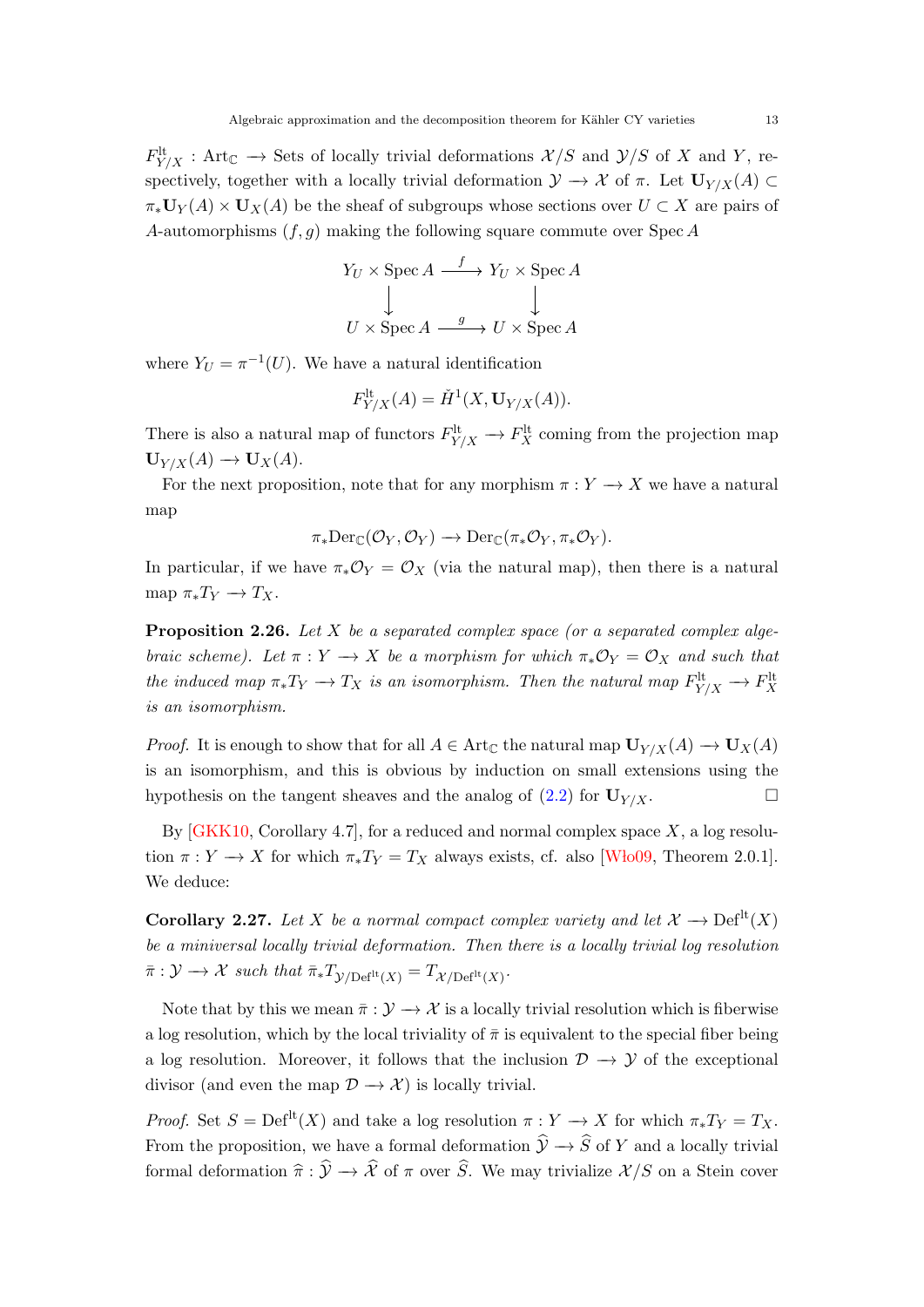<span id="page-13-1"></span> $\mathcal{X}_i$  of X so that we have analytic gluing maps  $g_{ij}$  as in the right side of the diagram below

$$
Y_{i|j} \times \widehat{S} \xrightarrow{\phi_{ij}} Y_{j|i} \times \widehat{S} \qquad Y_{i|j} \times S \xrightarrow{f_{ij}} Y_{j|i} \times S
$$
  
\n
$$
\pi \times \text{id} \downarrow \qquad \qquad \downarrow \pi \times \text{id} \qquad \qquad \pi \times \text{id} \downarrow \qquad \qquad \downarrow \pi \times \text{id}
$$
  
\n
$$
X_{i|j} \times \widehat{S} \xrightarrow{\widehat{g}_{ij}} X_{j|i} \times \widehat{S} \qquad X_{i|j} \times S \xrightarrow{g_{ij}} X_{j|i} \times S
$$

where  $\mathcal{X}_{i|j} := \mathcal{X}_i \times_{\mathcal{X}} \mathcal{X}_j$ ,  $X_{i|j} := \mathcal{X}_{i|j} \times_{\mathcal{X}} S$ ,  $Y_{i|j} := \pi^{-1}(X_{i|j})$ , and all morphisms are S-morphisms. By the proof of the proposition, the resulting cocycle  $(X_i, \hat{g}_{ij})$  of  $\mathbf{U}_X(\widehat{\mathcal{O}}_S) := \varprojlim \mathbf{U}_X(\mathcal{O}_S/\mathfrak{m}_S^k)$  gives a cocycle for  $\mathbf{U}_{Y/X}(\widehat{\mathcal{O}}_S)$  (analogously defined), as in the left part of the diagram. As  $\pi$  is an isomorphism on a Zariski open set and the  $Y_{i|i} \times S$  are separated, the  $f_{ij}$  in the diagram on the right are locally uniquely determined, and if they exist they satisfy the cocycle condition. By [\[Art68,](#page-42-6) Theorem  $(1.5)(ii)$ , the  $f_{ij}$  exist locally, and so by the previous remark we obtain a locally trivial resolution  $\bar{\pi}: \mathcal{Y} \to \mathcal{X}$ . Since the  $\phi_{ij}$  in the left diagram are also uniquely determined by  $\widehat{g}_{ij}$ , the map  $\mathcal{Y} \to \mathcal{X}$  in fact completes to  $\widehat{\mathcal{Y}} \to \widehat{\mathcal{X}}$ .

Recall that the Fujiki class  $\mathscr C$  consists of all those compact complex varieties which are meromorphically dominated by a compact Kähler manifold, see [\[Fuj79,](#page-43-7)  $\S1$ ]. Recall also that a normal complex variety  $X$  has *rational singularities* if for some (hence any) resolution  $\pi: Y \to X$  we have  $R^q \pi_* \mathcal{O}_Y = 0$  for  $q > 0$ .

<span id="page-13-0"></span>Corollary 2.28. Let  $\mathcal{X} \to S$  be a locally trivial family of normal varieties of Fujiki class C with rational singularities. Then for all p the function  $s \mapsto h^0(X_s, \Omega_X^{[p]})$  $\binom{p_1}{X_s}$  is locally constant.

*Proof.* Let  $\mathcal{Y} \to \mathcal{X}$  be a locally trivial resolution. By Kebekus–Schnell [\[KS21,](#page-45-0) Corollary 1.8] we have  $h^0(Y_s, \Omega_Y^p)$  $\mathop{P}\limits^p_{Y_s}) = h^0(X_s,\Omega^{[p]}_{X_s})$  $\mathcal{L}_{X_s}^{[p]}$ , and so the claim follows from the local constancy of Hodge numbers in smooth families of Fujiki class manifolds. Note that as for Kähler manifolds, the constancy of Hodge numbers follows from the degeneration of the Hodge-to-de Rham spectral sequence [\[Uen83,](#page-45-4) Proposition 1.3] via Deligne's classical argument [\[Del68,](#page-43-8) Théorème 5.5].  $\Box$ 

Proposition [2.26](#page-12-1) in particular applies to crepant bimeromorphic morphisms of symplectic varieties; this greatly simplifies the approach of [\[BL21,](#page-42-4) Section 4] and yields a generalization of [\[BL21,](#page-42-4) Proposition 4.5]:

**Corollary 2.29.** Let Y be a compact normal complex variety with a nowhere degenerate form  $\sigma \in H^0(Y^{\text{reg}}, \Omega^2_{Y^{\text{reg}}})$  and let  $\pi : Y \to X$  be a proper bimeromorphic map to a normal variety  $X$  with rational singularities. Then there is a locally trivial deformation  $\mathcal{Y} \to \mathcal{X}$  of  $\pi$  over  $\text{Def}^{\text{lt}}(X)$ , where  $\mathcal{X} \to \text{Def}^{\text{lt}}(X)$  is the miniversal locally trivial deformation of X.

*Proof.* The symplectic form  $\sigma$  induces a symplectic form on  $X^{\text{reg}}$ , and we have  $T_Y \cong$  $\Omega^{[1]}_Y$  $Y^{[1]}$  and  $T_X \cong \Omega_X^{[1]}$  by reflexivity. Vector fields therefore lift from X to Y as reflexive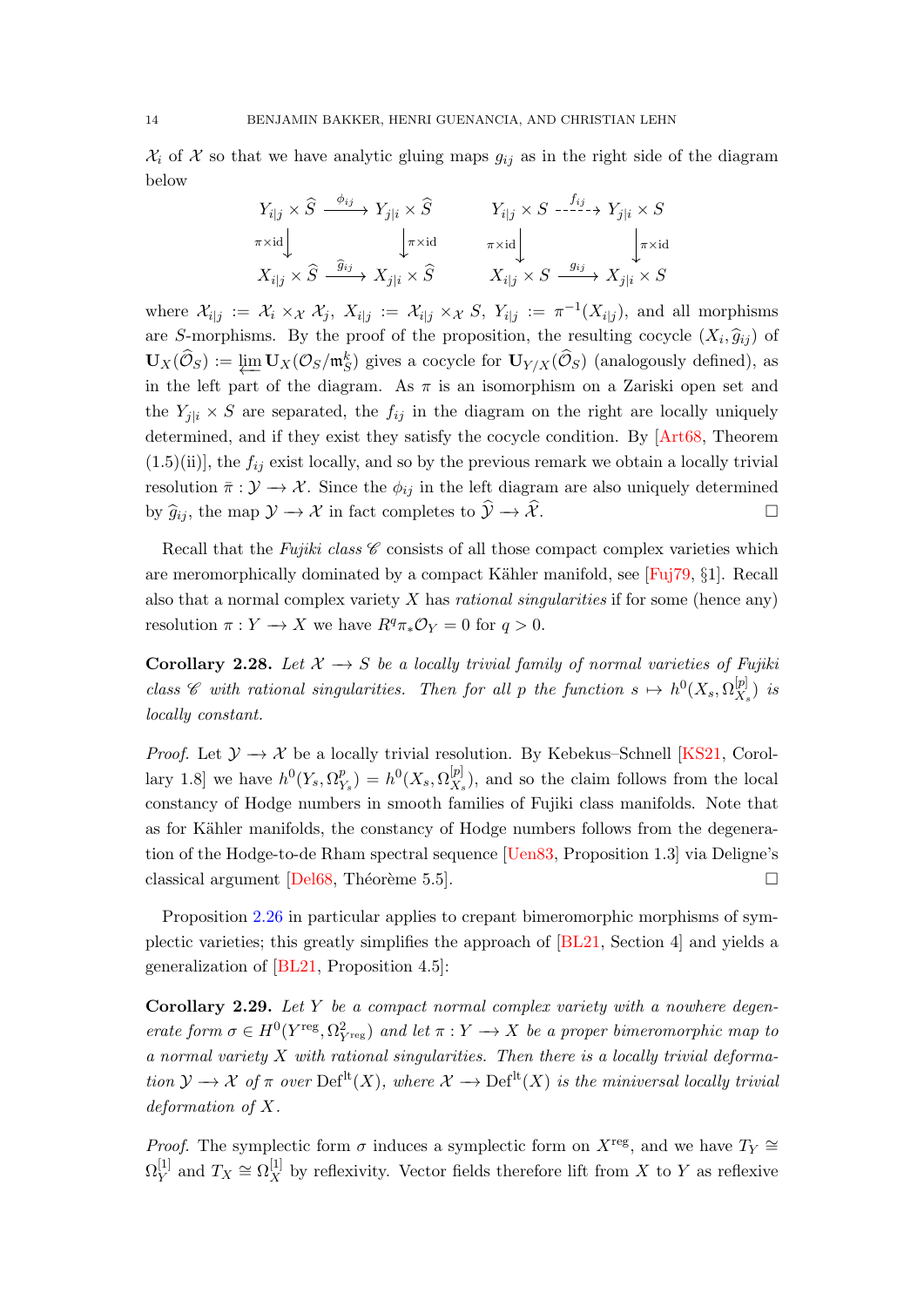<span id="page-14-4"></span>1-forms do by Kebekus–Schnell [\[KS21,](#page-45-0) Corollary 1.8]. The existence of the formal deformation of  $\pi$  then follows from Proposition [2.26,](#page-12-1) and it is effectivized as in the proof of Corollary [2.27.](#page-12-0)

<span id="page-14-3"></span>2.30. Deformations along weakly symplectic split foliations. In this section we show that locally trivial deformations along certain split foliations are unobstructed, see Proposition [2.35](#page-14-1) and Corollary [2.37.](#page-17-0) The following definitions will be useful.

<span id="page-14-0"></span>**Definition 2.31.** Let  $\mathcal{X}/S$  be a locally trivial family of normal varieties. We say a splitting  $T_{\mathcal{X}/S} = \bigoplus_i E_{\mathcal{X}/S}^{(i)} \oplus P_{\mathcal{X}/S}$  is good if:

- (1)  $E_{\mathcal{X}/S} := \bigoplus_i E_{\mathcal{X}/S}^{(i)}$  is a foliation;
- $(2)$  For each i we have either:
	- (a)  $E^{(i)}_{\mathcal{X}/S}$  admits a nondegenerate reflexive 2-form; or

(b) 
$$
E_{\mathcal{X}/S}^{(i)} \cong E_{\mathcal{X}/S}^{(j)\vee}
$$
 for some  $j \neq i$ .

We will refer to  $E_{\mathcal{X}/S}$  as a weakly symplectic split foliation.

<span id="page-14-2"></span>Remark 2.32. Observe that the second condition in the definition is equivalent to:

(2') For each *i* there is a reflexive 2-form  $\sigma_S^{(i)} \in H^0(\mathcal{X}, \Omega_{\mathcal{X}/S}^{[2]})$  such that contraction with  $\sigma_S^{(i)}$  $S(S^{(i)}\text{ yields an isomorphism } E^{(i)}_{\mathcal{X}/S} \to E^{(j)\vee}_{\mathcal{X}/S} \text{ for some } j.$ 

This is justifies the term "weakly symplectic split foliation":  $E_{\mathcal{X}/S}$  is not necessarily a symplectic sheaf itself but every summand in the splitting is either symplectic or embedded in a symplectic subsheaf.

**Definition 2.33.** Let  $\mathcal{X}/S$  be a locally trivial family of normal varieties. Given  $\tau \in H^0(\mathcal{X}, \Omega^{[p]}_{\mathcal{X}/S}),$  we define the *radical* 

$$
\mathrm{rad}(\tau) := \{ t \in T_{\mathcal{X}/S} \mid \iota_t \tau = 0 \} \subset T_{\mathcal{X}/S}.
$$

Remark 2.34. Note that if  $\tau$  is a reflexive p-form on a normal compact variety X of Fujiki class  $\mathscr C$  with rational singularities, then  $E = \text{rad}(\tau)$  is automatically a foliation. Indeed, for any  $u, v \in E$  we have

$$
\begin{aligned} \iota_{[u,v]}\tau &= \underbrace{L_u \iota_v \tau}_{=0} - \iota_v L_u \tau \\ &= -\iota_v \iota_u d\tau - \iota_v d\iota_u \tau = -\iota_v \iota_u d\tau = 0. \end{aligned}
$$

since  $d\tau = 0$  by Kebekus–Schnell [\[KS21,](#page-45-0) Corollary 1.8]. In particular, any splitting of  $T_X$  into  $\mathcal{O}_X$ -modules of trivial determinant is a splitting into foliations.

The main result of this section is the following:

<span id="page-14-1"></span>**Proposition 2.35.** Let X be a compact complex variety of Fujiki class  $\mathscr{C}$  with rational singularities and a good splitting  $T_X = \bigoplus_i E^{(i)} \oplus P$ . Then  $F_{E;{\rm split}}^{\rm{lt}}$  is unobstructed.

*Proof.* For  $(\mathcal{X}/S) \in F_{E;split}^{\text{lt}}(A)$ , the deformation module of  $F_{E;split}^{\text{lt}}$  is canonically a functorial quotient of  $\mathbb{H}^1(\mathcal{X}, M_{\mathcal{X}/S}^{E;split})$  by Corollary [2.19.](#page-10-0) We will use the  $T^1$ -lifting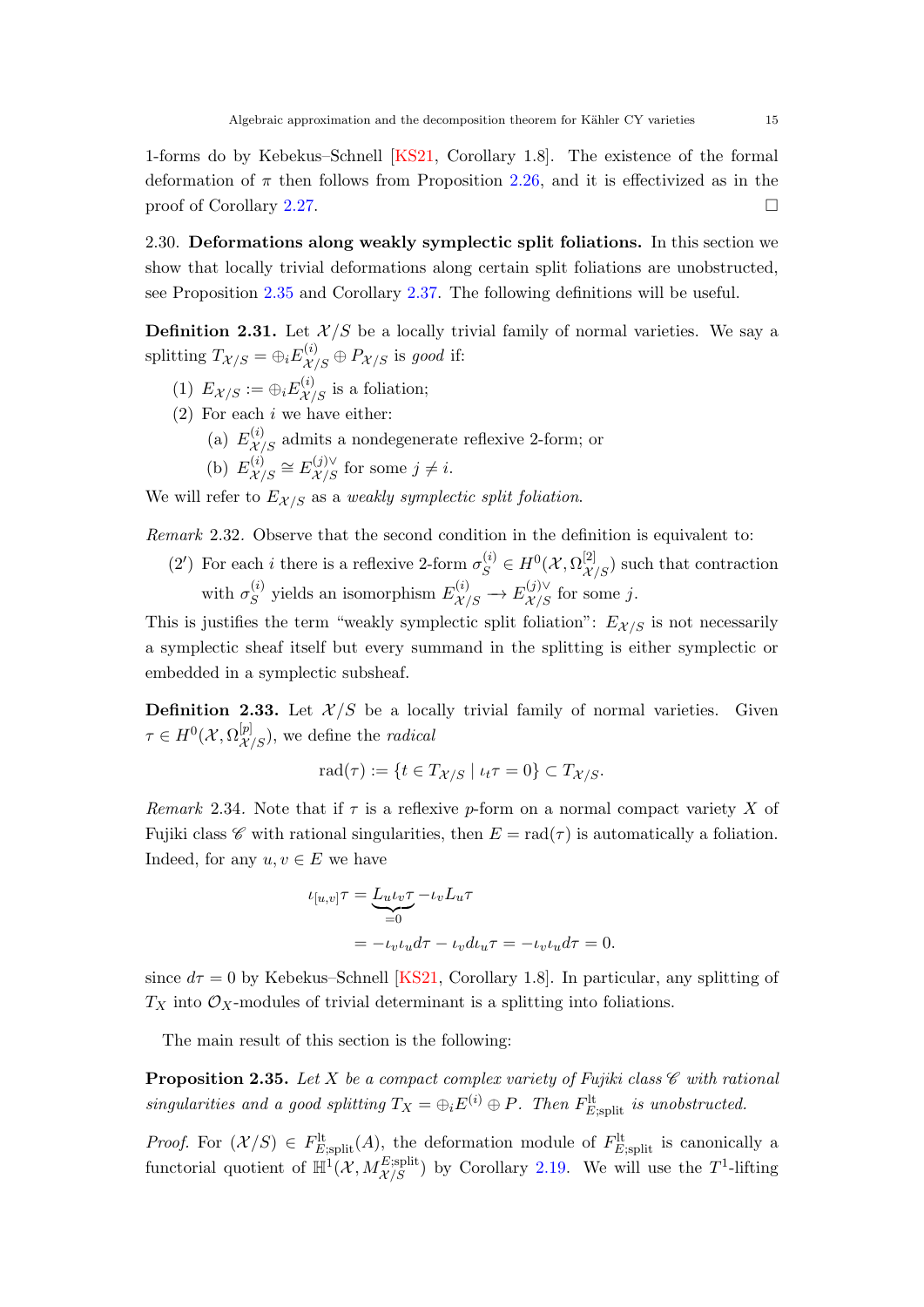<span id="page-15-3"></span>criterion of [\[Ran92,](#page-45-5) [Kaw92,](#page-44-12) [Kaw97\]](#page-44-13). While  $F_{E;\text{split}}^{\text{lt}}$  is not necessarily pro-representable, by Remark [2.7](#page-6-3) we may use the version in [\[Gro97b,](#page-44-8) Theorem 1.8]. The claim follows once we know for any  $(X/S) \in F_{E;split}^{\text{lt}}(A)$  and any lift  $(X'/S') \in F_{E;split}^{\text{lt}}(A')$  through a small extension  $A' \rightarrow A$  that the restriction map

$$
\mathbb{H}^{1}(\mathcal{X}',M^{\text{E};\text{split}}_{\mathcal{X}'/S'})\to\mathbb{H}^{1}(\mathcal{X},M^{\text{E};\text{split}}_{\mathcal{X}/S})
$$

is surjective.

<span id="page-15-0"></span>Step 1. For any  $A \in Art_{\mathbb{C}}$  and for any  $(\mathcal{X}/S) \in F_{E,split}^{lt}(A)$ , the splitting  $T_{\mathcal{X}/S} =$  $\oplus_i E_{\mathcal{X}/S}^{(i)} \oplus P_{\mathcal{X}/S}$  is good.

It suffices to assume the splitting is good for  $(X/S) \in F_{E;\text{split}}^{\text{lt}}(A)$  and to show that the splitting of any lift  $(\mathcal{X}'/S') \in F_{E;split}^{\text{lt}}(A')$  through a small extension  $A' \to A$  is good. Note that in the notation of Remark [2.32,](#page-14-2) if  $\sigma_S^{(i)}$  $S^{(i)}$  lifts to  $\sigma_{S'}^{(i)} \in H^0(\mathcal{X}', \Omega_{\mathcal{X}'/S'}^{[2]}),$ then the induced map  $E^{(i)}_{\mathcal{X}'/S'} \to E^{(j)\vee}_{\mathcal{X}'/S'}$  $\mathcal{X}^{\prime}/S^{\prime}$  is also isomorphism as both are flat.

We therefore reduce to showing the  $\sigma_S^{(i)}$  $S^{(i)}$  lift. For this we could appeal directly to the degeneration of reflexive Hodge-to-de Rham in low degrees [\[BL18,](#page-42-5) Lemma 2.4], but we also include a more direct argument using Corollary [2.27.](#page-12-0) Let  $\pi' : \mathcal{Y}' \to$  $\mathcal{X}'$  be a simultaneous locally trivial resolution with special fiber  $\bar{\pi}: Y \to X$ . By Kebekus–Schnell [\[KS21,](#page-45-0) Corollary 1.8] we have  $\bar{\pi}_*\Omega^2_Y = \Omega^{[2]}_X$  via the natural map. By local triviality we then have  $\pi'_*\Omega^2_{\mathcal{Y}'/S'} = \Omega^{[2]}_{\mathcal{X}'/S'}$  via the natural map, as both are flat and the natural map is an isomorphism on the special fiber. By Deligne [\[Del68,](#page-43-8) Théorème 5.5] (see also e.g.  $[BL18, Lemma 2.4]$  for the necessary changes in the analytic category),  $H^0(\mathcal{X}', \Omega^{[2]}_{\mathcal{X}'/S'}) = H^0(\mathcal{Y}', \Omega^2_{\mathcal{Y}'/S'})$  is free and compatible with basechange, and it follows that the restriction map  $H^0(\mathcal{X}', \Omega^{[2]}_{\mathcal{X}'/S'}) \longrightarrow H^0(\mathcal{X}, \Omega^{[2]}_{\mathcal{X}/S})$  is surjective.

<span id="page-15-1"></span>Step 2. For any  $A \in \text{Art}_{\mathbb{C}}$ , any  $(\mathcal{X}/S) \in F_{E,P}^{\text{lt}}(A)$ , and any lift  $(\mathcal{X}'/S') \in F_{E,P}^{\text{lt}}(A')$ through a small extension  $A' \rightarrow A$  the restriction map

$$
H^1(\mathcal{X}', E_{\mathcal{X}'/S'}) \to H^1(\mathcal{X}, E_{\mathcal{X}/S})
$$

is surjective.

From [\[BL21,](#page-42-4) Lemma 2.4] the restriction map  $H^1(\mathcal{X}', \Omega^{[1]}_{\mathcal{X}'/S'}) \longrightarrow H^1(\mathcal{X}, \Omega^{[1]}_{\mathcal{X}/S})$  is surjective. As the splitting of  $\mathcal{X}'/S'$  is good by the previous step, for each i we have that  $E_{\mathcal{\mathcal{X^{\prime}}}^{}}^{(i)}$  $\chi^{(i)}_{\mathcal{X}'/S'}$  is a direct summand of  $\Omega^{[1]}_{\mathcal{X}'/S'} \cong T^{\vee}_{\mathcal{X}'/S'}$  which is compatible with restriction, and therefore the restriction map  $H^1(\mathcal{X}', E^{(i)}_{\mathcal{X}'/S'}) \to H^1(\mathcal{X}, E^{(i)}_{\mathcal{X}/S})$  is surjective. The claim then follows.

<span id="page-15-2"></span>Step 3. For any  $(\mathcal{X}/S) \in F_{E;split}^{lt}(A)$  the natural sequence

$$
0 \to \bigoplus_{i} \text{Hom}_{\mathcal{O}_{\mathcal{X}}}(E_{\mathcal{X}/S}^{(i)}, E_{\mathcal{X}/S}/E_{\mathcal{X}/S}^{(i)}) \oplus \text{Hom}_{\mathcal{O}_{\mathcal{X}}}(P_{\mathcal{X}/S}, T_{\mathcal{X}/S}/P_{\mathcal{X}/S})
$$

$$
\to \mathbb{H}^{1}(\mathcal{X}, M_{\mathcal{X}/S}^{E;\text{split}}) \to H^{1}(\mathcal{X}, E_{\mathcal{X}/S}) \to 0
$$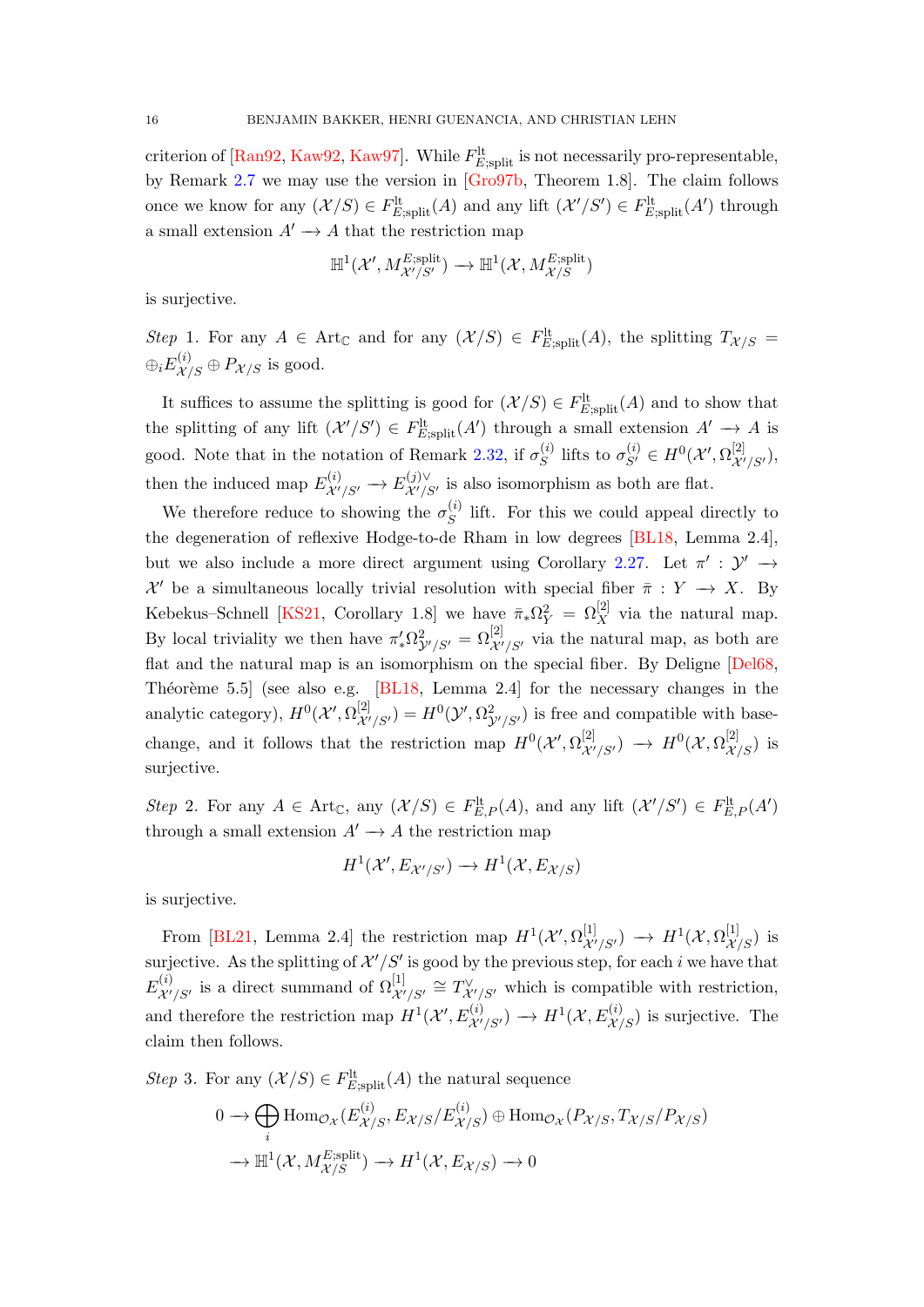<span id="page-16-1"></span>is exact.

For notational simplicity set

$$
\mathcal{H}_{\mathcal{X}/S} := \bigoplus_{i} \mathcal{H}om_{\mathcal{O}_{\mathcal{X}}}(E_{\mathcal{X}/S}^{(i)}, E_{\mathcal{X}/S}/E_{\mathcal{X}/S}^{(i)}) \oplus \mathcal{H}om_{\mathcal{O}_{\mathcal{X}}}(P_{\mathcal{X}/S}, T_{\mathcal{X}/S}/P_{\mathcal{X}/S})
$$

and  $H_{\mathcal{X}/S}$  for the global sections. Using the long exact sequence associated to the triangle

$$
M_{\mathcal{X}/S}^{E;\text{split}} \longrightarrow E_{\mathcal{X}/S} \xrightarrow{\oplus_i \text{ad}^{E; E^{(i)}} \oplus \text{ad}^{X; P}} \mathcal{H}_{\mathcal{X}/S} \longrightarrow M_{\mathcal{X}/S}^{E;\text{split}}[1]
$$

its sufficient to show that the induced maps

$$
\mathrm{ad}^{E; E^{(i)}}: H^q(\mathcal{X}, E_{\mathcal{X}/S}) \to H^q(\mathcal{X}, \mathcal{H}om_{\mathcal{O}_{\mathcal{X}}}(E_{\mathcal{X}/S}^{(i)}, E_{\mathcal{X}/S}/E_{\mathcal{X}/S}^{(i)}))
$$

$$
\mathrm{ad}^{X; P}: H^q(\mathcal{X}, E_{\mathcal{X}/S}) \to H^q(\mathcal{X}, \mathcal{H}om_{\mathcal{O}_{\mathcal{X}}}(P_{\mathcal{X}/S}, T_{\mathcal{X}/S}/P_{\mathcal{X}/S}))
$$

vanish for  $q = 0, 1$ . Temporarily set  $E^{(0)}_{\mathcal{X}/S} := P_{\mathcal{X}/S}$  and let  $\pi_i : T_{\mathcal{X}/S} \to E^{(i)}_{\mathcal{X}/S}$  be the projection. Its then sufficient to show the induced map

$$
\pi_j \circ \text{ad} : H^q(\mathcal{X}, T_{\mathcal{X}/S}) \to H^q(\mathcal{X}, \mathcal{H}om_{\mathcal{O}_{\mathcal{X}}}(E_{\mathcal{X}/S}^{(i)}, E_{\mathcal{X}/S}^{(j)}))
$$

vanishes for  $q = 0, 1$  and all  $i \neq j$  with  $j \neq 0$ . Together with the degeneration of reflexive Hodge-to-de Rham  $H^q(\mathcal{X}, \Omega^{[p]}_{\mathcal{X}/S}) \Rightarrow \mathbb{H}^{p+q}(\mathcal{X}, \Omega^{[\bullet]}_{\mathcal{X}/S})$  in the range  $p+q \leq 2$ [\[BL21,](#page-42-4) Lemma 2.4], it is enough to show the following:

*Claim.* For each  $i \neq j$  with  $j \neq 0$  we have a commutative diagram

<span id="page-16-0"></span>(2.5)  
\n
$$
T_{\mathcal{X}/S} \xrightarrow{\pi_j \text{oad}} \mathcal{H}om_{\mathcal{O}_{\mathcal{X}}}(E_{\mathcal{X}/S}^{(i)}, E_{\mathcal{X}/S}^{(j)})
$$
\n
$$
\downarrow \qquad \qquad \uparrow
$$
\n
$$
\Omega_{\mathcal{X}/S}^{[1]} \xrightarrow{d} \Omega_{\mathcal{X}/S}^{[2]}.
$$

*Proof.* Fix i, j. Using Step [1,](#page-15-0) there is a reflexive 2-form  $\sigma_S$  whose radical contains  $E_{\mathcal{X}/S}^{(i)}$  and which by contraction gives an isomorphism  $E_{\mathcal{X}/S}^{(j)} \to E_{\mathcal{X}/S}^{(j')\vee}$ . We then take the left vertical map of [\(2.5\)](#page-16-0) to be the contraction map  $t \mapsto \iota_t \sigma_S$  and the right vertical map to associate to a form  $\alpha$  the map  $f \in \mathcal{H}om_{\mathcal{O}_{\mathcal{X}}}(E^{(i)}_{\mathcal{X}/S}, E^{(j)}_{\mathcal{X}/S})$  such that  $\sigma_S(f(u), v) = -\alpha(u, v)$  for  $u \in E^{(i)}_{\mathcal{X}/S}$  and  $v \in E^{(j')}_{\mathcal{X}/S}$ . The latter is none other than the projection (up to a sign) of  $\Omega^{[2]}_{\mathcal{X}/S}$  onto the  $E^{(i)\vee}_{\mathcal{X}/S} \boxtimes E^{(j')\vee}_{\mathcal{X}/S}$  factor in its natural splitting using the identification  $E_{\mathcal{X}'}^{(j)}$  $E^{(j)}_{\mathcal{X}/S} \cong E^{(j')\vee}_{\mathcal{X}/S}.$ 

For the commutativity of [\(2.5\)](#page-16-0) we need to show for sections t of  $T_{\mathcal{X}/S}$ , u of  $E_{\mathcal{X}/S}^{(i)}$ , and v of  $E_{\mathcal{X}/S}^{(j')}$  that

$$
(d\iota_t \sigma_S)(u, v) = -\sigma_S([t, u], v).
$$

On the one hand, since  $\sigma_S$  is closed (again by the low degree degeneration of reflexive Hodge-to-de Rham), we have

$$
L_t \sigma_S = d\iota_t \sigma_S
$$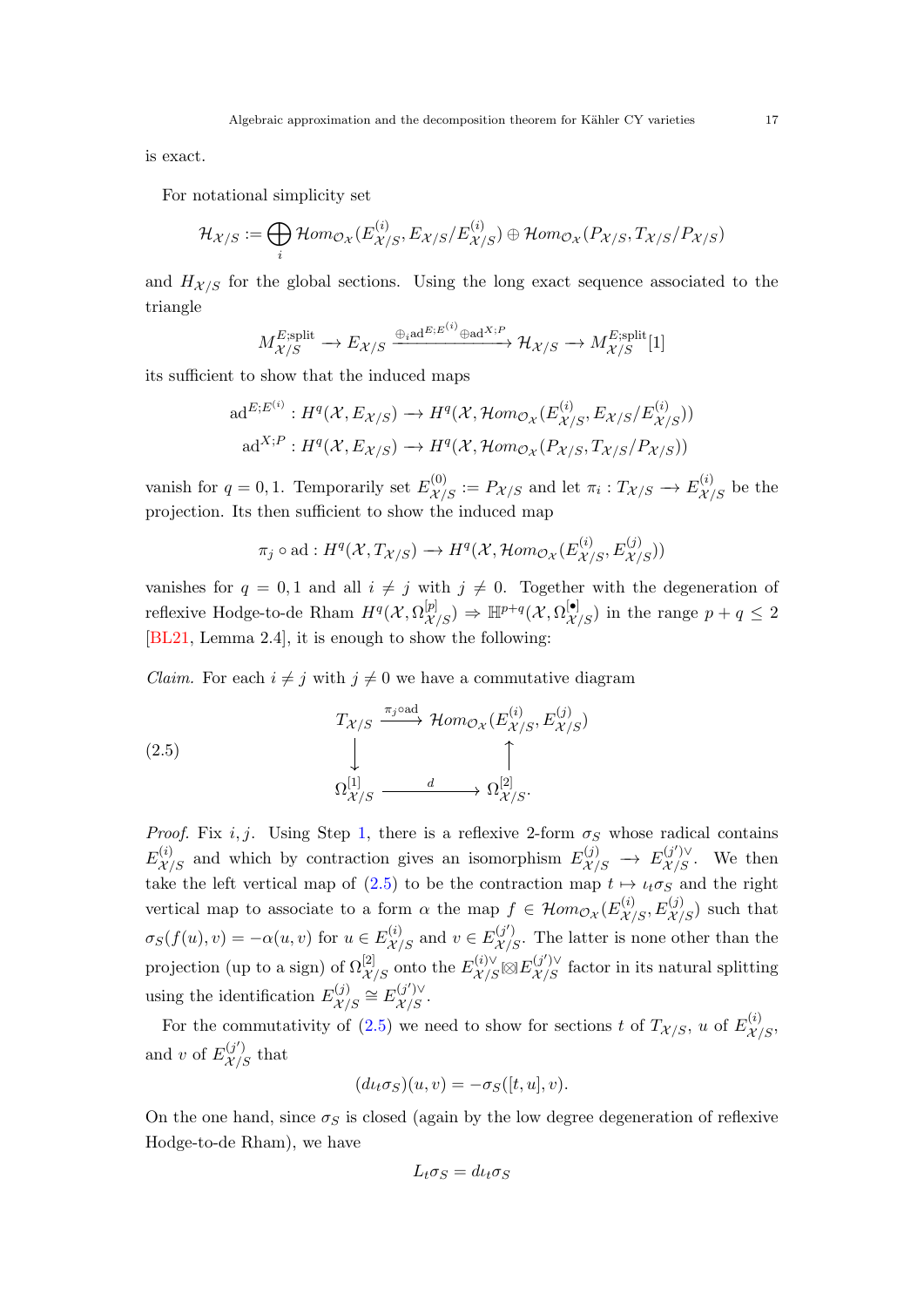<span id="page-17-1"></span>by the Cartan formula. On the other hand, since  $\sigma_S$  vanishes on  $E^{(i)}_{\mathcal{X}/S}$  we have

$$
(L_t \sigma_S)(u, v) = t \cdot \underbrace{\sigma_S(u, v)}_{=0} - \sigma_S(L_t u, v) - \underbrace{\sigma_S(u, L_t v)}_{=0}
$$

$$
= -\sigma_S([t, u], v).
$$

Step 4. Final step of the proof.

Now for  $\mathcal{X}'/S'$  lifting  $\mathcal{X}/S$ , we have a natural diagram

$$
\begin{array}{ccc}\n0 & \longrightarrow H_{\mathcal{X}'/S'} & \longrightarrow \mathbb{H}^{1}(\mathcal{X}, M_{\mathcal{X}'/S'}^{E;\text{split}}) & \longrightarrow H^{1}(\mathcal{X}', E_{\mathcal{X}'/S'}) \longrightarrow 0 \\
& &\downarrow & &\downarrow & &\downarrow & \\
0 & \longrightarrow H_{\mathcal{X}/S} & \longrightarrow \mathbb{H}^{1}(\mathcal{X}, M_{\mathcal{X}/S}^{E;\text{split}}) \longrightarrow H^{1}(\mathcal{X}, E_{\mathcal{X}/S}) \longrightarrow 0\n\end{array}
$$

using the notation of the previous step, where the vertical maps are restrictions. The right vertical map is surjective by Step [2,](#page-15-1) while the left vertical map is surjective since each  $\text{Hom}_{\mathcal{O}_{\mathcal{X}'}}(E_{\mathcal{X}'}^{(i)})$  $X^{(i)}_{\mathcal{X}'/S'}$ ,  $E^{(j)}_{\mathcal{X}'/S'}$  (again using the notation  $E^{(0)}_{\mathcal{X}'/S'} = P_{\mathcal{X}'/S'}$ ) is a summand of  $H^0(\mathcal{X}', \Omega^{[2]}_{\mathcal{X}'/S'})$  that is compatible with the restriction map  $H^0(\mathcal{X}', \Omega^{[2]}_{\mathcal{X}'/S'}) \longrightarrow$  $H^0(\mathcal{X}, \Omega^{[2]}_{\mathcal{X}/S})$ , which is surjective as in Step [1.](#page-15-0) The rows are exact by Step [3,](#page-15-2) and it follows that the middle vertical map is surjective, thus completing the proof.  $\Box$ 

Remark 2.36. Without additional assumptions, Proposition [2.35](#page-14-1) does not obviously generalize to arbitrary K-trivial splittings, and in particular cannot be adapted to prove a locally trivial Bogomolov–Tian–Todorov theorem. For such a splitting, each factor is identified with a direct summand of some  $\Omega_X^{[p-1]}$  via contraction with a p-form, and Step [3](#page-15-2) of the proof still carries through. Indeed, the map  $d: \Omega^{[p-1]}_{\mathcal{X}/S} \to \Omega^{[p]}_{\mathcal{X}}$  $\mathcal{X}/S$ still induces the zero map on zeroth and first cohomology using the Leray spectral sequence and the result of Kebekus–Schnell. On the other hand, Step [2](#page-15-1) may fail in general as reflexive Hodge-to-de Rham does not necessarily degenerate in higher degrees (although see  $[Dan91, Theorem 3.4]$  and  $[Ste77, (1.12) Theorem]$  for some special cases over a point).

<span id="page-17-0"></span>**Corollary 2.37.** Assume the hypotheses of the previous proposition. Then  $F_{E;\text{split}}^{\text{lt}} \rightarrow$  $F_{E}^{\text{lt}}$  is formally smooth and the functor  $F_{E}^{\text{lt}}$  is unobstructed. In particular, there exists a locally trivial deformation  $\mathscr{X} \to (H^1(X, E), 0)$  of X whose Kodaira–Spencer map is the natural map  $H^1(X, E) \to H^1(X, T_X)$ .

*Proof.* As  $F_{E;\text{split}}^{\text{lt}} \to F_E^{\text{lt}}$  is surjective on tangent spaces by Step [3](#page-15-2) of the proof of Proposition [2.35](#page-14-1) and  $F_{E;split}^{\text{lt}}$  is unobstructed, it follows easily by induction on small extensions that  $F_{E, \text{split}}^{\text{lt}} \to F_E^{\text{lt}}$  is formally smooth. The unobstructedness of  $F_{E, \text{split}}^{\text{lt}}$ then immediately implies that  $F_E^{\text{lt}}$  is unobstructed. By Corollary [2.20](#page-10-1) we have a map on the level of formal spaces  $\widehat{H^1(X, E)}, 0) \longrightarrow \widehat{\text{Def}}^{\text{lt}}(X)$  with the required derivative,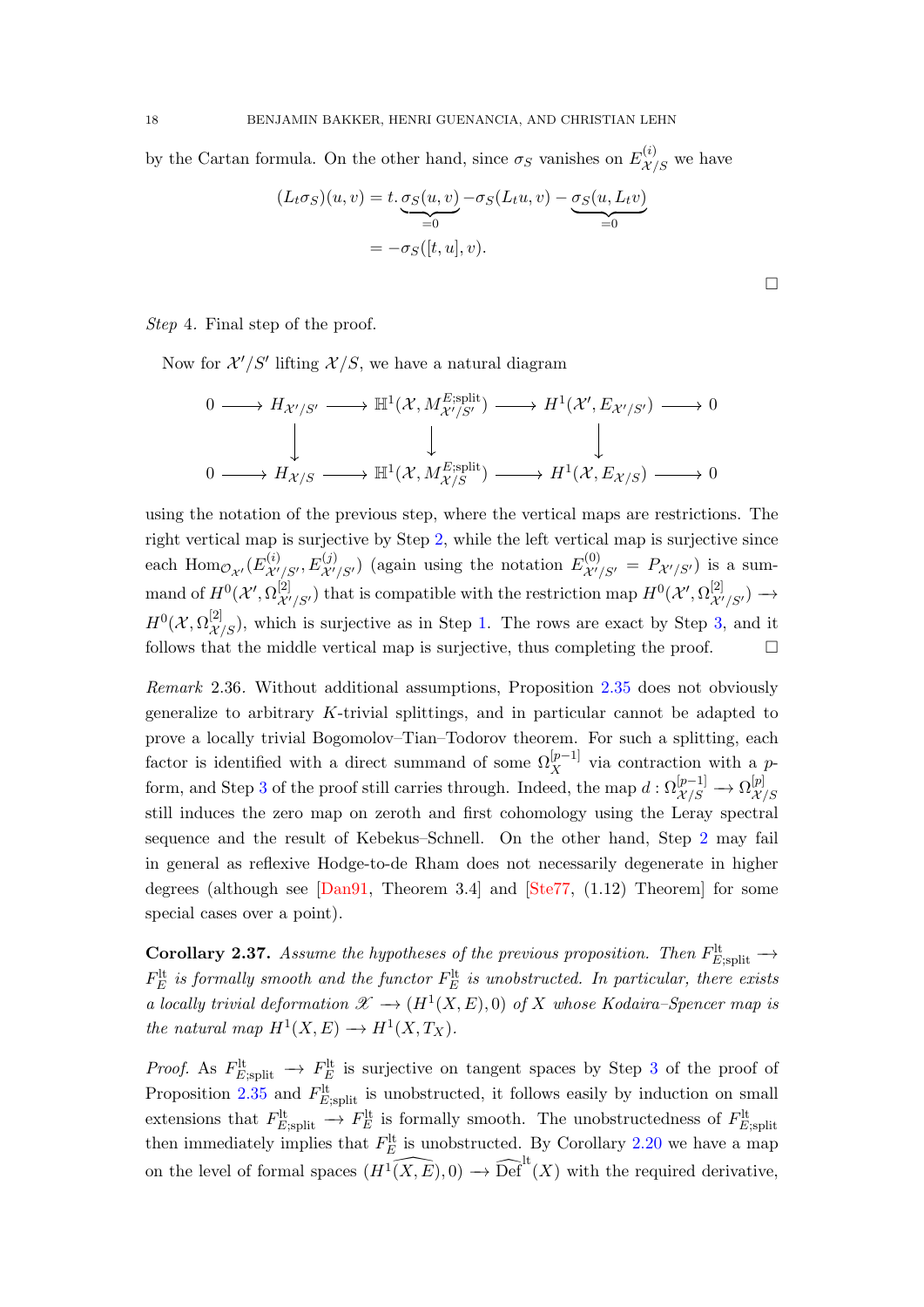<span id="page-18-2"></span>and by Artin approximation  $[Art68, Theorem (1.2)]$  there is a map on the level of analytic germs with the required derivative.  $\Box$ 

#### 3. K-trivial varieties and strong approximations

<span id="page-18-0"></span>Let us fix terminology. For a normal variety X, we denote by  $\omega_X$  the double dual of det  $\Omega_X^1$  and by  $\omega_X^{[m]} := (\omega_X^{\otimes m})^{\vee \vee}$  its reflexive powers.

<span id="page-18-1"></span>**Definition 3.1.** A numerically K-trivial variety is a normal complex variety X with rational singularities such that  $\omega_X^{[m]}$  is a line bundle for some  $m > 0$  and  $c_1(\omega_X) = 0$ as an element of  $H^2(X, \mathbb{Q})$ . If  $\omega_X$  satisfies  $\omega_X^{[m]}$  $\mathcal{L}_X^{[m]} \cong \mathcal{O}_X$  for some  $m > 0$  we say that X is K-torsion. We say X is K-trivial if  $\omega_X^{\vee\vee} \cong \mathcal{O}_X$ .

*Remark* 3.2. Let  $X$  be a compact Kähler space with log terminal singularities. By [\[CGP19,](#page-43-10) Corollary 1.18], numerical K-triviality is equivalent to X being K-torsion. Actually, the proof does not rely on  $X$  being Kähler but rather on  $X$  admitting a Kähler resolution; in particular, the result holds when  $X$  is merely in Fujiki class  $\mathscr{C}$ . Note that by normality,  $\omega_X^{[m]}$  $\mathcal{L}_X^{[m]} \cong \mathcal{O}_X$  if and only if  $\omega_{X^{\text{reg}}}^m \cong \mathcal{O}_{X^{\text{reg}}}$ . Moreover, by theresult of Kebekus–Schnell ( $[KS21, Corollary 1.8]$  $[KS21, Corollary 1.8]$ ), if X is normal with rational singularities and  $\omega_X^{\vee\vee} \cong \mathcal{O}_X$ , then it has canonical singularities (and is in particular K-trivial in the above sense).

It is easy to construct examples of numerically K-trivial varieties in the sense of Definition [3.1.](#page-18-1) For example, any anti-canonical divisor with rational singularities in a Gorenstein variety is K-trivial. Kähler varieties with symplectic singularities in the sense of Beauville provide some other examples (in particular, see the primitive symplectic varieties of [\[BL18\]](#page-42-5)).

3.3. Proof of Theorem [B.](#page-1-2) We are now ready to prove Theorem B. Given the results of Section [2.30,](#page-14-3) the main step is to show the following:

**Lemma 3.4.** Let  $X$  be a numerically  $K$ -trivial compact Kähler variety with log terminal singularities. Then there exists a good splitting  $T_X = \bigoplus_i E^{(i)} \oplus P$  in the sense of Definition [2.31](#page-14-0) where  $P$  is the common radical of all reflexive 2-forms.

*Proof.* We fix a Kähler class on  $X$ ; in the following, we always mean stability with respect to this class. By [\[Gue16,](#page-44-6) Theorem A(ii)] there is a splitting  $T_X = \bigoplus_{i \in I} E_i$ into stable factors with slope zero. Note that for any reflexive 2-form  $\sigma$  we have a contraction map  $T_X \to \Omega_X^{[1]}$  $X^{\left[1\right]} \cong T_X^{\vee}$ , and by stability of the factors it follows that for each *i* either  $E_i \subset \text{rad}(\sigma)$  or contraction with  $\sigma$  induces an isomorphism  $E_i \to E_j^{\vee}$ for some j. In particular, the common radical is  $P = \bigoplus_{i \in I_P} E_i$  for a subset  $I_P \subset I$ . Finally, for each i we have that  $E_i|_{X^{reg}}$  is parallel with respect to the Ricci-flat metric in the chosen Kähler class, so any sum of the  $E_i$  is a foliation. We therefore conclude that

$$
T_X=\bigoplus_{i\in I\setminus I_P}E_i\oplus P
$$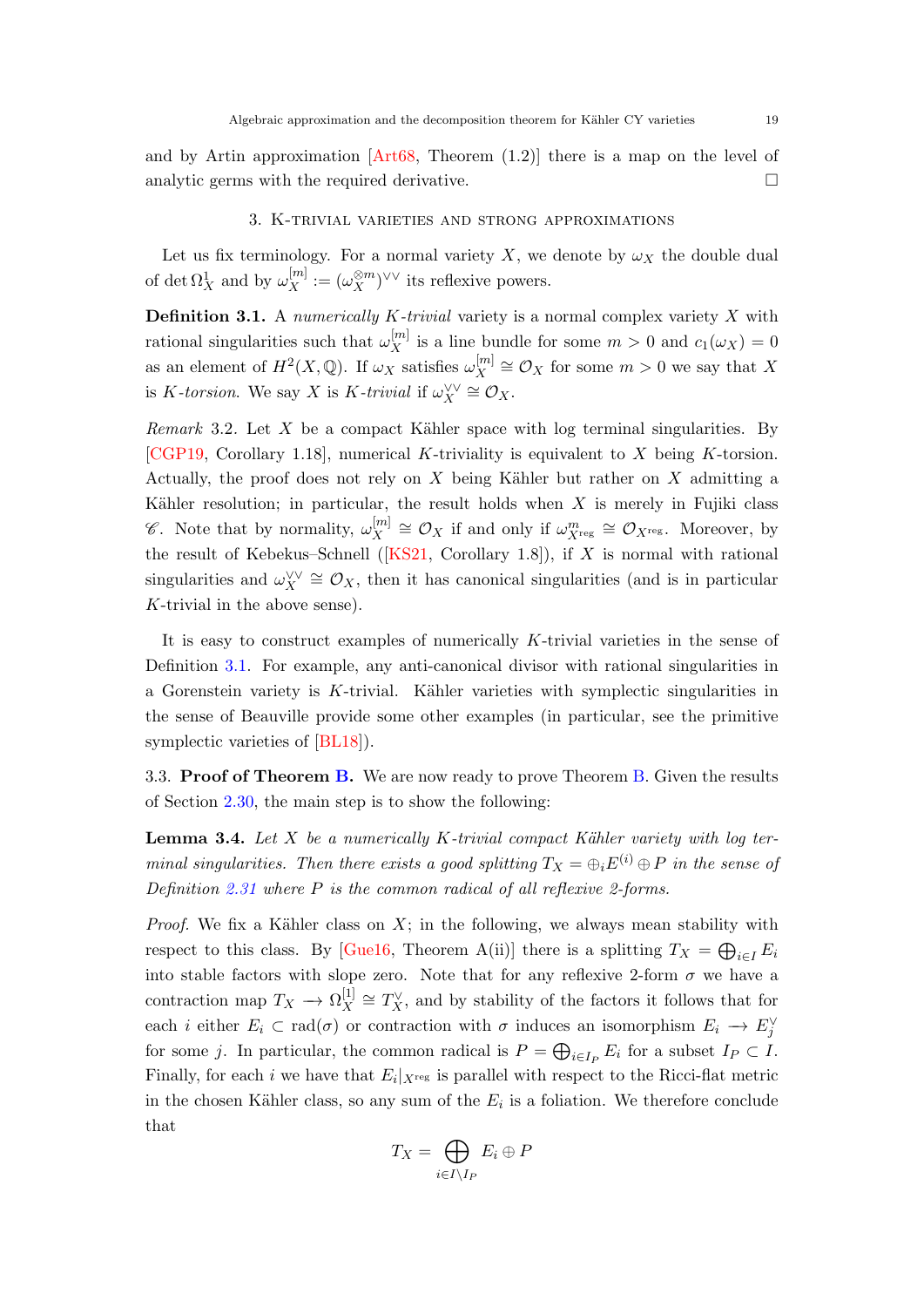<span id="page-19-1"></span>is a good splitting.

By the lemma, the hypotheses of Proposition [2.35](#page-14-1) are satisfied and Corollary [2.37](#page-17-0) applies. In view of Graf–Schwald [\[GS21,](#page-44-4) Theorem 3.1], the proof is completed by the following:

<span id="page-19-0"></span>**Lemma 3.5.** For X as in the previous lemma, suppose there is a splitting  $T_X = E \oplus P$ such that every reflexive 2-form contains  $P$  in its radical. Then for any Kähler class  $\omega$  on X, the contraction map

$$
\iota_{\omega}: H^1(X, E) \longrightarrow H^2(X, \mathcal{O}_X)
$$

is surjective.

We refer to § [6.1](#page-27-1) for Kähler forms on singular spaces. To any such class  $\omega$  on X, one may associate an element  $\kappa(\omega) \in H^1(X, \Omega_X^1)$ , cf. [\(6.3\)](#page-28-0). We then denote by  $\iota_{\omega}$  the composition of the cup product  $H^1(X, T_X) \stackrel{\kappa(\omega)\cup -}{\longrightarrow} H^2(X, T_X \otimes \Omega^1_X)$  and the contraction  $H^2(X, T_X \otimes \Omega^1_X) \longrightarrow H^2(X, \mathcal{O}_X)$ . Similarly, if  $t \in H^1(X, T_X)$ , we have a contraction map  $\iota_t: H^0(X, \Omega_X^{[2]}) \stackrel{t \cup^-}{\longrightarrow} H^1(X, \Omega_X^{[2]} \otimes T_X) \longrightarrow H^1(X, \Omega_X^{[1]}).$ 

*Proof.* Set  $n := \dim X$ ; one may assume  $n > 1$ . The contraction map

$$
\iota_{\omega}: H^1(X, T_X) \to H^2(X, \mathcal{O}_X)
$$

is already surjective by [\[GS21,](#page-44-4) Theorem 4.1], and the proof of the lemma follows by a similar computation. We have a perfect pairing

$$
H^{0}(X,\Omega_{X}^{[2]})\otimes H^{2}(X,\mathcal{O}_{X})\longrightarrow \mathbb{C}:(\alpha,\beta)\mapsto \int_{X}\omega^{n-2}\wedge\alpha\wedge\beta
$$

and so  $\iota_{\omega}$  is identified with the surjective map  $f: H^1(X, T_X) \to H^0(X, \Omega_X^{[2]})^{\vee}$  given by

$$
f(t): \alpha \mapsto \int_X \omega^{n-2} \wedge \alpha \wedge \iota_t(\omega) = -\frac{1}{n-1} \int_X \omega^{n-1} \wedge \iota_t(\alpha)
$$

using that  $\omega^{n-1} \wedge \alpha = 0$  and

$$
\iota_t(\omega^{n-1}\wedge\alpha)=(n-1)\,\omega^{n-2}\wedge\iota_t(\omega)\wedge\alpha+\omega^{n-1}\wedge\iota_t(\alpha).
$$

Now any  $\alpha \in H^0(X, \Omega_X^{[2]})$  vanishes on P, so f kills  $H^1(X, P)$ , whence the lemma.  $\square$ 

The proof of Theorem [B](#page-1-2) is now complete.  $\Box$ 

 $3.6.$  Quasi-étale covers in families and applications. In this section we deduce some first consequences of Theorem [B.](#page-1-2) We refer to the introduction for the definitions of quasi-étale maps and quasi-étale covers. We first prove two lemmas asserting that quasi-´etale covers can be spread out in locally trivial families, and that the resulting families are also locally trivial. Because it is all we will need, for simplicity we only consider families over the disk  $\Delta$ .

Recall that a quasi-étale cover restricts to an étale cover of  $X^{\text{reg}}$ , and conversely any  $\acute{e}$ tale cover of  $X^{\text{reg}}$  can be extended to a quasi- $\acute{e}$ tale cover of  $X$  [\[DG94,](#page-43-11) Thm. 3.4].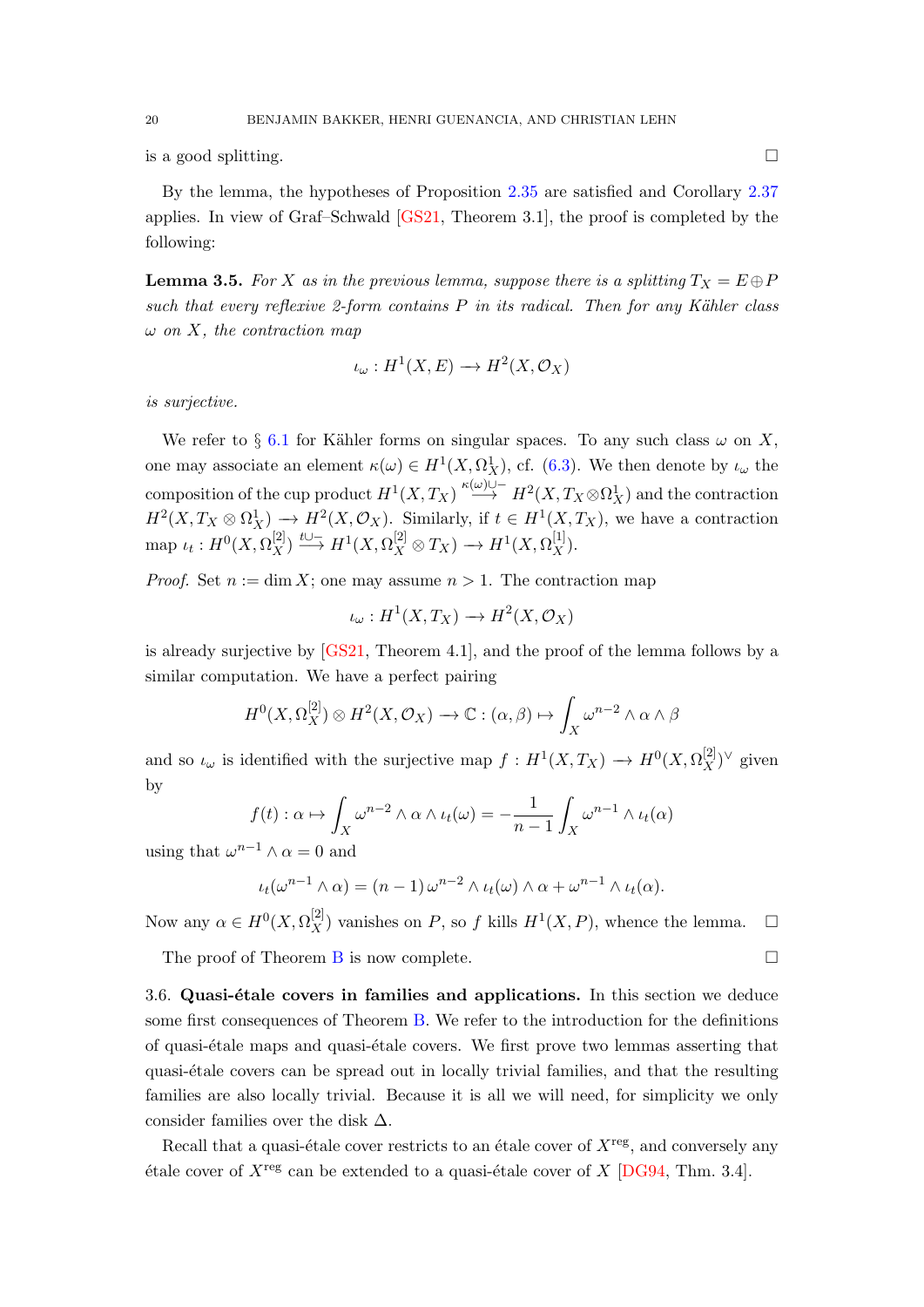<span id="page-20-3"></span><span id="page-20-0"></span>**Lemma 3.7.** Let  $\pi : \mathcal{X} \to \Delta$  be a locally trivial family of normal varieties.

- (1) Let  $f: \mathcal{Y} \to \mathcal{X}$  be a quasi-étale cover. Then for any  $t \in \Delta$ , f induces a quasi-étale cover  $f_t: Y_t \longrightarrow X_t$ .
- (2) Conversely, let  $t \in \Delta$  and let  $f_t : Y_t \to X_t$  be a quasi-étale cover. Then there exists a quasi-étale cover  $f : \mathcal{Y} \to \mathcal{X}$  such that  $f|_{Y_t} = f_t$ .

*Proof.* The first part is straightforward; by Nagata's purity of branch locus,  $f$  is étale over  $\mathcal{X}^{\text{reg}}$  hence  $f_t$  is étale over  $\mathcal{X}^{\text{reg}} \cap X_t = X_t^{\text{reg}}$  $t_t^{\text{reg}}$ . As for the second assertion, note that the canonical morphism  $\pi_1(X_t^{\text{reg}})$  $t_t^{\text{reg}}$   $\rightarrow \pi_1(\mathcal{X}^{\text{reg}})$  induced by the inclusion  $X_t^{\text{reg}}$  $t_t^{\text{reg}} \hookrightarrow \mathcal{X}^{\text{reg}}$ is actually isomorphic since  $\pi$  is topologically trivial. In particular, any étale cover  $Y_t^{\text{reg}} \to X_t^{\text{reg}}$ <sup>reg</sup> is the restriction of an étale cover  $\mathcal{Y}^{\text{reg}} \to \mathcal{X}^{\text{reg}}$  over  $\Delta$ .

<span id="page-20-1"></span>**Lemma 3.8.** Let  $\pi$  :  $\mathcal{X} \rightarrow \Delta$  be a locally trivial family of normal varieties and  $f: \mathcal{Y} \to \mathcal{X}$  a quasi-étale cover. Then  $f \circ \pi: \mathcal{Y} \to \Delta$  is locally trivial.

*Proof.* One can cover X by (small) open subsets U where  $\pi$  is trivial; i.e.  $U \cong U_0 \times \Delta$ over  $\Delta$  where  $U_0 = X_0 \cap U$ . We claim that up to shrinking U, the space  $\mathcal{Y}|_{f^{-1}(U)}$  is isomorphic over  $\Delta$  to  $V_0 \times \Delta$  where  $V_0 \to U_0$  is a suitable quasi-étale cover.

Since there is a  $1-1$  correspondence between quasi-étale covers of U and étale covers of  $U^{\text{reg}}$  (or, equivalently, finite index subgroups of  $\pi_1(U^{\text{reg}})$ ), the result follows from the isomorphism  $\pi_1(U^{\text{reg}}) \cong \pi_1(U_0^{\text{reg}})$  $_0^{\rm reg}$ ).

Indeed, set  $V := f^{-1}(U)$  and  $V^{\circ} := f^{-1}(U^{\text{reg}})$ . The cover f induces an étale cover  $f|_{V^{\circ}} : V^{\circ} \to U_0^{\text{reg}} \times \Delta$ . By the observation above, there is an isomorphism of étale covers  $V^{\circ} \cong W_0 \times \Delta$  for some étale cover  $h_0: W_0 \to U_0^{\text{reg}}$  $_0^{\text{reg}}$ . We can uniquely extend  $h_0$ into a quasi-étale cover  $h : W \to U_0$  of normal spaces and we will automatically obtain an isomorphism  $V \cong W \times \Delta$  of covers over  $U_0 \times \Delta$ . In particular, W is isomorphic to  $V \cap Y_0$ , and  $f \circ \pi$  is indeed locally trivial as claimed.

<span id="page-20-2"></span>Corollary 3.9. Let  $X$  be a numerically K-trivial variety with log terminal singularities. Then X admits a maximally quasi-étale cover  $\widetilde{X} \to X$ ; i.e. the natural morphism  $\hat{\pi}_1(\widetilde{X}^{\text{reg}}) \longrightarrow \hat{\pi}_1(\widetilde{X})$  is an isomorphism.

*Proof.* By Theorem [B,](#page-1-2) there is a locally trivial deformation  $\mathcal{X} \to \Delta$  of X such that for some  $t \in \Delta$ , the fiber  $X_t$  is projective. By [\[GKP16a,](#page-44-14) Theorem 1.5], there exists a maximally quasi-étale cover  $X_t \to X_t$ . By Lemma [3.7,](#page-20-0) we can find a quasi-étale cover  $\widetilde{X} \to \mathcal{X}$  inducing  $\widetilde{X}_t \to X_t$  and a quasi-étale cover  $\widetilde{X} \to X$ . By Lemma [3.8,](#page-20-1) the cover  $\widetilde{\mathcal{X}} \to \mathcal{X}$  is a locally trivial family, so by [\[AV21,](#page-42-3) Proposition 6.1] there is a homeomorphism  $\widetilde{X} \stackrel{\sim}{\longrightarrow} \widetilde{X}_t$  inducing a diffeomorphism  $\widetilde{X}^{\text{reg}} \stackrel{\sim}{\longrightarrow} \widetilde{X}_t^{\text{reg}}$  by restriction. The corollary follows.

Recall that for  $X$  a compact Kähler variety with rational singularities, the augmented irregularity  $\tilde{q}(X)$  [\[CGGN20,](#page-43-12) Definition 2.1] is

$$
\widetilde{q}(X) = \sup \left\{ h^1(\widetilde{X}, \mathcal{O}_{\widetilde{X}}) = h^0(\widetilde{X}, \Omega_{\widetilde{X}}^{[1]}) \mid \widetilde{X} \to X \text{ quasi-étale cover} \right\} \in \mathbb{N} \cup \{\infty\}.
$$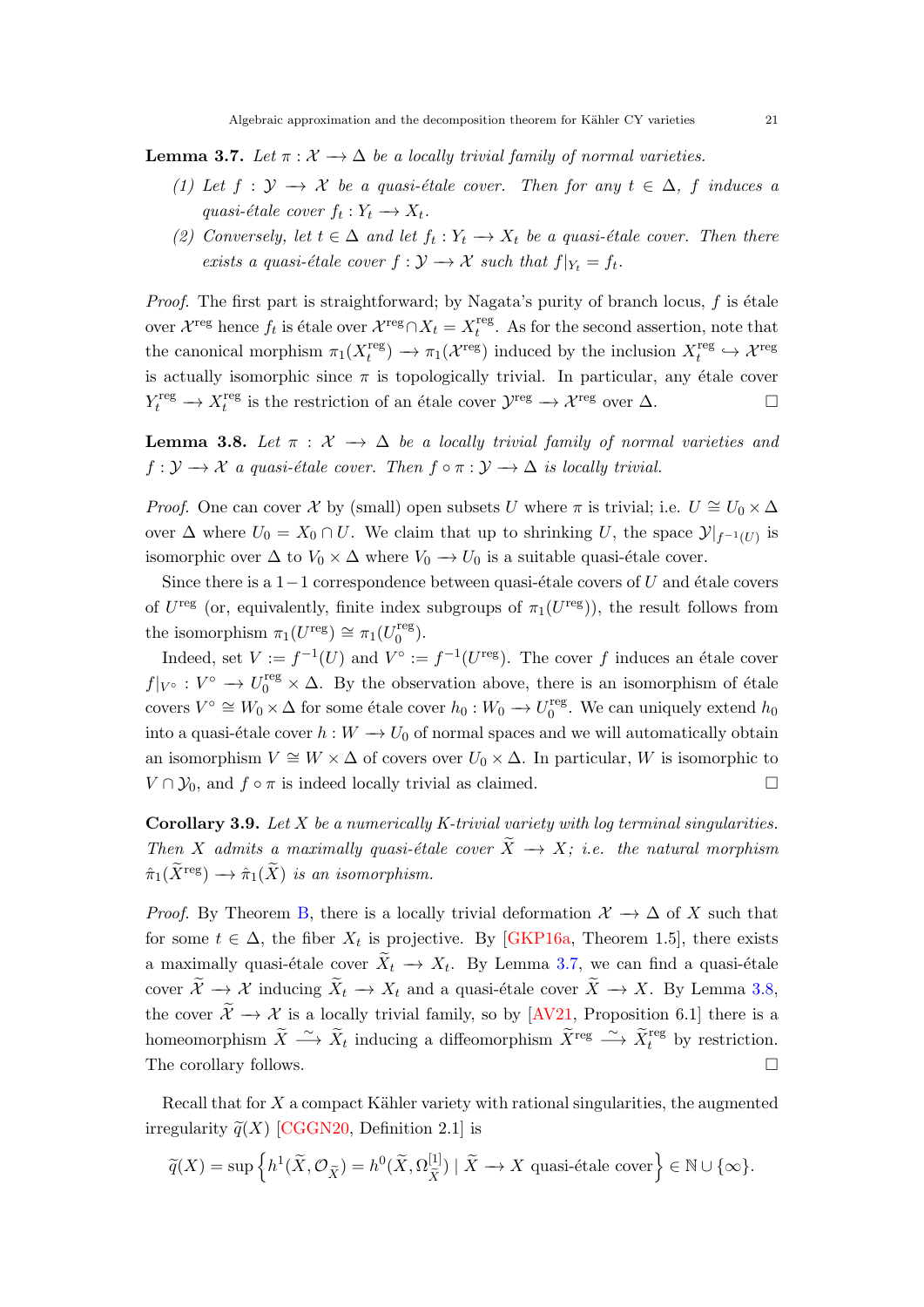<span id="page-21-2"></span>If additionally X has klt singularities and trivial first Chern class, then  $\tilde{q}(X) \leq \dim X$ ; in particular, it is finite [\[CGGN20,](#page-43-12) Corollary 4.2(i)].

<span id="page-21-1"></span>Corollary 3.10. Let  $\mathcal{X} \to \Delta$  be a locally trivial deformation of a K-trivial Kähler variety X with canonical singularities. Then the augmented irregularity  $\tilde{q}(X_t)$  is constant, and one fiber is IHS (resp. ICY) if and only if every fiber is IHS (resp. ICY).

Proof. The first statement is immediate from the lemmas and Corollary [2.28.](#page-13-0)

For the second part, assume that one fiber, say  $X_0$ , is ICY or IHS. This implies that  $\tilde{q}(X_0) = 0$ , and  $\tilde{q}(X_t) = 0$  for all t. We fix  $t \in \Delta$ . By [\[CGGN20,](#page-43-12) Theorem C & Proposition 6.9] and Corollary [3.9,](#page-20-2) there exists a quasi-etale cover  $\widetilde{X}_t \to X_t$  such that the tangent sheaf of  $X_t$  has a decomposition  $T_{\tilde{X}_t} = (\bigoplus_{i \in I} C_i) \oplus (\bigoplus_{j \in J} S_j)$  where  $C_i$ (resp.  $S_i$ ) is of ICY type (resp. IHS type). Recall that this means that each  $C_i$  (resp.  $S_i$ ) has full holonomy SU(rk  $C_i$ ) (resp. Sp(rk  $S_i$ )) with respect to a singular Ricci-flat metric. By Lemma [3.7,](#page-20-0) one can find a quasi-étale  $\mathcal{X} \to \mathcal{X}$  extending  $X_t \to X_t$ , and by Lemma [3.8](#page-20-1) the family  $\tilde{X} \to \Delta$  is a locally trivial deformation.

If one can show that  $T_{\tilde{X}_t}$  has a single summand, then  $X_t$  will be either ICY or IHS by [\[CGGN20,](#page-43-12) Corollary E] and the type of  $\widetilde{X}_t$  will then be determined by the Hodge numbers  $t \mapsto h^0(\widetilde{X}_t, \Omega_{X_t}^{[p]})$  $\binom{p}{X_t}$  which are independent of t, cf. Corollary [2.28.](#page-13-0) By the same argument,  $X_t$  itself will be ICY or IHS, with type determined by that of  $X_0$ .

Since each of the factors in the decomposition of  $T_{\tilde{X}_t}$  accounts for at least one holomorphic form (in maximal rank), there can be only one such factor if  $X_0$  is ICY.

It now remains to show the corollary in the case where  $X_0$  is IHS. Write dim  $X_0 = 2n$ . First, one observes that  $|J| = h^0(\widetilde{X}_t, \Omega_{\widetilde{X}_t}^{[2]})$  $X_t$ ) = 1. Let  $\sigma \in H^0(\widetilde{X}_t, \Omega_{\widetilde{X}_t}^{[2]}$  $\frac{X_t}{1}$ ) a nonzero element and let  $m := \frac{1}{2}$ rank $(S_1)$ . We have  $m \leq n$ , and we want to show that this inequality is actually an equality. Clearly, one has  $\sigma^{m+1} = 0$ . Remember that the cup product map  $\text{Sym}^k H^2(\widetilde{X}_0, \mathbb{Q}) \to H^{2k}(\widetilde{X}_0, \mathbb{Q})$  is injective for any  $k \leq n$ , cf. [\[BL18,](#page-42-5) Proposition 5.15], so the same statement is true for  $X_t$  as locally trivial families (over  $\Delta$ ) are topologically trivial. This implies that  $m + 1 > n$ , and given that  $n \geq m$ , we have  $n = m$  as desired.

### 4. Reminder on the Douady space

<span id="page-21-0"></span>For a proper morphism  $f: \mathcal{X} \to S$  of complex spaces we denote by  $\mathscr{D}(\mathcal{X}/S) \to S$ the relative Douady space constructed by Pourcin [\[Pou69\]](#page-45-7), who generalized the work of Douady [\[Dou66\]](#page-43-13) to the relative situation. Let us denote by  $\overline{\mathscr{D}}_q(\mathcal{X}/S) \subset \mathscr{D}(\mathcal{X}/S)$ the union of all irreducible components whose general element parametrizes a pure dimensional reduced subspace of dimension q. Let  $\mathscr{B}_q(\mathcal{X}/S)$  be the relative Barlet space of dimension q cycles in the fibers of f, see [\[Bar75,](#page-42-7) Théorème 5]. By [Bar75, Théorème 8, there is a morphism of complex spaces

(4.1) 
$$
\varrho : (\overline{\mathscr{D}}_q(\mathcal{X}/S))_{\text{red}} \to \mathscr{B}_q(\mathcal{X}/S)
$$

where  $(\overline{\mathscr{D}}_q(\mathcal{X}/S))_{\text{red}}$  denotes the reduction of  $\overline{\mathscr{D}}_q(\mathcal{X}/S)$ .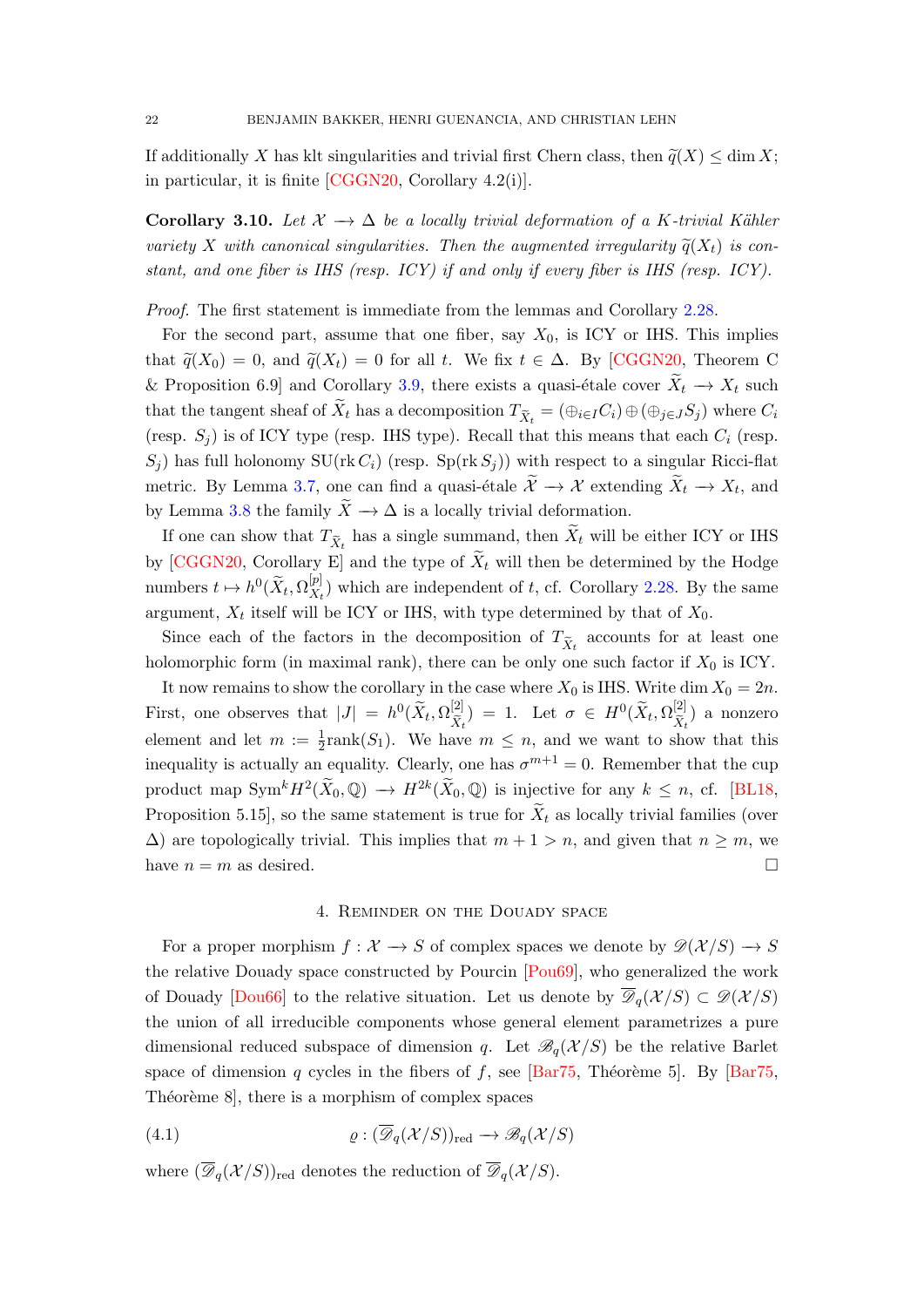<span id="page-22-2"></span>Remark 4.1. As the following example shows, pure dimensionality is not an open property. The Hilbert scheme  $H = Hilb^{3n+1}(\mathbb{P}^3)$  of closed subschemes of  $\mathbb{P}^3$  with Hilbert polynomial  $p(n) = 3n + 1$  is a union  $H = H' \cup H''$  where H' and H'' are smooth and irreducible (of dimension 12, 15 respectively) and intersect transversally with dim  $H' \cap H'' = 11$ , see the main theorem of [\[PS85\]](#page-45-8). Generically, H' parametrizes twisted cubics and  $H''$  parametrizes plane cubics in  $\mathbb{P}^3$  union an additional point. Both may degenerate to a singular plane cubic with an embedded point at a singularity. In particular, elements of  $H' \cap H''$  are pure dimensional (with embedded points) while the general element of  $H''$  is not.

Fujiki has obtained important properness results about the Douady and the Barlet space. These results are fairly comprehensive for Kähler morphisms. We need however a slight generalization to weakly Kähler morphisms. Following [\[Bin83a\]](#page-42-8) we call a morphism  $\mathcal{X} \to S$  weakly Kähler if for any  $s_0 \in S$ , there exists a neighborhood  $S^{\circ} \subset S$  of S and a smooth (1, 1)-form  $\theta$  on  $\mathcal{X}^{\circ} := \mathcal{X} \times_S S^{\circ}$  such that for all  $s \in S^{\circ}$ , the restriction  $\theta|_{X_s^{\circ}}$  is a Kähler form. Here,  $X_s^{\circ}$  is the fiber at s of  $\mathcal{X}^{\circ} \to S^{\circ}$ . See [\[Bin83b,](#page-42-9) Example 3.9] for an example attributed to Deligne showing that a deformation of a Kähler manifold need not be a Kähler morphism.

The following result is proven with exactly the same methods as in Fujiki's article [\[Fuj79\]](#page-43-7). We include a sketch of a proof as we could not find it anywhere in the literature. The argument is similar to [\[GLR13,](#page-44-15) Proposition 2.6].

<span id="page-22-0"></span>**Proposition 4.2.** Let  $\mathcal{X}, S$  be reduced and irreducible complex spaces, let  $f : \mathcal{X} \rightarrow$ S be a proper locally trivial morphism which is weakly Kähler, let  $S^{\circ} \subset S$  be any simply connected relatively compact subspace, and denote  $\mathcal{X}^{\circ} := \mathcal{X} \times_S S^{\circ}$ . Then every irreducible component  $D \subset \overline{\mathscr{D}}_q(\mathcal{X}^\circ/S^\circ)$  respectively  $B \subset \mathscr{B}_q(\mathcal{X}^\circ/S^\circ)$  is proper over  $S^\circ$ .

Proof. By [\[Fuj79,](#page-43-7) Proposition 3.4], it suffices to show the statement for the Barlet space as the morphism  $\rho: D \to \mathscr{B}_q(\mathcal{X}^\circ/S^\circ)$  will then be proper as well. Let  $B \subset \mathscr{B}_q(\mathcal{X}^\circ/S^\circ)$ be an irreducible component and denote by  ${F_b}_{b \in B}$  the universal family of cycles parametrized by B. Let  $\theta$  be a weak Kähler metric for f. The key point is to show that  $\lambda(b) := \int_{F_b} \theta^q$  is bounded as  $b \in B$  varies, cf. the proof of [\[Fuj79,](#page-43-7) Proposition 4.1].

By [\[AV21,](#page-42-3) Proposition 6.1], the sheaf  $(R^{2q} f_* \mathbb{Q}_{\mathcal{X}^{\circ}})^{\vee}$  is a local system, and the argu-ment of [\[Ful98,](#page-43-14) Lemma 19.1.3] shows that  $b \mapsto [F_b]$  defines a section of the pulled back local system along the projection  $\pi : B \to S^{\circ}$ . As  $S^{\circ}$  is simply connected, the local system is constant and thus the  $[F_b]$  determine a global section L of  $(R^{2q} f_* \mathbb{Q}_{\mathcal{X}^{\circ}})^{\vee}$ . In particular, the continuous function  $\lambda': S^{\circ} \to \mathbb{R}$  defined by  $\lambda'(s) := L_s([\theta_s]^q)$  satisfies  $\pi^* \lambda' = \lambda$ . As  $\lambda'$  can be extended to the closure  $\overline{S}^{\circ}$  in S, we see that  $\lambda$  is bounded.  $\square$ 

The following is an immediate consequence.

<span id="page-22-1"></span>**Corollary 4.3.** Let S be a reduced and irreducible complex space, let  $f : \mathcal{X} \rightarrow S$  be a locally trivial deformation of a compact Kähler variety  $X$  with rational singularities.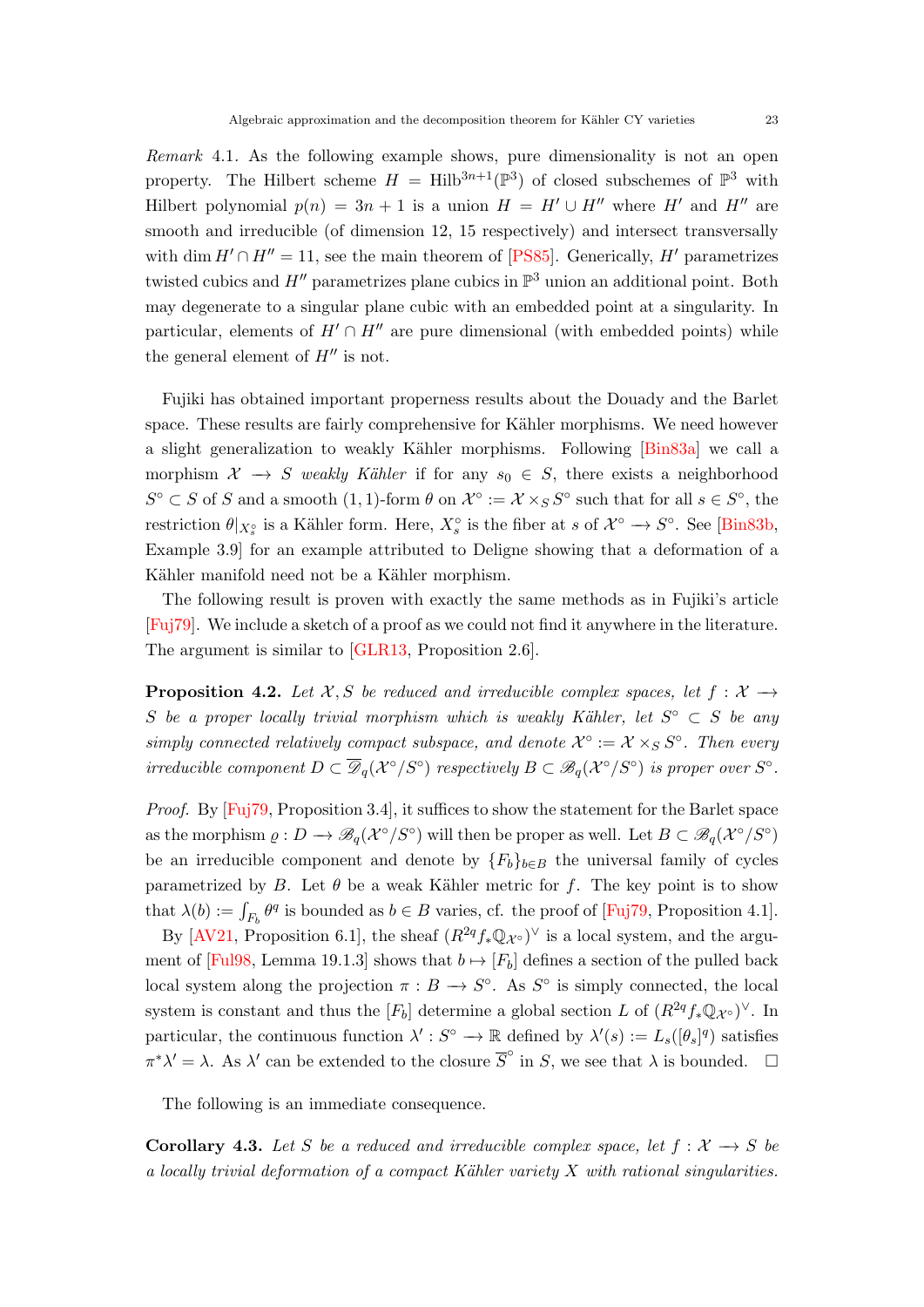<span id="page-23-1"></span>With the notation of Proposition [4.2,](#page-22-0) every irreducible component  $D \subset \overline{D}_q(X^{\circ}/S^{\circ})$ respectively  $B \subset \mathscr{B}_q(\mathcal{X}^\circ/S^\circ)$  is proper over  $S^\circ$ .

*Proof.* By [\[Bin83a,](#page-42-8) Theorem 6.3],  $f$  is weakly Kähler.

As a consequence of properness, we obtain the following result.

<span id="page-23-0"></span>**Lemma 4.4.** Let  $X$  be a normal compact Kähler variety with rational singularities. Let  $f: \mathcal{X} \longrightarrow S$  be a locally trivial deformation of X over an irreducible and reduced base S. Suppose that for some nonempty Euclidean open  $V \subset S$  we have a product decomposition

$$
\mathcal{X} \times_S V \cong \mathcal{Y}_V \times_V \mathcal{Z}_V
$$

for locally trivial  $\mathcal{Y}_V, \mathcal{Z}_V / V$  and suppose that V is contained in a relatively compact simply connected subspace  $S^{\circ} \subset S$ . Then up to replacing S by  $S^{\circ}$ , there is a finite morphism  $S' \to S$ , a Euclidean open  $V' \subset S'$  mapping generically isomorphically onto V, and a Zariski open  $U' \subset S'$  containing V' such that the base change  $\mathcal{X} \times_S U' \to U'$ has a product decomposition

(4.2) 
$$
\mathcal{X} \times_S U' \cong \mathcal{Y} \times_{U'} \mathcal{Z}
$$

for locally trivial  $\mathcal{Y}, \mathcal{Z}/U'$  that specializes to the pullback of the one of  $\mathcal{X} \times_S V$  over  $V'.$ 

*Proof.* We may also assume S is normal by passing to the normalization. We will proceed in three steps.

Step 1. Let  $v \in V$  and  $z \in Z_v$  be smooth points. Then the relative Douady space  $\mathscr{D}(\mathcal{X}/S)$  is smooth over S at  $Y(z) := Y_v \times \{z\}$  and  $\dim_{[Y(z)]} \mathscr{D}(\mathcal{X}/S) = \dim Z_v + \dim S$ .

The normal bundles form a short exact sequence  $0 \to N_{Y(z)/\mathcal{X}_v} \to N_{Y(z)/\mathcal{X}} \to$  $N_{\mathcal{X}_v/\mathcal{X}}|_{Y(z)} \to 0$  where the outer terms are trivial bundles of rank dim  $Z_v$  respectively dim S. We deduce

$$
\dim T_{\mathscr{D}(\mathcal{X}/S),[Y(z)]} = \dim H^0(Y(z), N_{Y(z)/\mathcal{X}})
$$
  
\n
$$
\leq \dim Z_v + \dim S
$$
  
\n
$$
= \dim \mathcal{Z}_V
$$
  
\n
$$
\leq \dim_{[Y(z)]} \mathscr{D}(\mathcal{X}/S).
$$

Note that the last inequality follows from the fact that the second projection  $\mathcal{X} \times_S V \longrightarrow$  $\mathcal{Z}_V$  can be thought of as the family of fibers  $Y(z)$  and the resulting classifying map  $\mathcal{Z}_V \to \mathscr{D}(\mathcal{X}/S)$  is clearly injective. We infer that equality holds above and  $\mathscr{D}(\mathcal{X}/S)$ is smooth at  $[Y(z)]$ .

Before the next step, we set some notation. By the previous step, there is a unique irreducible component  $D \subset \mathscr{D}(\mathcal{X}/S)$  passing through  $[Y(z)] \in \mathscr{D}(\mathcal{X}/S)$  and we let  $D^{\nu} \to D$  be its normalization. We denote by  $\mathcal{F} \subset D^{\nu} \times_S \mathcal{X}$  the (pullback of the) universal family and consider the S-morphism  $e : \mathcal{F} \to \mathcal{X}$  induced by projection. Replacing S by  $S^{\circ}$ , we may assume that  $D^{\nu} \to S$  is proper by Corollary [4.3](#page-22-1) and

$$
\Box
$$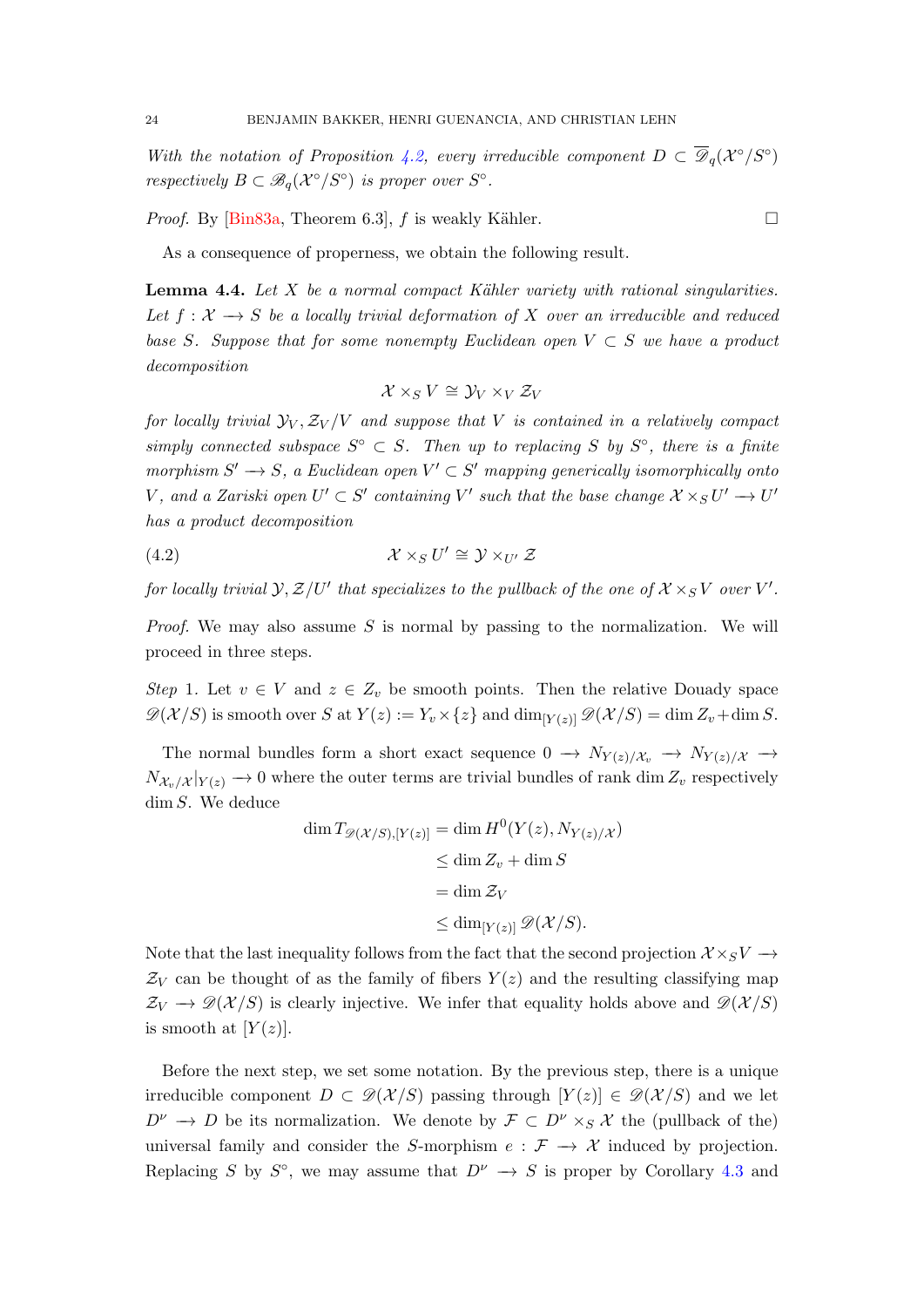therefore has a Stein factorization  $D^{\nu} \to S' \to S$ . Moreover, S' is irreducible and  $S' \to S$  is surjective, as D respectively  $D \to S$  are.

Step 2. There is a nonempty Zariski open  $U' \subset S'$  and a Euclidean open  $V' \subset U'$  $(S' \times_S V)$  such that the induced morphisms  $e \times id : \mathcal{F} \times_{S'} U' \to \mathcal{X} \times_S U'$  and  $V' \to V$ are isomorphisms.

Clearly, the classifying map of  $\mathcal{Z}_V$  factors as  $\mathcal{Z}_V \to D \subset \mathscr{D}(\mathcal{X}/S)$ . By construction,  $\mathcal{Z}_V \to D$  is injective and as the induced map  $\mathcal{Z}_V \to D \times_S V$  is proper (since  $\mathcal{Z}_V \to V$ is),  $\mathcal{Z}_V$  maps bijectively onto an irreducible component of  $D \times_S V$ . As  $D^{\nu} \times_S V =$  $(D \times_S V)^\nu$ , we have a factorization  $\mathcal{Z}_V \to D^\nu \to D$  such that  $\mathcal{Z}_V$  is isomorphic to a connected component of  $D^{\nu} \times_S V$ . The map  $\mathcal{Z}_V \to V$  factors through an isomorphism  $V' \to V$  for a connected component  $V' \subset S' \times_S V$ . Indeed,  $V' \to V$  is finite and bimeromorphic as  $\mathcal{Z}_V \to V$  has connected fibers and V is normal by assumption. Over  $V' \subset S'$  we have a diagram



where  $\alpha$  is the identity, so  $\mathcal{F} \times_{S'} V' \to (\mathcal{X} \times_S S') \times_{S'} V'$  is an isomorphism. The locus  $U' \subset S'$  over which  $\mathcal{F} \to \mathcal{X} \times_S S'$  is an isomorphism, is Zariski open (and nonempty as  $V' \subset U'$ ).

Step 3. Final step of the proof.

We also apply the preceding steps swapping Y and Z, and thus obtain for  $i = Y$ (resp.  $i = Z$ ) finite morphisms  $S_i \to S$  and nonempty Zariski open subsets  $U_i \subset S_i$ such that the following hold:

- (1) Let  $D_i$  be the unique component of  $\mathscr{D}(\mathcal{X}/S)$  containing all points corresponding to subspaces of the form  $Y(z)$  (resp.  $Z(y)$ ). Let  $D_i^{\nu} \to D_i$  be the normalization. Then  $D_i^{\nu} \to S_i \to S$  is the Stein factorization.
- (2) Let  $\mathcal{F}_i \to D_i^{\nu}$  is the pullback of the universal family to the normalization. Then the morphism  $\mathcal{F}_i \to \mathcal{X} \times_S S_i$  is an isomorphism over  $U_i$ .
- (3) The inclusion  $V \subset S$  lifts to  $V_i \subset S_i$  and the canonical map  $\mathcal{Z}_V \to D_Y^{\nu} \times_{S_Y} V_Y$ (resp.  $\mathcal{Y}_V \longrightarrow D_Z^{\nu} \times_{S_Z} V_Z$ ) is an isomorphism over V.

Passing to  $S' := S_Y \times_S S_Z$  and the intersection U' of the preimages of  $U_i$  under  $S' \to S_i$ we obtain morphisms  $\mathcal{F}_i \times_{S_i} S' \to \mathcal{X} \times_S S'$  whose restrictions to U' are isomorphisms.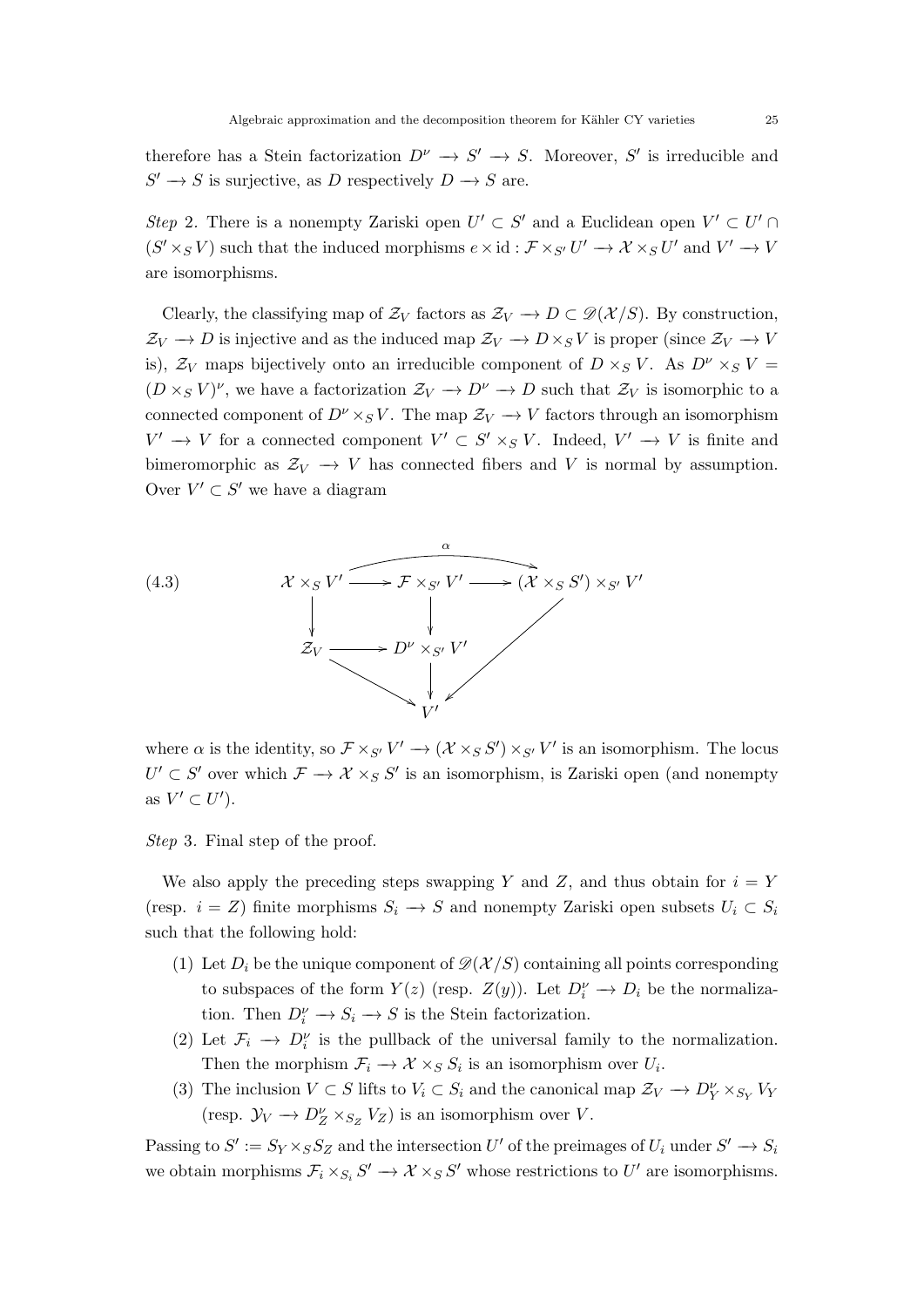In particular, we have projections  $\mathcal{X} \times_S U' \to D_i^{\nu} \times_{S_i} U'$ . Set  $\mathcal{Y} = D_Z^{\nu} \times_{S_Z} U'$  and  $\mathcal{Z} = D_Y^{\nu} \times_{S_Y} U'$ . The product morphism

(4.4) 
$$
\mathcal{X} \times_S U' \to \mathcal{Y} \times_{U'} \mathcal{Z}
$$

is an isomorphism when restricted over  $V' \subset U'$ . Note that

<span id="page-25-1"></span>
$$
(\mathcal{Y} \times_{U'} \mathcal{Z}) \times_{S'} V' \cong \mathcal{Y}_V \times_V \mathcal{Z}_V
$$

by construction. By shrinking  $U'$  we may assume that  $(4.4)$  is an isomorphism and that  $\mathcal{Y}, \mathcal{Z}/U'$  are locally trivial, as the former is Zariski open and the latter Zariski closed (by Theorem [2.23\)](#page-11-1).

Remark 4.5. The proof actually shows a little more, namely that  $\mathcal{X} \times_S S'$  is bimeromorphic to a fiber product whose factors are locally trivial families over  $U' \subset S'$ .

Let us record another consequence of the proof of Lemma [4.4,](#page-23-0) mainly to set the notation for later use.

<span id="page-25-4"></span>**Corollary 4.6.** Let  $X$  be a normal compact Kähler variety with rational singularities. Suppose we have a locally trivial family  $\mathcal{X} \to \Delta$  with special fiber X such that  $\mathcal{X}^* :=$  $\mathcal{X} \times_{\Delta} \Delta^* = \mathcal{Y}^* \times_{\Delta^*} \mathcal{Z}^*$  where  $\mathcal{Y}^*, \mathcal{Z}^*/\Delta^*$  are locally trivial. Then up to replacing  $\Delta$  by a relatively compact open subset containing the origin there is a reduced<sup>[7](#page-25-2)</sup> component  $D_Y \subset \mathscr{D}(\mathcal{X}/\Delta)$  which is proper over  $\Delta$  such that, setting  $D_Y^* := D_Y \times_{\Delta} \Delta^*$  and  $\mathcal{F}_Y^* := \mathcal{F}_Y \times_\Delta \Delta^*$  the restriction of the universal family  $\mathcal{F}_Y \subset \mathcal{X} \times_\Delta D_Y$ , the graph of the second projection  $\mathcal{X}^* \subset \mathcal{X}^* \times_{\Delta^*} \mathcal{Z}^*$  is isomorphic as a family of subspaces of  $\mathcal{X}^*$ over  $\mathcal{Z}^*$  to  $\mathcal{F}_Y^* \subset \mathcal{X}^* \times_{\Delta^*} D_Y^*$  over  $D_Y^*$ . Likewise for  $D_Z, \mathcal{F}_Z$ .

*Proof.* By Corollary [4.3,](#page-22-1) we can shrink  $\Delta$  and find a component  $D_Y$  of  $\mathscr{D}(\mathcal{X}/\Delta)$  which contains the generic fibers  $Y_t \times \{z\}$  and which is proper over  $\Delta$ . As in the proof of Lemma [4.4,](#page-23-0) the projection  $\mathcal{X}^* \to \mathcal{Z}^*$  yields a bijective classifying map  $\mathcal{Z}^* \to D_Y^*$ and  $D_Y$  is smooth at points  $Y_t \times \{z\}$  if  $z \in \mathcal{Z}^*$ . In particular, the reducedness claim follows. The resulting pullback map  $\mathcal{X}^* \to \mathcal{F}_Y^*$  is in fact an isomorphism, as the evaluation map  $\mathcal{F}_Y^* \to \mathcal{X}^*$  provides an inverse. It follows that the Stein factorization of  $\mathcal{F}_Y^* \to D_Y^*$  is identified with  $\mathcal{X}^* \to \mathcal{Z}^* \to D_Y^*$ , but as  $\mathcal{X}^* \to \mathcal{Z}^*$  is faithfully flat and  $\mathcal{F}_Y^* \to D_Y^*$  is flat, it follows that  $\mathcal{Z}^* \to D_Y^*$  is flat hence an isomorphism.  $\Box$ 

### 5. Splittings of relative tangent sheaves

<span id="page-25-0"></span>In this section we show that given a product decomposition on the general fiber of a locally trivial family of K-trivial varieties, the induced splitting of the tangent bundle extends to the special fiber.

<span id="page-25-3"></span>**Proposition 5.1.** Let  $\pi$  :  $\mathcal{X} \rightarrow \Delta$  be a locally trivial family of K-trivial Kähler varieties with rational singularities. Let  $X$  be the special fiber. Assume we have a

<span id="page-25-2"></span><sup>&</sup>lt;sup>7</sup>Note that  $D_Y$  being reduced is equivalent to  $\mathcal{D}(\mathcal{X}/\Delta)$  being reduced at the generic point of  $D_Y$ . For the applications, this is irrelevant and we could also just have used the reduced structure.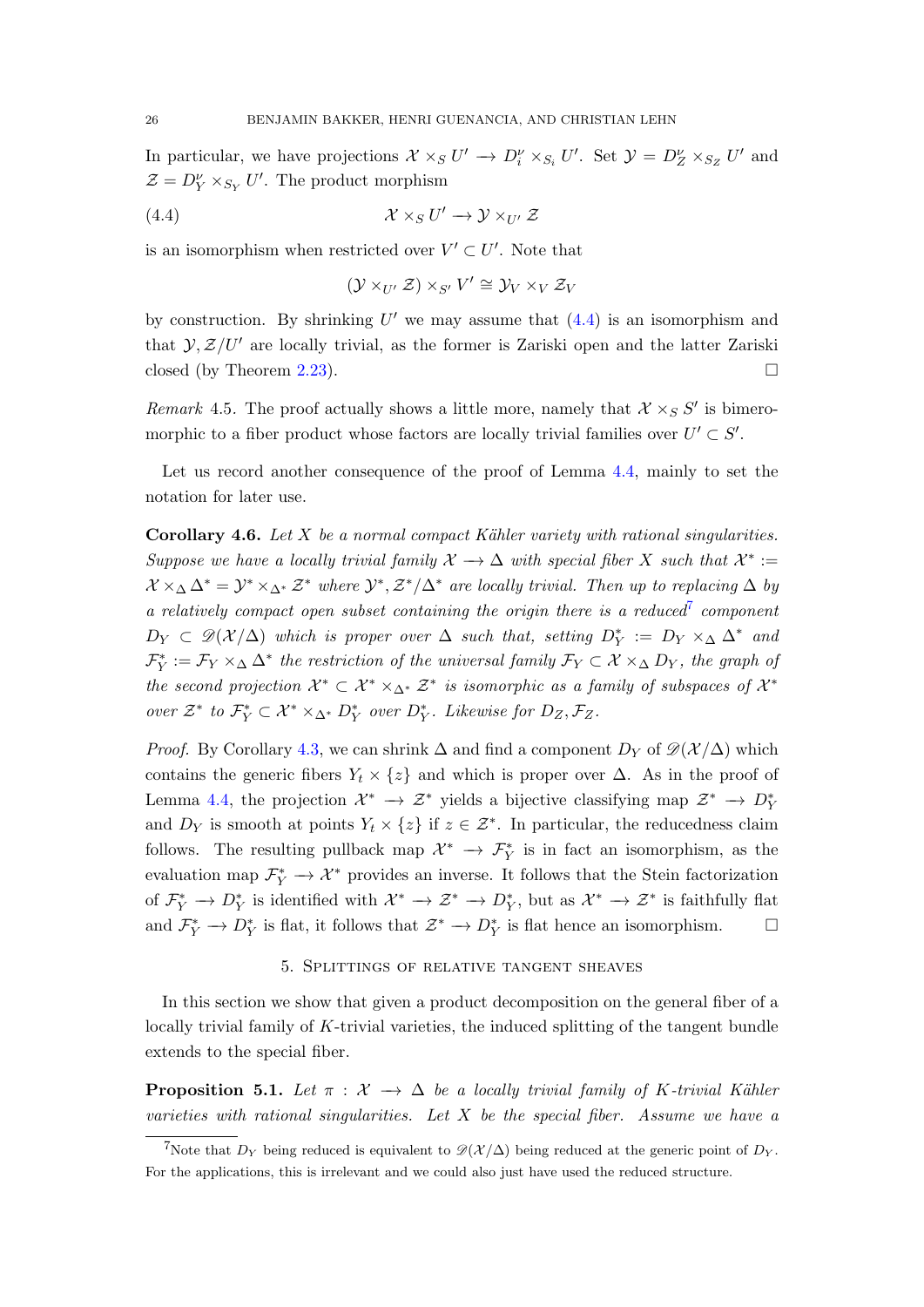<span id="page-26-3"></span>product decomposition  $\mathcal{X}^* := \mathcal{X} \times_{\Delta} \Delta^* = \mathcal{Y}^* \times_{\Delta^*} \mathcal{Z}^*$  for locally trivial families  $\pi_1$ :  $\mathcal{Y}^* \to \Delta$  and  $\pi_2 : \mathcal{Z}^* \to \Delta^*$ . Then there is a splitting

$$
T_{\mathcal{X}/\Delta}=A\oplus B
$$

into foliations such that  $A|_{\mathcal{X}^*} = \pi_1^* T_{\mathcal{Y}^*/\Delta^*}$  and  $B|_{\mathcal{Y}^*} = \pi_2^* T_{\mathcal{Z}^*/\Delta^*}$  as subsheaves of  $T_{\mathcal{X}^*/\Delta^*}.$ 

Before the proof of Proposition [5.1](#page-25-3) we make some preliminary remarks. We start by observing that there is a limit K¨unneth decomposition on the level of cohomology.

<span id="page-26-0"></span>**Lemma 5.2.** Assume the setup of Proposition [5.1.](#page-25-3) Let  $j : \Delta^* \to \Delta$  be the inclusion. Then we have decompositions of local systems

<span id="page-26-1"></span>(5.1) 
$$
R^k \pi_* \mathbb{Q}_{\mathcal{X}} \cong \bigoplus_{r+s=k} j_* R^r \pi_{1*} \mathbb{Q}_{\mathcal{Y}^*} \otimes_{\mathbb{Q}} j_* R^s \pi_{2*} \mathbb{Q}_{\mathcal{Z}^*}
$$

extending the Künneth decompositions over  $\Delta^*$ .

*Proof.* As  $\pi$  is topologically trivial, each  $R^k \pi_* \mathbb{Q}_\mathcal{X}$  has no local monodromy, and it follows that each  $R^k \pi_{1*} \mathbb{Q}_{\mathcal{V}^*}$  and  $R^k \pi_{2*} \mathbb{Q}_{\mathcal{Z}^*}$  also has no monodromy (since for instance  $\pi_{1*}\mathbb{Q}_{\mathcal{V}^*}$  and  $\pi_{2*}\mathbb{Q}_{\mathcal{Z}^*}$  have no monodromy).

Note that the isomorphisms preserve the integral structure—that is, the torsionfree quotients of cohomology with integral coefficients—and that we also have the corresponding decomposition on the level of homology. The decompositions are also compatible with cup and cap products.

Next we upgrade Lemma [5.2](#page-26-0) to a Künneth decomposition of variations of mixed Hodge structures.

**Lemma 5.3.** Let  $f : \mathcal{X} \to S$  be a locally trivially family over a smooth base S. Then for all k,  $R^k f_* \mathbb{Q}_{\mathcal{X}}$  underlies a variation of mixed Hodge structures

*Proof.* Note that because S is smooth, the normalization of  $X$  is locally trivial and specializes to the normalization fiberwise. Following for instance the proof of [\[PS08,](#page-45-9) Theorem 5.26], the family  $\mathcal{X} \to S$  then admits a locally trivial semisimplicial resolution over S by Corollary [2.27,](#page-12-0) and this is enough.  $\square$ 

<span id="page-26-2"></span>**Corollary 5.4.** In the setup of Proposition [5.1,](#page-25-3) the Hodge filtrations of  $R^r \pi_{1*} \mathbb{C}_{\mathcal{Y}^*} \otimes_{\mathbb{C}}$  $\mathcal{O}_{\Delta^*}$  and  $R^s\pi_{2*}\mathbb{C}_{\mathcal{Z}^*}\otimes_{\mathbb{C}}\mathcal{O}_{\Delta^*}$  extend so that [\(5.1\)](#page-26-1) holds as variations of mixed Hodge structures. Moreover, the cup-product maps are morphisms of variations of Hodge structures.

*Proof.* Let  $U_k, V_r, W_s$  be the special fibers of  $R^k \pi_* \mathbb{C}_X$ ,  $j_* R^r \pi_{1*} \mathbb{C}_{\mathcal{V}^*}, j_* R^s \pi_{2*} \mathbb{C}_{\mathcal{Z}^*}$ , respectively. Now denoting by Fl the appropriate flag varieties, the period map  $\Delta \rightarrow$  $\prod_k$  Fl(U<sub>k</sub>) associated to R<sup>•</sup>π<sub>∗</sub>C<sub>λ</sub> maps  $\Delta^*$  to the image of the closed embedding of  $\prod_k$  Fl(V<sub>k</sub>) ×  $\prod_k$  Fl(W<sub>k</sub>) via taking the graded tensor product. It therefore maps  $\Delta$  into  $\prod_k$  Fl(V<sub>k</sub>) ×  $\prod_k$  Fl(W<sub>k</sub>), and the first claim follows. The second claim is obvious as it is true fiber-wise.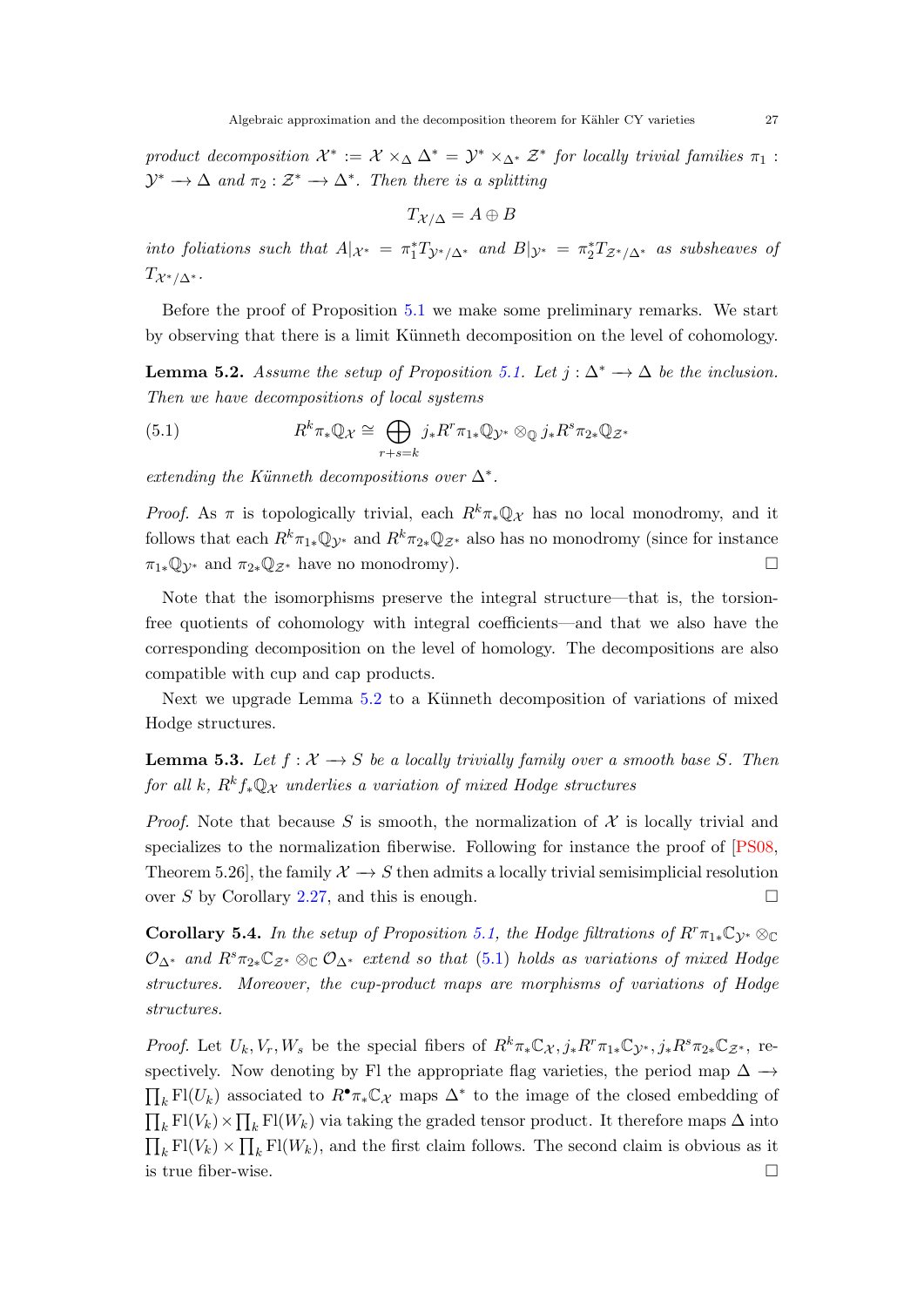<span id="page-27-2"></span>For simplicity, in the following we denote the Hodge filtration on  $R^kf_*\mathbb{C}_\mathcal{X}\otimes_\mathbb{C} \mathcal{O}_\Lambda$ (resp.  $j_* R^r g_* \mathbb{C}_{\mathcal{Y}^*} \otimes_{\mathbb{C}} \mathcal{O}_{\Delta}$ ,  $j_* R^s h_* \mathbb{C}_{\mathcal{Z}^*} \otimes_{\mathbb{C}} \mathcal{O}_{\Delta}$ ) by  $F^{\bullet} R^k f_* \mathbb{C}_{\mathcal{X}}$  (resp.  $F^{\bullet} j_* R^r g_* \mathbb{C}_{\mathcal{Y}^*}$ ,  $F^{\bullet}j_{*}R^{s}h_{*}\mathbb{C}_{\mathcal{Z}^{*}}).$ 

*Proof of Proposition [5.1.](#page-25-3)* Let  $m = \dim \mathcal{Y}^* - 1$  and  $n = \dim \mathcal{Z}^* - 1$ . By Corollary [2.27](#page-12-0) there is a locally trivial resolution  $f : \widetilde{X} \to \mathcal{X}$ . By Kebekus–Schnell [\[KS21,](#page-45-0) Corollary 1.8] we have  $f_*\Omega^p$  $\mathcal{X}/\Delta$  $=\Omega^{[p]}_{\mathcal{X}/\Delta}$  via the natural map, and likewise for  $\mathcal{Y}^*$  and  $\mathcal{Z}^*$ . In particular, we naturally identify  $F^p R^p \pi_* \mathbb{C}_\mathcal{X} = \Omega^{[p]}_{\mathcal{X}/\Delta}$  for each p. Moreover, both  $F^m R^m \pi_{1*} \mathbb{C}_{\mathcal{Y}^*} = \Omega^{[m]}_{\mathcal{Y}^*/\Delta^*}$  and  $F^n R^n \pi_{2*} \mathbb{C}_{\mathcal{Z}^*} = \Omega^{[n]}_{\mathcal{Z}^*/\Delta^*}$  are line bundles as  $\mathcal{Y}^*$  and  $\mathcal{Z}^*$  are both families of K-trivial varieties. From Corollary [5.4](#page-26-2) it follows that  $F^m j_* R^m \pi_{1*} \mathbb{C}_{\mathcal{Y}^*}$ is a vector subbundle of  $F^m R^m \pi_* \mathbb{C}_{\mathcal{X}}$ , and so there is a  $\tau_Y \in H^0(\mathcal{X}, \Omega^{[m]}_{\mathcal{X}'}$  $\chi^{[m]}_{\lambda/\Delta}$  which specializes to the pullback of a nonzero top-dimensional reflexive form on the fibers of  $\mathcal{Y}^*$  and which is nonzero on the special fiber of X. Likewise for  $\tau_Z \in H^0(\mathcal{X}, \Omega_{\mathcal{X}}^{[n]}$  $\chi^{\left[ n\right] }_{\left[ \mathcal{X}\right] \Delta} )$ and  $\mathcal{Z}^*$ .

We claim that  $A = rad(\tau_Z)$  and  $B = rad(\tau_Y)$  provides the desired splitting. Note that the radical can only increase in rank under specialization, and that A and B are generically complementary. The claim therefore follows provided  $\tau_Y \wedge \tau_Z$  is nonzero on the special fiber. But Corollary  $5.4$  implies the Künneth decomposition provides us with an identification

$$
F^{m+n}R^{m+n}\pi_{*}\mathbb{C}_{\mathcal{X}}\cong F^{m}j_{*}R^{m}\pi_{1*}\mathbb{C}_{\mathcal{Y}^{*}}\otimes F^{n}j_{*}R^{n}\pi_{2*}\mathbb{C}_{\mathcal{Z}^{*}}
$$

where  $\tau_Y \wedge \tau_Z$  on the left-hand side is identified with  $\tau_Y \otimes \tau_Z$  on the right-hand side, and the claim follows.  $\Box$ 

# 6. SPLITTINGS OF RELATIVE KÄHLER–EINSTEIN METRICS

<span id="page-27-0"></span>By the results of the last section, given a locally trivial family which is generically a product, there is both a limit splitting of the cohomology of the special fiber and a limit splitting of the tangent sheaf. We show in this section that the decomposition of the Kähler–Einstein metrics carries over to the limit.

<span id="page-27-1"></span>6.1. Forms and currents on singular spaces. The references for this section are [\[Dem85\]](#page-43-15) or [\[BG13,](#page-42-10) §4.6.1]. Let X be normal complex space. We introduce the following sheaves on  $X$ :

- $L_X^1$  is the sheaf of locally integrable real-valued functions on X,
- $\bullet$   $\mathcal{C}^\infty_X$  is the sheaf of real-valued functions which are locally the restriction of a smooth function under a local embedding  $X \underset{\text{loc}}{\rightarrow}$  $\mathbb{C}^N$  ,
- PH<sub>X</sub>  $\subset \mathcal{C}_X^{\infty}$  is the subsheaf made of pluriharmonic functions. A pluriharmonic function can be equivalently defined as being locally the real part of a holomorphic function (which by definition comes from a local embedding) or a function in the kernel of the  $dd^c$  operator.

We recall the following definitions.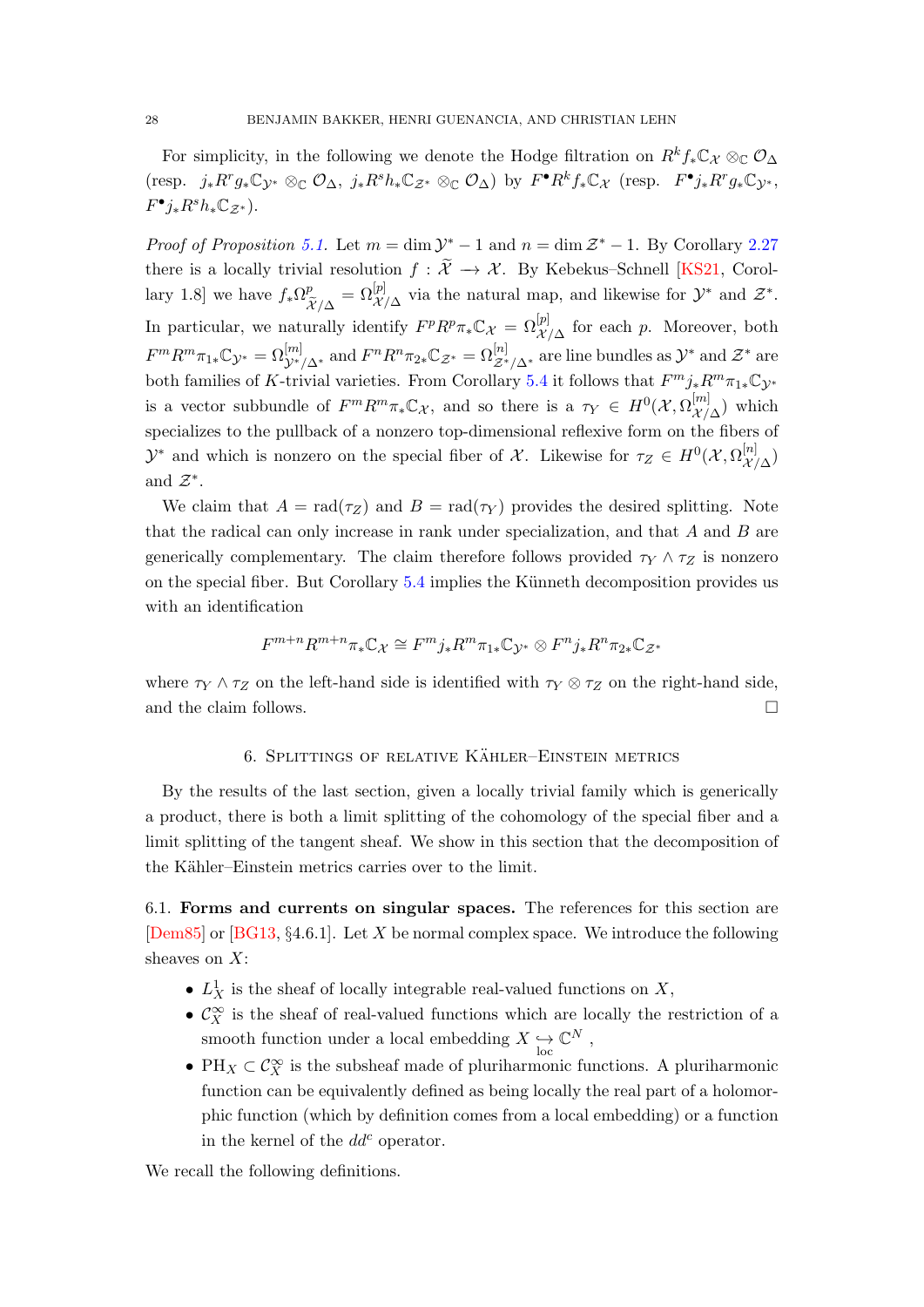- <span id="page-28-5"></span> $- A$  (1, 1)-form on X is a smooth (1, 1)-form on  $X^{\text{reg}}$  that extends smoothly under local embeddings.
- − A (1, 1)-form is said to have local potentials if it arises as a global section of  $\mathcal{C}_X^{\infty}/\mathrm{PH}_X$  via the  $dd^c$  operator. In particular, it is closed.
- − A closed (1, 1)-current with local potentials is a global section of  $L_X^1/PH_X$ .
- $A$  plurisubharmonic function (psh for short) on X is a locally integrable function on X which is the restriction of a psh function under a local embedding. If  $\theta$  is a (1, 1)-form with local potentials on X, a function  $\varphi$  on X is said to be  $\theta$ -psh if it is locally the sum of a smooth and a psh function and it satisfies  $\theta + dd^c \varphi \geq 0$  weakly. We denote by  $PSH(X, \theta)$  the set of  $\theta$ -psh functions on X. If we do not specify  $\theta$ , we also speak of quasi-psh functions.
- $A$  Kähler metric on X is a  $(1, 1)$ -form with local potentials whose local potentials are strictly plurisubharmonic, i.e. they are the restriction of a (smooth) strictly psh function under a local embedding.

<span id="page-28-4"></span>*Remark* 6.2. A closed  $(1, 1)$ -current T with local potentials on X enjoys the important property that given a surjective morphism  $f: Y \to X$  of complex varieties, one can define its pull-back by  $f^*T$  by lifting its local potentials. The current  $f^*T$  is again closed, of type  $(1, 1)$  and admits local potentials on Y. Moreover,  $f^*T$  is positive if and only if  $T$  is positive.

<span id="page-28-1"></span>We have the following exact sequences

(6.1) 
$$
0 \longrightarrow PH_X \longrightarrow L_X^1 \longrightarrow L_X^1/PH_X \longrightarrow 0
$$

and similarly with  $\mathcal{C}_X^{\infty}$  in place of  $L_X^1$ , as well as

<span id="page-28-2"></span>(6.2) 
$$
0 \longrightarrow \mathbb{R}_X \xrightarrow{i} \mathcal{O}_X \xrightarrow{\text{Re}(\cdot)} \text{PH}_X \longrightarrow 0
$$

Composing the exterior differential map  $d: \mathcal{O}_X \to \Omega^1_X$  with the isomorphism  $PH_X \cong \mathcal{O}_X/\mathbb{R}_X$ , and passing to cohomology, we get a natural map

<span id="page-28-0"></span>(6.3) 
$$
d: H^1(X, \text{PH}_X) \to H^1(X, \Omega^1_X).
$$

Next, the exact sequences  $(6.1)-(6.2)$  $(6.1)-(6.2)$  above yield exact sequences in cohomology

<span id="page-28-3"></span>(6.4) 
$$
H^{0}(X, L_X^1/\text{PH}_X) \xrightarrow{[\cdot]} H^{1}(X, \text{PH}_X) \longrightarrow 0
$$

and

(6.5) 
$$
H^1(X, \text{PH}_X) \xrightarrow{\alpha} H^2(X, \mathbb{R}) \xrightarrow{\beta} H^2(X, \mathcal{O}_X)
$$

A class in  $H^1(X, \text{PH}_X)$  (resp. in  $H^2(X, \mathbb{R})$ ) is said to be Kähler if it is the image of a Kähler metric under the map  $\lceil \cdot \rceil$  in [\(6.4\)](#page-28-3) (resp. under the map  $\alpha \circ \lceil \cdot \rceil$ ). According to [\[BL18,](#page-42-5) Proposition 2.8], the Kähler class ends up in  $H^{1,1}(X,\mathbb{R}) := F^1H^2(X,\mathbb{C}) \cap$  $H<sup>2</sup>(X,\mathbb{R})$ . The following elementary result is very useful.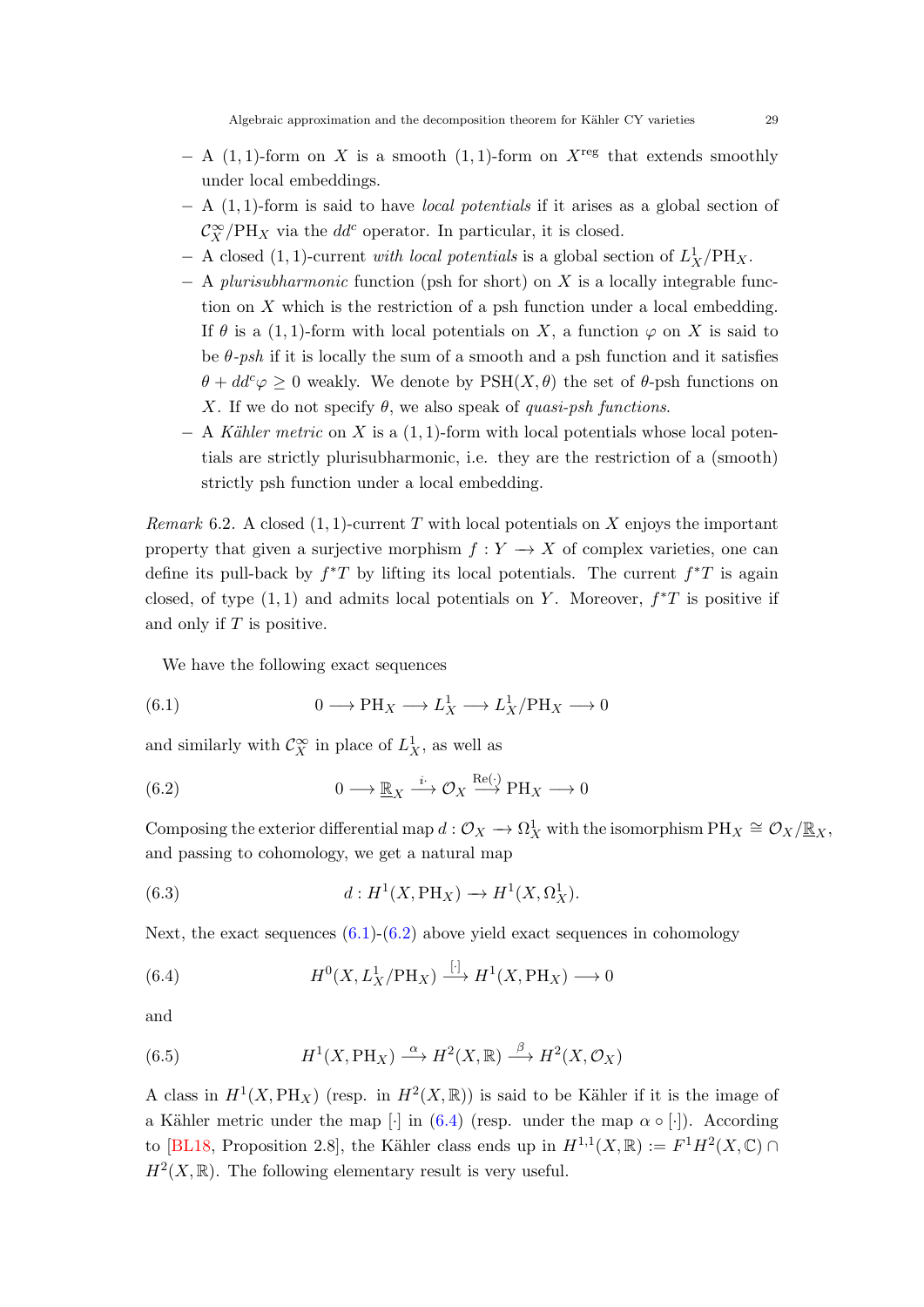<span id="page-29-4"></span><span id="page-29-2"></span>**Proposition 6.3.** Let X be a compact, normal variety of class  $\mathscr{C}$  with rational singularities. Then  $\alpha$  is injective and  $\beta$  is surjective; i.e. we have an exact sequence

<span id="page-29-3"></span>(6.6) 
$$
0 \longrightarrow H^1(X,\text{PH}_X) \stackrel{\alpha}{\longrightarrow} H^2(X,\mathbb{R}) \stackrel{\beta}{\longrightarrow} H^2(X,\mathcal{O}_X) \longrightarrow 0.
$$

*Proof.* The injectivity of  $\alpha$  is proved in [\[GK20,](#page-44-16) Remark 3.2 (2)]. Surjectivity of  $\beta$ follows because the Hodge structure on  $H^2(X, \mathbb{C})$  is pure and  $\beta$  can be identified with the projection on the (0, 2)-part. Clearly, for  $\alpha \in H^{0,2}(X)$  the class  $\alpha + \bar{\alpha}$  is real.  $\Box$ 

6.4. Continuity of the relative KE metric. For the remainder of this section, we work with the following setup.

<span id="page-29-0"></span>**Setting 6.5.** Let  $X$  be a normal complex space with canonical singularities equipped with a proper, holomorphic, surjective map  $\pi : \mathcal{X} \to \Delta$  and a smooth hermitian positive definite (1, 1)-form  $\theta$  such that, setting  $X_t := \pi^{-1}(t)$  and  $X = X_0$ , one has

- (*i*)  $\omega_{\mathcal{X}/\Delta} \cong \mathcal{O}_{\mathcal{X}}$ .
- (ii) The map  $\pi$  is locally trivial and  $H^1(X_0,\mathbb{R})=0$ .
- (iii) The restriction  $\theta_t := \theta|_{X_t}$  is a Kähler form.
- (iv) There is a splitting  $\mathcal{X} \times_{\Delta} \Delta^* \cong \mathcal{Y}^* \times_{\Delta^*} \mathcal{Z}^*$  with  $\pi_1 : \mathcal{Y}^* \to \Delta^*$  and  $\pi_2 : \mathcal{Z}^* \to$ ∆<sup>∗</sup> locally trivial.
- (v) The relative tangent sheaf splits:  $T_{\mathcal{X}/\Delta} = A \oplus B$  and  $A|_{\mathcal{X}^*} = \pi_1^* T_{\mathcal{Y}^*/\Delta^*}$  and  $B|_{\mathcal{Y}^*} = \pi_2^* T_{\mathcal{Z}^*/\Delta^*}$  as subsheaves of  $T_{\mathcal{X}^*/\Delta^*}$ .

As mentioned before, this in particular implies that  $\pi$  is topologically, even real analytically trivial by [\[AV21,](#page-42-3) Proposition 6.1].

In Setting [6.5,](#page-29-0) we can consider for any  $t \in \Delta$  the unique singular Kähler–Einstein metric  $\omega_t \in \{\theta_t\}$ , provided by [\[EGZ09,](#page-43-16) Theorem A]. One can write  $\omega_t$  in a unique way as

<span id="page-29-1"></span>
$$
\omega_t = \theta_t + dd^c \varphi_t
$$

where  $\varphi_t$  is a  $\theta_t$ -psh function normalized by  $\int_{X_t} \varphi_t \theta_t^n = 0$ . Moreover, it is known from loc. cit. that  $\varphi_t \in L^{\infty}(X_t)$  and from [Pău08, Corollary 1.1] that  $\omega_t$  is a genuine Kähler form on  $X_t^{\text{reg}}$ <sup>teg</sup>, the regular locus of  $X_t$ . Up to shrinking  $\Delta$ , it follows from [\[DGG20,](#page-43-17) Theorem F that there exists a constant  $C > 0$  independent of  $t \in \Delta$  such that

(6.7) 
$$
\sup_{X_t} \varphi_t - \inf_{X_t} \varphi_t \leq C.
$$

Actually, the quoted result requires  $\theta$  to be relatively Kähler (hence globally Kähler on X, possibly after shrinking  $\Delta$ ). However, taking a closer look at the proof reveals that the only (truly) global argument appears in Theorem 2.9 in ibid., where one needs to control away from 0 and  $+\infty$  the masses  $\int_{X_t} (\theta_t + dd^c \psi_t) \wedge \theta_t^{n-1}$  uniformly for any  $\theta_t$ -psh function  $\psi_t$  and any  $t \in \Delta$ . In our situation, this property is clearly satisfied since  $\theta_t$  is Kähler (hence closed) and  $\int_{X_t} \theta_t^n$  is a continuous function of  $t \in \Delta$ .

Let us also observe that the normalization condition  $\int_{X_t} \varphi_t \theta_t^n = 0$  implies that  $\sup_{X_t} \varphi_t \geq 0$  and  $\inf_{X_t} \varphi_t \leq 0$ . The bound on the oscillation  $(6.7)$  thus implies that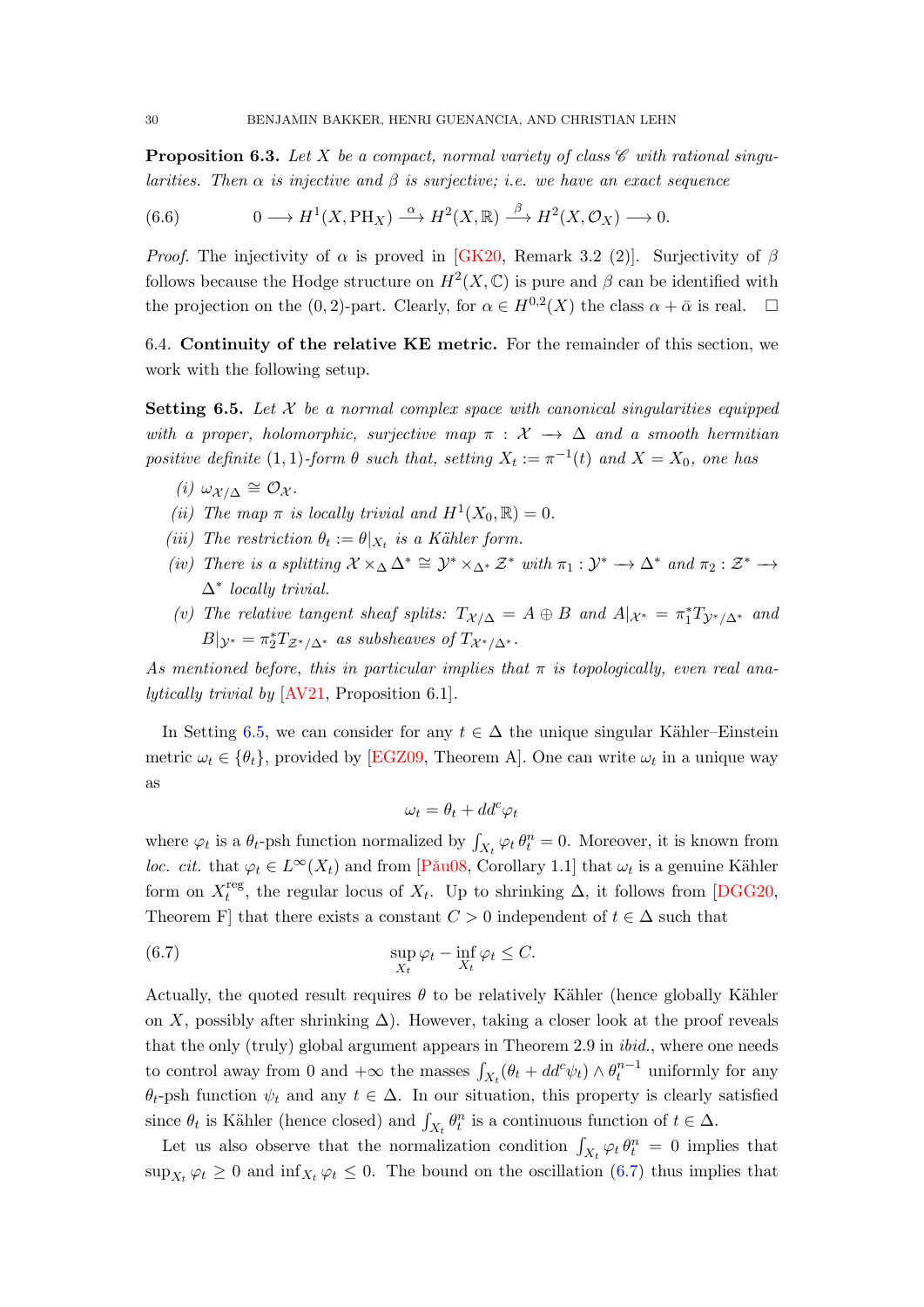with the same constant  $C$ , we have

<span id="page-30-0"></span>
$$
(6.8) \t -C \leq \varphi_t \leq C
$$

for all  $t \in \Delta$ .

Up to shrinking  $\Delta$ , by local triviality one can assume that there exists a finite covering  $(U_\alpha)_{\alpha\in\Gamma}$  of X by Euclidean open subsets such that if we set  $U_{t,\alpha} := U_\alpha \cap X_t$ for  $t \in \Delta$ , there exist biholomorphisms  $F_{\alpha}: U_{\alpha,0} \times \Delta \rightarrow U_{\alpha}$  over  $\Delta$  and such that  $F_{\alpha}|_{U_{\alpha,0}\times\{0\}}$  coincides with  $id_{U_{\alpha,0}}$  via the natural identification  $U_{\alpha,0}\times\{0\}\cong U_{\alpha,0}$ . In other words, restriction to a fiber gives a family of biholomorphisms

$$
(6.9) \t\t F_{\alpha,t}: U_{\alpha,0} \to U_{\alpha,t}
$$

depending holomorphically on t such that  $F_{\alpha,t}$  converges to  $\mathrm{id}_{U_{\alpha,0}}$  when  $t \to 0$ . In the following, we will replace each  $U_{\alpha}$  by a slightly smaller open set so that we can assume that the biholomorphisms  $F_{\alpha,t}$  extend to a neighborhood of  $\partial U_{\alpha,0}$ .

<span id="page-30-1"></span>**Proposition 6.6.** For any  $\alpha \in \Gamma$ , the currents  $F_{\alpha,t}^* \omega_t |_{U_{\alpha,t}}$  converge to  $\omega_0|_{U_{\alpha,0}}$  when  $t \rightarrow 0$ , weakly on  $U_{\alpha,0}$  and locally smoothly on the regular locus of that set.

*Proof.* Let us write  $F_{\alpha,t}^* \omega_t = \theta_{\alpha,t} + dd^c \psi_{\alpha,t}$  on  $U_{\alpha,0}$  where  $\theta_{\alpha,t} := F_{\alpha,t}^* \theta_t$  and  $\psi_{\alpha,t} :=$  $\varphi_t \circ F_{\alpha,t}$ . First observe that  $\psi_{\alpha,t}$  is a  $\theta_{\alpha,t}$ -psh function. We are going to show at the same time the following three assertions, which altogether prove the proposition.

- The family  $(\psi_{\alpha,t})$  is precompact in the  $L^1_{\text{loc}}$  topology.
- Any weakly convergent subsequence  $(\psi_{\alpha,t_j})$  actually converges locally smoothly on  $U_{\alpha,0}^{\text{reg}}$ -reg ${}_{\alpha,0}.$
- The only cluster value for  $(\psi_{\alpha,t})$  when  $t \to 0$  is  $\varphi_0|_{U_{\alpha,0}}$ .

Note that even though the results above are local (i.e. on  $U_{\alpha,0}$ ), we need a global argument to identify the sequential limits and obtain the last item.

The first item follows directly from classical pluripotential theory given the estimate

$$
(6.10) \t\t\t\t\t \|\psi_{\alpha,t}\|_{L^{\infty}(U_{\alpha,0})} \leq C
$$

infered by [\(6.8\)](#page-30-0) and the fact that  $\theta_{\alpha,t}$  converges (smoothly) to  $\theta_0$  on  $U_{\alpha_0}$ .

We now proceed to prove the remaining two assertions. Let us first observe that if  $\alpha, \beta$  are two indices such that  $U_{\alpha\beta,0} := U_{\alpha,0} \cap U_{\beta,0} \neq \emptyset$  and  $\psi_{\alpha,t_j}$  converges to a quasipsh function  $\psi_{\alpha,0}$  on  $U_{\alpha,0}$ , then any sequential limit  $\psi_{\beta,t'_j} \to \psi_{\beta,0}$  for a subsequence  $(t'_j)$ of  $(t_j)$  will satisfy  $\psi_{\alpha,0} = \psi_{\beta,0}$  on  $U_{\alpha\beta,0}$ . This follows from the fact that  $(F_{\alpha,t}|_{U_{\alpha\beta,0}})$  $(F_{\beta,t}|_{U_{\alpha\beta,0}})^{-1}$  converges to  $\mathrm{id}_{U_{\alpha\beta,0}}$  when  $t\to 0$ . Since the set  $\Gamma$  of indices is finite, we can iterate this construction and out of any sequence  $t_i \rightarrow 0$ , one can find a subsequence  $(t'_j)$  and a function  $\psi_0 \in \text{PSH}(X_0, \theta_0) \cap L^{\infty}(X_0)$  such that for any  $\alpha \in \Gamma$ , the current  $F_{\alpha,t'_j}\omega_{t'_j}$  converges to  $\theta_0 + dd^c \psi_0$  on  $U_{\alpha,0}$  in the weak topology.

In order to finish the proof of the proposition, we will show the following.

- The weak convergence  $F_{\alpha,t'_j}^* \omega_{t'_j} \to \theta_0 + dd^c \psi_0$  is locally smooth over  $X_0^{\text{reg}}$  $_0^{\rm reg},$
- The current  $\theta_0 + dd^c \psi_0$  coincides with  $\omega_0$ .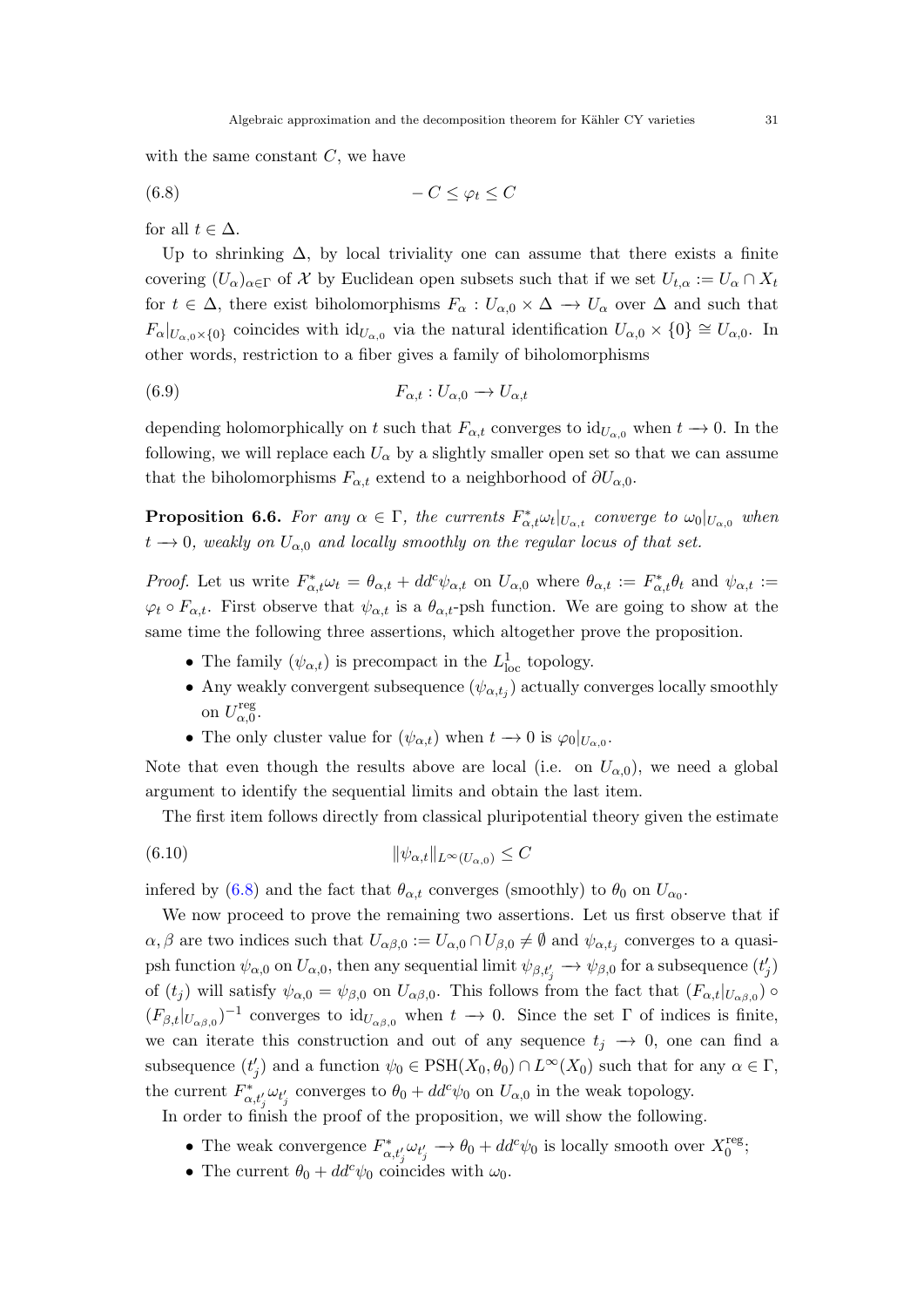<span id="page-31-8"></span>Since  $\pi$  is locally trivial, the functorial resolutions  $p_t: X_t \to X_t$  can be patched together to induce a simultaneous resolution  $p : \widetilde{X} \to \mathcal{X}$  that restricts to  $p_t$  over  $X_t$ for any  $t \in \Delta$ , cf. [\[BL18,](#page-42-5) Lemma 4.8]. As the simultaneous resolution is a projective morphism, one can reproduce verbatim the argument in  $[P\text{au}08, \S 3]$  (see also  $[BBE^+19,$ Appendix B]) relying on Tsuji's trick [\[Tsu88\]](#page-45-11) to get laplacian estimates

<span id="page-31-0"></span>
$$
(6.11) \t\t (tr_{\theta_t} \omega_t)|_{K_t} \le C_K
$$

for any compact subset  $K \in \mathcal{X}^{\text{reg}}$  where  $K_t := K \cap X_t$  and  $C_K > 0$  is a constant independent of  $t$ . From  $(6.11)$ , one can get higher order estimates

<span id="page-31-1"></span>
$$
(6.12) \t\t\t\t\t \|\varphi_t\|_{\mathcal{C}^k(K_t)} \leq C_{K,k}
$$

for any integer  $k \geq 0$  using standard results (Evans-Krylov and Schauder estimates, cf. e.g. [ $B$ lo12,  $\S 5.6$ ] and  $[Sz\acute{e}14, \S 2.3]$ .

Now, let  $\Omega \in H^0(\mathcal{X}, \omega_{\mathcal{X}/\Delta})$  be a trivialization. We know from e.g. the proof of [\[DGG20,](#page-43-17) Theorem 6.1] that there exists a constant  $c_t > 0$  uniformly bounded away from 0 and  $+\infty$  when  $t \in \Delta$  such that

<span id="page-31-2"></span>(6.13) 
$$
(\theta_t + dd^c \varphi_t)^n = c_t \cdot i^{n^2} \Omega_t \wedge \overline{\Omega}_t \quad \text{on } X_t.
$$

By [\(6.12\)](#page-31-1), the function  $\psi_{\alpha,t}$  is locally bounded for any  $\mathcal{C}^k$ -norm on  $U_{\alpha,0}^{\text{reg}}$  $\alpha_{\alpha,0}^{\text{reg}} := U_{\alpha,0} \cap X_0^{\text{reg}}$  $\frac{\text{reg}}{0}$ . Therefore, the Arzela–Ascoli theorem guarantees that one can find a subsequence  $(t''_j)$ of  $(t'_j)$  such that  $\psi_{\alpha,t''_j}$  converges locally smoothly on  $U_{\alpha,0}^{\text{reg}}$ <sup>reg</sup><sub>α,0</sub>. Since  $\psi_{\alpha,t_{j}''}$  already converges weakly to  $\psi_0$  on  $U_{\alpha,0}$ , we have  $\psi_{\alpha,0}|_{U_{\alpha,0}^{\text{reg}}} = \psi_0|_{U_{\alpha,0}^{\text{reg}}}$ . This shows that  $\psi_{\alpha,t}$  converges locally smoothly to  $\psi_0$  on  $U_{\alpha,0}^{\text{reg}}$  when  $t \to 0$ . Applying  $F_{\alpha,t''_j}^*$  to [\(6.13\)](#page-31-2) and passing to the limit on each  $U_{\alpha}^{\text{reg}}$  $\alpha_{\alpha,0}^{\text{reg}}$ , one finds that

(6.14) 
$$
(\theta_0 + dd^c \psi_0)^n = c_0 \cdot i^{n^2} \Omega_0 \wedge \overline{\Omega}_0 \quad \text{on } X_0^{\text{reg}}.
$$

As  $\psi_0 \in L^{\infty}(X_0)$ , the uniqueness of the Kähler–Einstein metric [\[EGZ09,](#page-43-16) Proposition 1.4] guarantees that  $\theta_0 + dd^c \psi_0 = \omega_0$ .

6.7. Decomposition of the KE metric on  $X_0$ . We now prove the splitting of the Kähler-Einstein metric.

<span id="page-31-7"></span>**Proposition 6.8.** In Setting [6.5,](#page-29-0) one can decompose the Kähler-Einstein metric  $\omega_t$ on  $X_t^{\text{reg}}$  $\int_t^{\text{reg}}$  as

$$
\omega_t = \omega_{A_t} + \omega_{B_t}
$$

<span id="page-31-4"></span>where

- <span id="page-31-3"></span>(1) The forms  $\omega_{A_t}, \omega_{B_t}$  are closed, semipositive smooth (1, 1)-forms on  $X_t^{\text{reg}}$  $_t^{\text{reg}}$ .
- <span id="page-31-5"></span>(2) One has ker  $\omega_{A_t} = B_t$  and ker  $\omega_{B_t} = A_t$ .
- <span id="page-31-6"></span>(3) When  $t \to 0$ , we have local smooth convergence  $\omega_{A_t} \to \omega_{A_0}$  (resp.  $\omega_{B_t} \to$  $\omega_{B_0}$ ) on  $X_0^{\text{reg}}$  $_{0}^{\text{reg}}$  under any local trivialization of the family.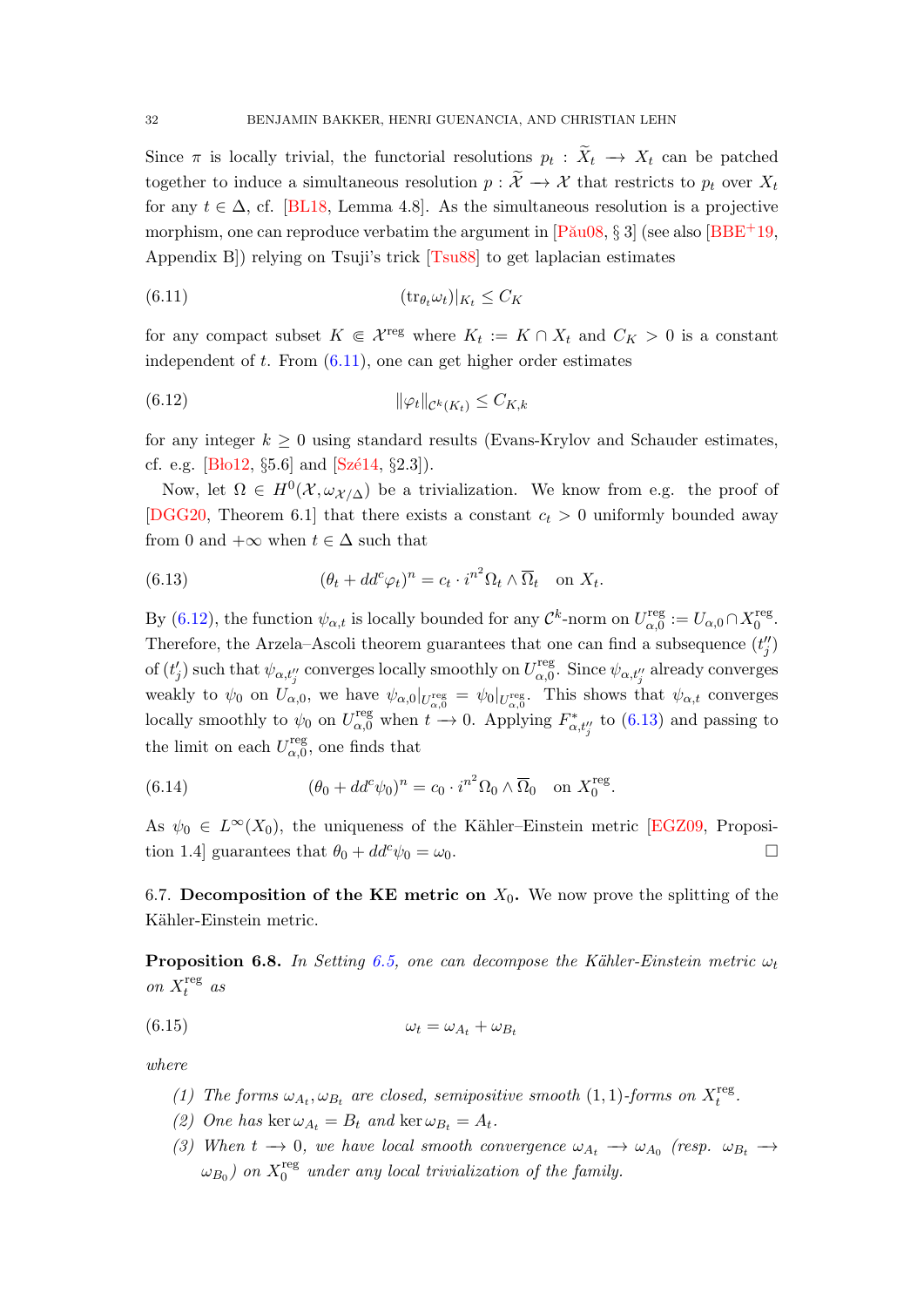<span id="page-32-1"></span><span id="page-32-0"></span>(4) If  $t \neq 0$ , then  $\omega_{A_t}$  (resp.  $\omega_{B_t}$ ) is the pull-back of a KE metric on  $Y_t$  (resp.  $Z_t$ ). In particular, they extend to  $X_t$  as positive currents with bounded local potentials satisfying the identity [\(6.15\)](#page-31-3).

Proof.

*Items* [\(1\)](#page-31-4) and [\(2\)](#page-31-5). The decomposition of the tangent sheaf  $T_{X_t} = A_t \oplus B_t$  induces a decomposition of  $T_{X_t^{\text{reg}}}$  into parallel subbundles with respect to  $\omega_t$  by [\[GGK19,](#page-44-1) Theorem 8.1.2]. That result was stated for projective varieties but the proof of that particular result is purely analytic and does not rely on the projectivity assumption, cf. [\[CGGN20,](#page-43-12) Remark 3.5].

This implies that the Kähler–Einstein metric  $\omega_t$  splits canonically on  $X_t^{\text{reg}}$  $t_t^{\text{reg}}$  as follows

$$
\omega_t = \omega_{A_t} + \omega_{B_t}
$$

where  $\omega_{A_t}$  (resp.  $\omega_{B_t}$ ) is a smooth, closed semipositive (1, 1)-form on  $X_t^{\text{reg}}$  whose kernel is  $B_t|_{X_t^{\text{reg}}}$  (resp  $A_t|_{X_t^{\text{reg}}}$ ) and which is positive definite in restriction to  $A_t|_{X_t^{\text{reg}}}$  (resp.  $B_t|_{X_t^{\text{reg}}}).$ 

Item [\(3\)](#page-31-6). This is an easy consequence of the local smooth convergence of  $\omega_t$  to  $\omega_0$ on  $X_0^{\text{reg}}$ <sup>reg</sup> via the local biholomorphisms  $F_{\alpha,t}$  shown in Proposition [6.6](#page-30-1) combined with the definition of  $\omega_{A_t}, \omega_{B_t}$  and the fact that the summand  $A_t$  of  $T_{X_t}$  coincides with the restriction of the subbundle  $A \subset T_{\mathcal{X}/\Delta}$  to  $X_t^{\text{reg}}$  $_t^{\text{reg}}$ .

Item [\(4\)](#page-32-0). From now on, we assume  $t \neq 0$ . We will need the following

**Lemma 6.9.** For any  $t \in \Delta^*$ , the natural map

$$
H^1(Y_t, \text{PH}_{Y_t}) \oplus H^1(Z_t, \text{PH}_{Z_t}) \longrightarrow H^1(X_t, \text{PH}_{X_t})
$$

is an isomorphism.

*Proof.* Recall from Proposition [6.3](#page-29-2) that  $H^1(X_t, PH_{X_t})$  is the kernel of the natural map  $H^2(X_t, \mathbb{R}) \to H^2(X_t, \mathcal{O}_{X_t})$ . We claim that this map is given by the sum map  $H^2(Y_t, \mathbb{R}) \oplus H^2(Z_t, \mathbb{R}) \to H^2(Y_t, \mathcal{O}_{X_t}) \oplus H^2(Z_t, \mathcal{O}_{X_t}),$  from which the lemma follows.

Now, since  $\pi$  is locally trivial and  $H^1(X_0, \mathbb{R}) = 0$ , we have  $H^1(X_t, \mathbb{R}) = 0$ . Since  $X_t$ has rational singularities, this implies that  $H^1(X_t, \mathcal{O}_{X_t}) = 0$  as well. The claim now follows from Künneth decomposition formula.  $\Box$ 

Therefore, one can decompose  $[\theta_t] \in H^1(X_t, \text{PH}_{X_t})$  as

$$
[\theta_t] = \text{pr}_{t,1}^* \alpha_t + \text{pr}_{t,2}^* \beta_t
$$

for some classes  $\alpha_t$  and  $\beta_t$  on  $Y_t$  and  $Z_t$  respectively. Since  $[\theta_t]$  is Kähler, so are  $\alpha_t$  and β<sub>t</sub>. By [\[EGZ09\]](#page-43-16), there exists a unique singular Kähler–Einstein metric  $ω_{Y_t} ∈ α_t$  (resp.  $\omega_{Z_t} \in \beta_t$ ). Since  $\text{pr}_{t,1}^* \omega_{Y_t} + \text{pr}_{t,2}^* \omega_{Z_t} \in [\theta_t]$  is smooth, Kähler and Ricci-flat on  $X_t^{\text{reg}}$  $t_t^{\text{reg}}$  and has bounded potentials, it coincides with  $\omega_t$ . In particular, one has  $\omega_{A_t} = \text{pr}_{t,1}^* \omega_{Y_t}$  and  $\omega_{B_t} = \mathrm{pr}_{t,1}^* \omega_{Z_t}$  on  $X_t^{\text{reg}}$  $t_t^{\text{reg}}$ , hence everywhere since none of these currents puts any mass on  $X_t^{\text{sing}}$ t . The contract of the contract of the contract of the contract of the contract of the contract of the contract<br>The contract of the contract of the contract of the contract of the contract of the contract of the contract o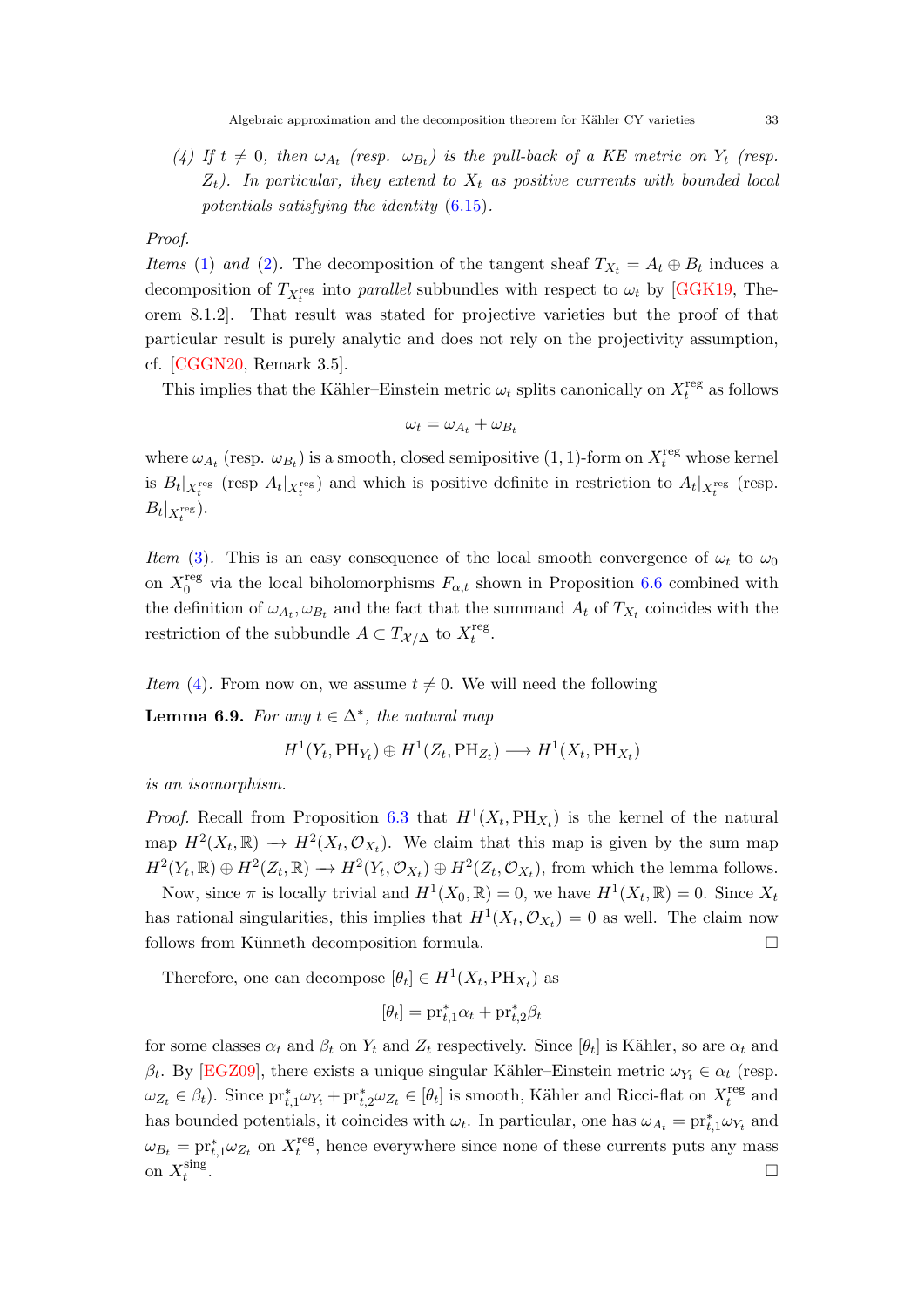6.10. Properties of the currents  $\omega_{A_0}$  and  $\omega_{B_0}$ . In this section, we fix a functorial, simultaneous resolution  $p: \mathcal{X} \to \mathcal{X}$  inducing fiber-wise resolutions  $p_t: X_t \to X_t$ , we set  $\tilde{\pi} := \pi \circ p$ . Since  $p_*T_{\tilde{\chi}} = T_{\mathcal{X}}$  and  $\mathcal{X} \to \Delta$  is locally trivial, one can find a cover  $(U_{\alpha})$  of X and holomorphic vector fields  $v_{\alpha}$  on  $U_{\alpha}$  such that

•  $\pi_* v_\alpha = \frac{\partial}{\partial t}$ . •  $v_{\alpha} = p_{\ast} \tilde{v}_{\alpha}$  for some holomorphic vector field  $\tilde{v}_{\alpha}$  on  $p^{-1}(U_{\alpha})$ .

Using a partition of unity  $(\chi_{\alpha})$  subordinate to  $(U_{\alpha})$ , one can construct a smooth vector field v on X (resp.  $\tilde{v}$  on  $\tilde{X}$ ) such that  $p_*\tilde{v} = v$  and  $\pi_*v = \frac{\partial}{\partial t}$ . The flow of these vector fields yields diffeomorphisms  $F: X_0 \times \Delta \to \mathcal{X}$  and  $\widetilde{F}: \widetilde{X}_0 \times \Delta \to \widetilde{\mathcal{X}}$  commuting with p; i.e.  $p \circ \widetilde{F} = F \circ (p_0 \times \mathrm{id}_{\Delta})$ . With a slight abuse, we denote by  $F_t$  (resp.  $\widetilde{F}_t$ ) the restriction  $F|_{X_0\times\{t\}}: X_0\to X_t$  (resp.  $F|_{\widetilde{X}_0\times\{t\}}: X_0\to X_t$ ).

For  $t \neq 0$ , the currents  $\omega_{A_t}, \omega_{B_t}$  have local potentials by Proposition [6.8,](#page-31-7) hence they induce cohomology classes  $\alpha_t, \beta_t \in H^2(X_t, \mathbb{R})$  such that

$$
\alpha_t + \beta_t = [\theta_t].
$$

<span id="page-33-1"></span>**Lemma 6.11.** With the notation above, there exist  $\alpha_0, \beta_0 \in H^2(X_0, \mathbb{R})$  such that  $F_t^* \alpha_t \to \alpha_0$  (resp.  $F_t^* \beta_t \to \beta_0$ ) when  $t \to 0$ .

*Proof.* From Lemma [5.2](#page-26-0) we have  $R^2 \pi_* \mathbb{R}_{\mathcal{X}} = j_* R^2 \pi_{1*} \mathbb{R}_{\mathcal{Y}^*} \oplus j_* R^2 \pi_{2*} \mathbb{R}_{\mathcal{Z}^*}$ , using (ii) of Setting [6.5.](#page-29-0) The sections  $t \mapsto \alpha_t$  (resp.  $t \mapsto \beta_t$ ) of the vector bundle  $(R^2\pi_{1*}\mathbb{R}_{\mathcal{Y}^*})\otimes \mathcal{C}_{\Delta^*}^{\infty}$ (resp.  $(R^2\pi_{2*}\mathbb{R}_{\mathcal{Z}^*})\otimes\mathcal{C}^{\infty}_{\Delta^*}$ ) over  $\Delta^*$  are such that their sum extends to a smooth section of  $(R^2\pi_*\mathbb{R}_\mathcal{X})\otimes\mathcal{C}_\Delta^\infty$ . As each section lives in a different direct summand, both extend separately across the origin, proving the claim.

Another helpful result is the following

<span id="page-33-0"></span>**Lemma 6.12.** In Setting [6.5,](#page-29-0) there is a sub-vector bundle  $\mathcal{H} \subset R^2\pi_*\mathbb{R}_\mathcal{X}\otimes_{\mathbb{R}}\mathcal{C}^\infty_\Delta$  and the inclusion is fiberwise canonically identified with  $H^1(X_t, \text{PH}_{X_t}) \subset H^2(X_t, \mathbb{R})$ .

Proof. By topological triviality and purity of the weight two Hodge structure, the family  $\mathcal{X} \to \Delta$  gives rise to a variation of Hodge structures with underlying R-local system  $R^2\pi_*\mathbb{R}_\mathcal{X}$ . We denote  $\mathcal{V} := R^2\pi_*\mathbb{R}_\mathcal{X} \otimes \mathcal{C}_\Delta^\infty$  and by  $F^p \subset \mathcal{V} \otimes \mathbb{C}$  the  $\mathcal{C}^\infty$ -sections of the Hodge filtration. Then the base change of  $\mathcal{V} \to F^0/F^1$  to  $t \in \Delta$  is the surjection  $\beta$  from [\(6.6\)](#page-29-3), so if we define  $\mathcal{H} := \text{ker}(\mathcal{V} \to F^0/F^1)$ , we have canonical identifications  $\mathcal{H}_t = H^1(X_t, \text{PH}_{X_t})$  $\Box$ 

<span id="page-33-2"></span>**Proposition 6.13.** With the notation of Proposition [6.8,](#page-31-7) then the currents  $\omega_{A_0}, \omega_{B_0}$ extend to positive currents on  $X_0$  having local bounded potentials and satisfying [\(6.15\)](#page-31-3) on  $X_0$ .

*Proof.* Let us first prove that  $\omega_{A_0}, \omega_{B_0}$  can be extended across  $X_0^{\text{sing}}$  with local potentials. We prove the claim for  $\omega_{A_0}$ , since the argument for  $\omega_{B_0}$  is entirely similar. First of all, since the singularities of  $X_t$  are rational, p realizes  $R^2\pi_*\mathbb{R}_\mathcal{X}\otimes\mathcal{C}_\Delta^\infty$  as a sub-vector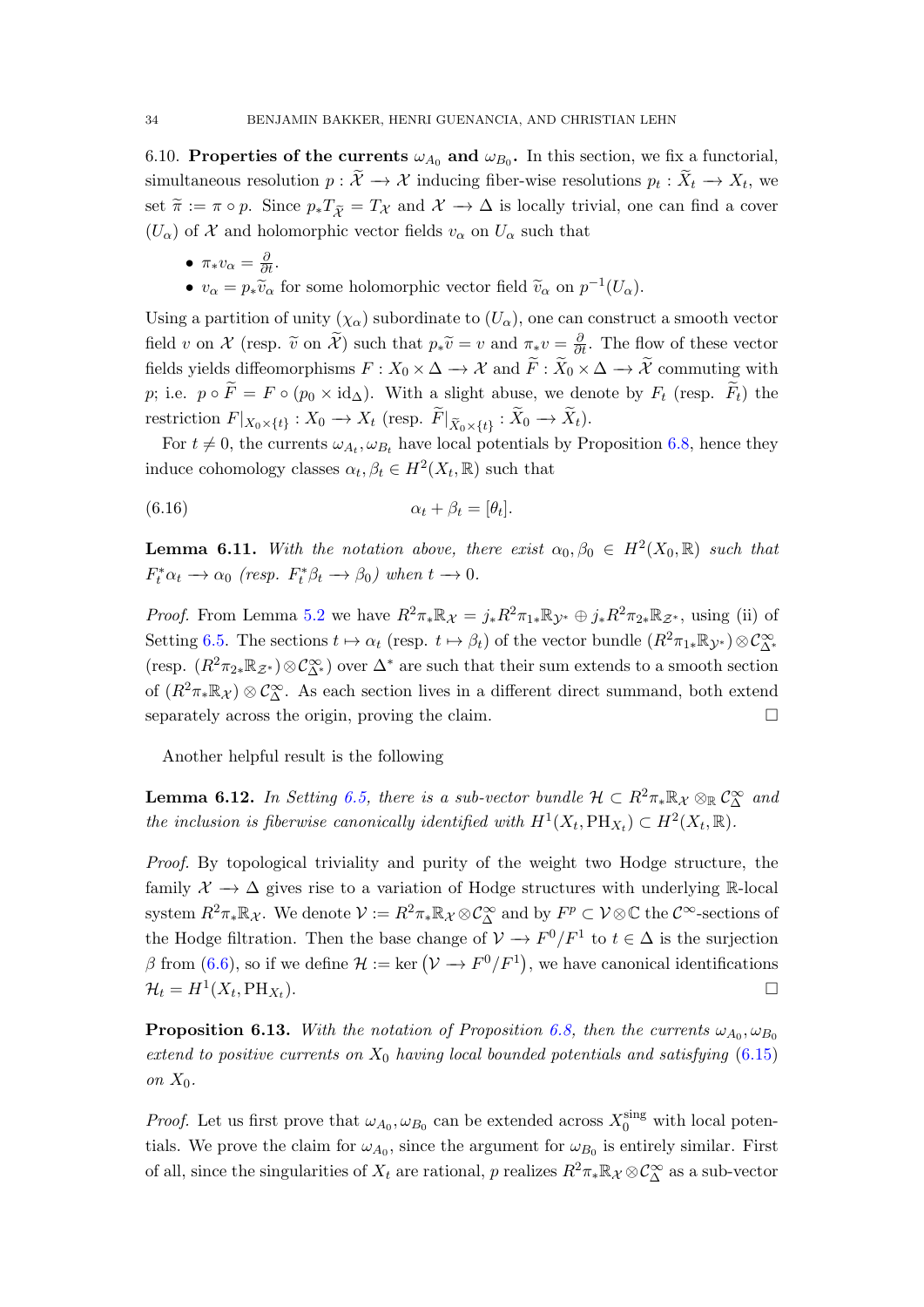<span id="page-34-0"></span>bundle of  $R^2\widetilde{\pi}_* \mathbb{R}_{\widetilde{\mathcal{X}}} \otimes \mathcal{C}_{\Delta}^{\infty}$ , see e.g. [\[BL21,](#page-42-4) Lemma 2.1]. In particular, Lemma [6.12](#page-33-0) provides a sub-vector bundle

$$
p^*\mathcal{H} \hookrightarrow R^2 \widetilde{\pi}_* \mathbb{R}_{\widetilde{\mathcal{X}}} \otimes \mathcal{C}_{\Delta}^{\infty}
$$

whose fiber at t is  $p^*H^1(X_t, \text{PH}_{X_t}) \subset H^2(\widetilde{X}_t, \mathbb{R}).$ 

By Lemma [6.11,](#page-33-1) the section  $t \mapsto p_t^* \alpha_t$  is a continuous section of  $R^2 \widetilde{\pi}_* \mathbb{R}_{\widetilde{\mathcal{X}}} \otimes \mathcal{C}_{\Delta}^{\infty}$  whose image lies in  $p^*\mathcal{H}$  over  $\Delta^*$ . It follows that the latter holds across the origin too. In particular, we get

(6.17) p ∗ <sup>0</sup>α<sup>0</sup> ∈ p ∗ <sup>0</sup>H0.

Moreover, the arguments laid out in [\[AH21,](#page-42-13) Appendix] show that one can find a sequence  $t_k \to 0$  and a closed, positive  $(1,1)$ -current T on  $\widetilde{X}_0$  such that  $\widetilde{F}_{t_k}^* p_{t_k}^* \omega_{A_{t_k}}$ converges to T weakly when  $t_k \to 0$ . Since  $\widetilde{X}_0$  is a smooth, compact Kähler manifold, one can write  $T = \tilde{\gamma} + dd^c \tilde{v}$  where  $\tilde{\gamma}$  is a smooth, closed (1, 1)-form on  $\tilde{X}_0$  and  $\widetilde{v} \in L^1(\widetilde{X}_0)$ . Since the cohomology class in  $H^2(\widetilde{X}_0, \mathbb{R})$  of a closed current depends continuously on it (with respect to the weak topology), we have  $[\tilde{\gamma}] \in p_0^* \mathcal{H}_0$ . Said otherwise, the local potentials of  $\tilde{\gamma}$  actually come from  $X_0$  via  $p_0$  modulo a global function on  $\widetilde{X}_0$ , i.e. one can write  $\widetilde{\gamma} = p_0^* \gamma + dd^c \widetilde{w}$  where  $\gamma$  is a  $(1, 1)$ -form on  $X_0$  with potentials and  $\widetilde{w} \in L^1(\widetilde{X}_0)$ . Set  $\widetilde{u} := \widetilde{v} + \widetilde{w}$  so that  $T = p_0^* \gamma + dd^c \widetilde{u}$ .

Given a fiber F of  $p_0$ ,  $\tilde{u}|_F$  is either identically  $-\infty$  or it is a psh function. Since F is connected and compact,  $u|_F$  has to be constant. That is, there exists a  $\gamma$ -psh function u on  $X_0$  such that  $\widetilde{u} = \gamma^* u$  or, equivalently,  $T = p_0^*(\gamma + dd^c u)$  on  $\widetilde{X}_0$ .

Now, recall from Proposition [6.8](#page-31-7) that  $F_t^* \omega_{A_t} \to \omega_{A_0}$  locally smoothly on  $X_0^{\text{reg}}$  when  $t \to 0$ . By uniqueness of the limit, this shows that T agrees with  $p_0^* \omega_{A_0}$  on  $\widetilde{X}_0 \backslash \text{Exc}(p_0)$ . Therefore, we have  $\omega_{A_0} = \gamma + dd^c u$  on  $X_0^{\text{reg}}$ <sup>reg</sup>. This shows that  $\omega_{A_0}$  extends to a closed positive  $(1, 1)$ -current with local potentials on  $X_0$ .

In the following, the extensions just constructed to  $X_0$  will still be denoted by  $\omega_{A_0}$ (resp.  $\omega_{B_0}$ ), and we aim to prove that their local potentials are bounded. Pick a Stein open subset  $U \subset X_0$  where  $\omega_{A_0}|_U = dd^c v_1$  (resp.  $\omega_{B_0}|_U = dd^c v_2$ ) and  $\omega_0|_U = dd^c v_1$ where  $v, v_i \in \text{PSH}(U)$  and v is bounded on U, say  $||v||_{L^{\infty}(U)} \leq C_1$ . Up to shrinking U slightly and subtracting a constant, one can assume that the upper semicontinuous functions  $v_i$  are nonpositive on U. The function  $v - (v_1 + v_2)$  coincides almost everywhere with a pluriharmonic function  $h$  on  $U$ . Up to shrinking  $U$ , one can assume that h is bounded; i.e.  $||h||_{L^{\infty}(U)} \leq C_2$ . Then, one has  $0 \geq v_i \geq -(C_1 + C_2)$  almost everywhere on U, hence everywhere on U since  $v_i$  is psh. Finally, the closed  $(1, 1)$ -current  $\omega_0 - (\omega_{A_0} + \omega_{B_0})$  is supported on  $X_0^{\text{sing}}$  while it has local bounded potentials, so it vanishes everywhere thanks to the support theorem applied on  $\widetilde{X}$ , which is legitimate by Remark [6.2.](#page-28-4) Indeed,  $p_0^*(\omega_0 - (\omega_{A_0} + \omega_{B_0}))$  would have to be a current of integration along a divisor, which violates the boundedness of its potentials unless it vanishes identically.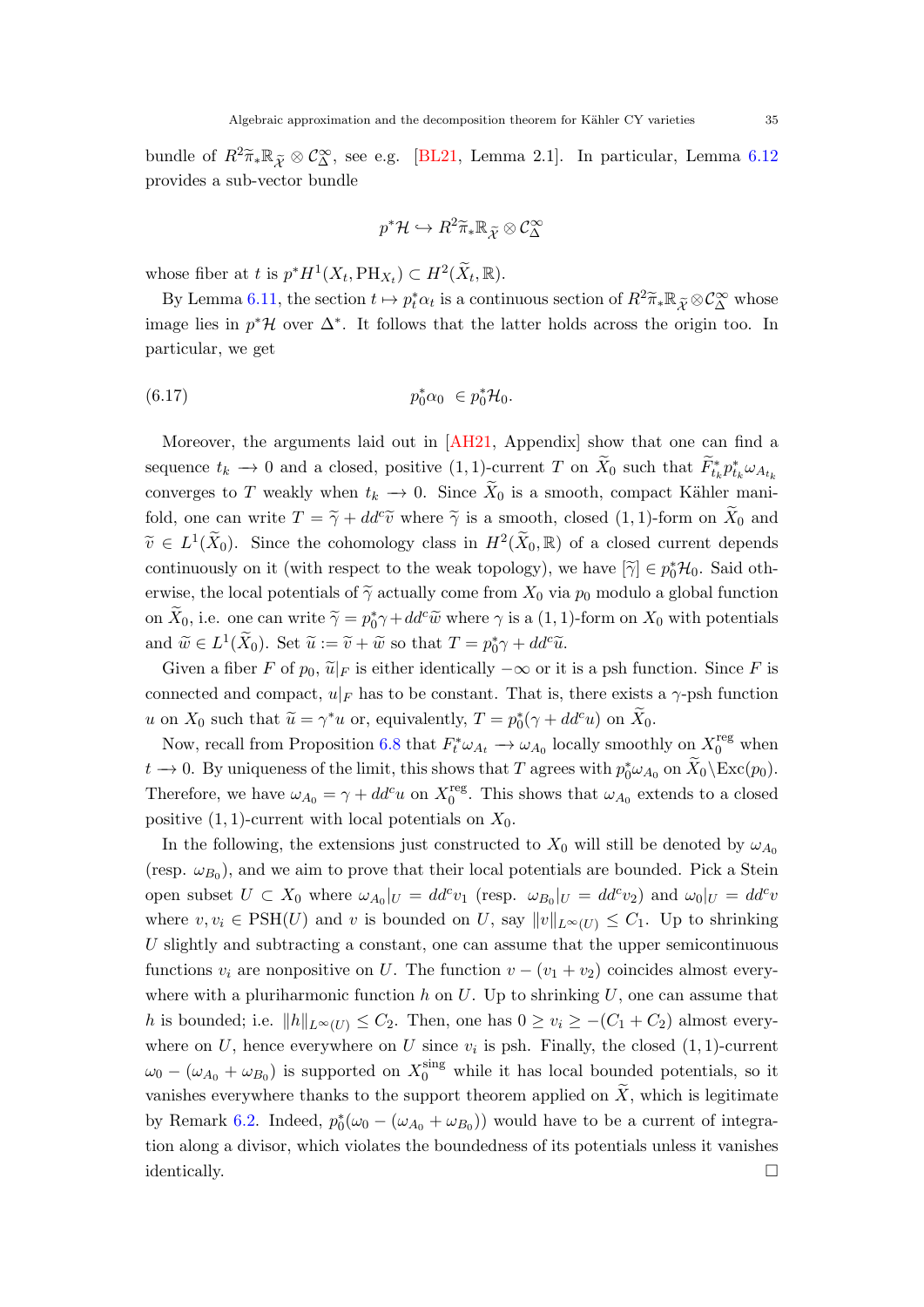# 7. Splittings of locally trivial families

<span id="page-35-3"></span><span id="page-35-0"></span>In this section, we show using the results of the previous section that the limit tangent splitting of Section [5](#page-25-0) induces a product decomposition. The key technical result of the previous section is the existence of a splitting of the Kähler–Einstein metric as a positive current with bounded potentials.

The *boundedness* of the local potentials of a closed, positive  $(1, 1)$ -current T on X allows us to do two things that we cannot do with closed positive  $(1, 1)$ -currents in general, even when they admit local potentials.

- (1) One can define the Bedford-Taylor Monge-Ampère operator  $T^n$ , which is a positive measure satisfying  $\int_X T^n = [T]^n$  where the right-hand side is computed in cohomology, cf. [\[BT76,](#page-42-14) [BT82\]](#page-42-15) or [\[Dem85,](#page-43-15) § 2].
- (2) If  $Z \subset X$  is a closed analytic subvariety of X, then one can define  $T|_Z :=$  $\theta|Z + dd^c u|Z$ , which is again a closed, positive  $(1, 1)$ -current with bounded local potentials on Z.

We assume we are in Setting [6.5](#page-29-0) and adopt the notation of Corollary [4.6.](#page-25-4) Thus, after shrinking  $\Delta$  we have the reduced irreducible components  $D_Y, D_Z$  of  $\mathscr{D}(\mathcal{X}/\Delta)$  which are proper over  $\Delta$ , generically parametrize fibers  $Y_t \times \{z\}$  and  $\{y\} \times Z_t$ , respectively, and furthermore  $D_Y \times_\Delta \Delta^* = \mathcal{Z}^*$  and  $D_Z \times_\Delta \Delta^* = \mathcal{Y}^*$ . Let  $(D_Y)_0, (D_Z)_0$  be the fibers over 0 (endowed with the reduced structure), and set  $m = \dim \mathcal{Y}^* - 1$ ,  $n = \dim \mathcal{Z}^* - 1$ . Let  $\mathcal{F}_Y, \mathcal{F}_Z$  be the restrictions of the universal families to  $D_Y, D_Z$ .

The map  $\mathcal{F}_Z \stackrel{e}{\longrightarrow} \mathcal{X}$  is an isomorphism over  $\Delta^*$ , hence it is surjective by properness. For dimensional reasons,  $X \not\subset e(\text{Exc}(e))$  so one can consider the proper transform  $(\mathcal{F}_Z)_0^+$  of X by e. This is the unique component of the special fiber  $(\mathcal{F}_Z)_0$  for which the map to X is surjective and generically one-to-one. We endow  $(\mathcal{F}_Z)_0^+$  with the reduced structure<sup>[8](#page-35-1)</sup>.

<span id="page-35-2"></span>We have a diagram

(7.1) 
$$
\begin{array}{c}\n(\mathcal{F}_Z)_0^+ \xrightarrow{e} X. \\
p \downarrow \\
(D_Z)_0\n\end{array}
$$

Let  $(D_Z)_0^+ = p((\mathcal{F}_Z)_0^+$ . Note that for any  $[V_0] \in (D_Z)_0^+$ , we have that  $V_0 \cap X^{\text{reg}}$  is either empty or tangent to  $B|_{X^{\text{reg}}}$ , since by choosing the germ of a curve C in  $D_Z$ passing through [V<sub>0</sub>] and dominating  $\Delta$ , we obtain a flat family  $\mathcal{V}/C$  specializing to V<sub>0</sub>, embedded as  $\mathcal{V} \subset \mathcal{X}' := \mathcal{X} \times_{\Delta} C$ , and generically tangent to B. Likewise we define  $(\mathcal{F}_Y)_0^+$  and  $(D_Y)_0^+$ .

<span id="page-35-1"></span><sup>&</sup>lt;sup>8</sup>One can actually prove that  $(\mathcal{F}_Z)^+$  is reduced with its given structure, i.e. the one for which the inclusion in the special fiber is an isomorphism at the generic point of  $(\mathcal{F}_Z)_0^+$ . Just notice that  $\mathcal{F}_Z$  is reduced by [\[Fuj79,](#page-43-7) Lemma 1.4] and that e is an isomorphism at the generic point of  $(\mathcal{F}_Z)_0^+$ . We will however not need this.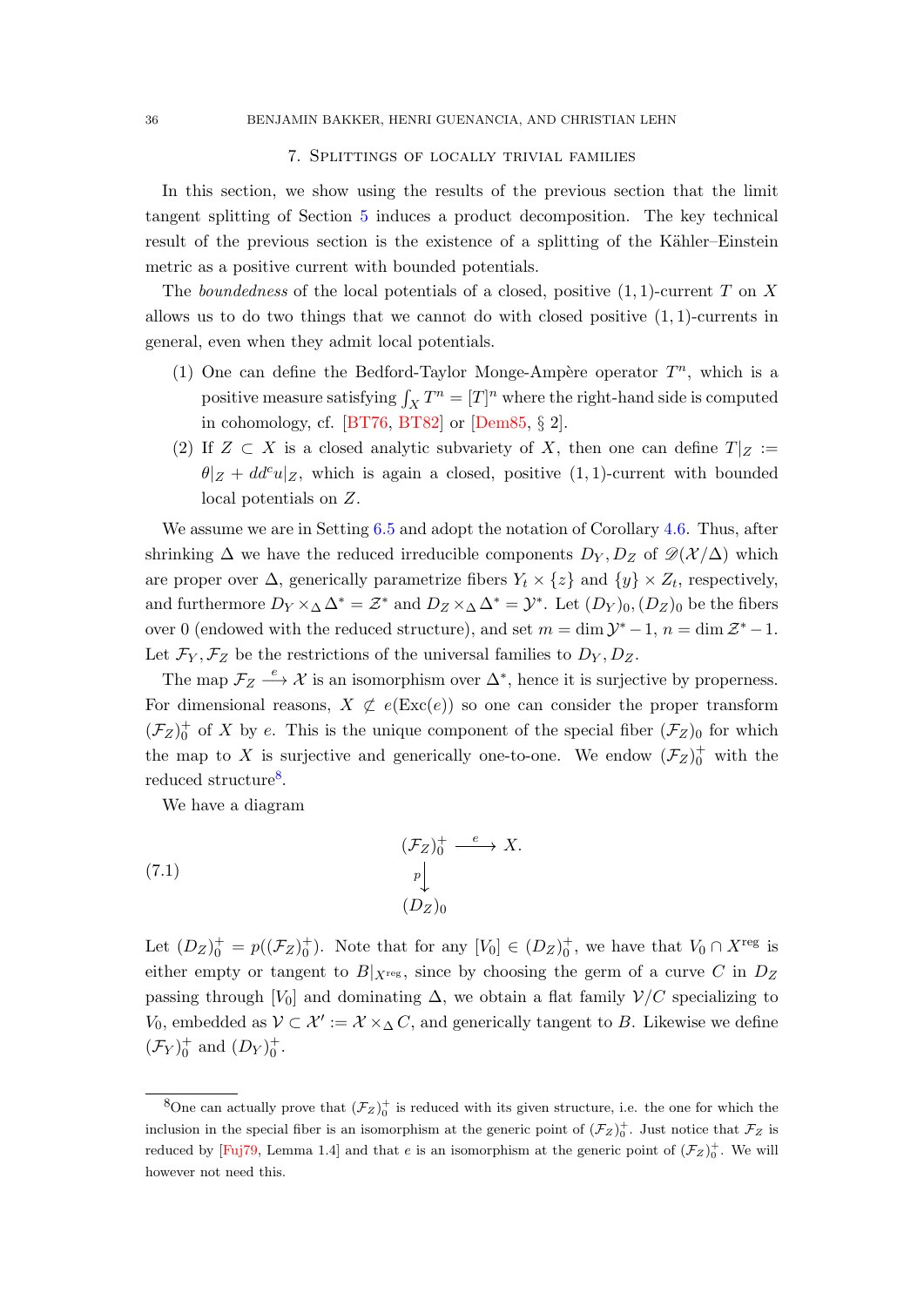<span id="page-36-3"></span><span id="page-36-2"></span>**Lemma 7.1.** Let X be as in Setting [6.5.](#page-29-0) Then for any point  $[V_0] \in (D_Z)_0^+$  (resp.  $[U_0] \in (D_Y)_0^+$  we have that  $V_0$  (resp.  $U_0$ ) is irreducible and generically reduced.

*Proof.* Its enough to prove the claim for  $V_0$ , as the one for  $U_0$  is the same after switching factors. With  $\mathcal{V}/C$  as above, the argument of [\[Ful98,](#page-43-14) Lemma 19.1.3] yields an integral section v of  $(R^{2n}\pi_*\mathbb{Q}_{\mathcal{X}'})^{\vee}$  with  $v_t = [V_t]$ . Using the decomposition of Lemma [5.2,](#page-26-0) we in fact have an integral generator  $\eta$  of  $(j_*R^{2n}\pi_{1*}\mathbb{Q}_{\mathcal{Z}'}^*)^{\vee}$  and  $v = \eta \otimes$  pt, where pt is the integral generator of  $(j_*\pi_{2*}\mathbb{Q}_{\mathcal{Y}'}^*)^{\vee}$ . Set

$$
\Gamma:=\bigoplus_{\substack{r+s=2n\\r>0}}(j_*R^r\pi_{1*}\mathbb{Q}_{\mathcal{Y}'^*})^{\vee}\otimes (j_*R^s\pi_{2*}\mathbb{Q}_{\mathcal{Z}'^*})^{\vee}.
$$

Now, note that  $V_0$  is pure-dimensional, and assume that we have an effective decomposition  $[V_0] = [V'] + [V'']$ . In  $H_{2n}(X, \mathbb{Q})$  one has an integral decomposition  $[V'] = \lambda' v_0 + \gamma_0$  (resp.  $[V''] = \lambda'' v_0 - \gamma_0$ ) for  $\lambda', \lambda'' \in \mathbb{Z}$  with  $1 = \lambda' + \lambda''$  and  $\gamma_0 \in \Gamma_0$ , where  $\Gamma_0$  is the fiber of  $\Gamma$  over the point 0. Note that the coefficients  $\lambda, \lambda'$ are integral since  $v_0$  is a primitive vector in the integral cohomology of  $X_0$ . Generic reducedness is equivalent to the multiplicity of the associated cycle being equal to one, so proving the lemma amounts to showing that either  $|V'| = 0$  or  $|V''| = 0$ .

By Propositions [6.8](#page-31-7) and [6.13,](#page-33-2) the Kähler–Einstein metric  $\omega_t \in [\theta_t]$  can be decomposed as  $\omega_t = \omega_{A_t} + \omega_{B_t}$ , and we set  $\alpha_t := [\omega_{A_t}] \in H^2(X_t, \mathbb{R})$  (resp.  $\beta_t = [\omega_{B_t}] \in$  $H^2(X_t, \mathbb{R})$ ). Recall that these currents have bounded local potentials, hence one can take their wedge products, cf. the beginning of this section. We claim that the cap product

(7.2) 
$$
\beta_0^n \cdot u_0 = 0 \quad \text{for any } u_0 \in \Gamma_0.
$$

Indeed, any such  $u_0$  can be written as limit of elements  $u_t \in \Gamma_t$  but for  $t \neq 0$  we have  $\beta_t^n \cdot u_t = 0$  almost by definition and  $t \mapsto \beta_t^n \cdot u_t$  is continuous by Lemma [6.11.](#page-33-1) Similarly, we have

(7.3) 
$$
\alpha_0^r \beta_0^{n-r} \cdot v_0 = 0 \quad \text{for any } r > 0.
$$

By Proposition [6.13](#page-33-2) we have

<span id="page-36-1"></span><span id="page-36-0"></span>
$$
0 \leq \int_{V'} (\omega_{B_0})^n = \lambda' \beta_0^n \cdot v_0
$$

and so  $0 \leq \lambda'$ . By the same argument, we also have  $0 \leq \lambda''$ , and therefore without loss of generality we have  $\lambda'' = 0$ ; i.e.  $[V''] = -\gamma_0$ . Combining [\(7.2\)](#page-36-0) and [\(7.3\)](#page-36-1), we find

$$
\int_{V''} \omega_0^n = -\underbrace{\beta_0^n \cdot \gamma_0}_{=0} - \sum_{r>0} \alpha_0^r \beta_0^{n-r} \cdot v_0
$$
\n
$$
= -\underbrace{\sum_{r>0} \int_{V'} (\omega_{A_0})^r \wedge (\omega_{B_0})^{n-r}}_{\leq 0} + \underbrace{\sum_{r>0} \alpha_0^r \beta_0^{n-r} \cdot v_0}_{=0}.
$$

hence  $\int_{V''} \omega_0^n = 0$ , so  $[V''] = 0$ .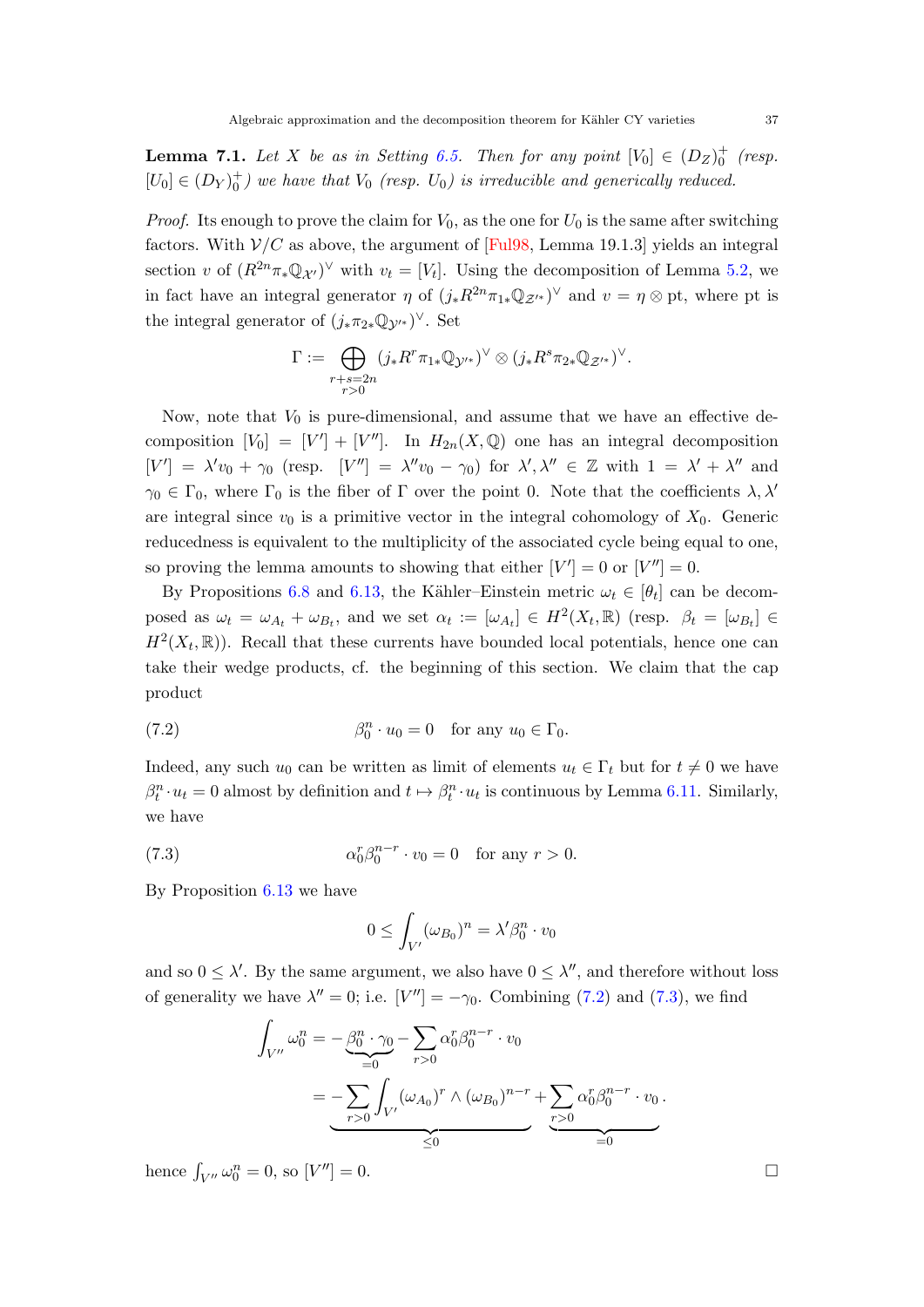<span id="page-37-2"></span>**Proposition 7.2.** Let X be as in Setting [6.5,](#page-29-0) and let  $[V_0] \in (D_Z)_0^+$  and  $[U_0] \in (D_Y)_0^+$ . Then we have

$$
\omega_{A_0}|_{V_0}\equiv 0 \quad and \quad \omega_{B_0}|_{U_0}\equiv 0.
$$

In particular,  $\omega_0|_{U_0 \cap V_0} \equiv 0$ .

*Proof.* Since the  $\omega_{A_0}$  and  $\omega_{B_0}$  have bounded local potentials by Proposition [6.13,](#page-33-2) it makes sense to restrict them to  $U_0$  or  $V_0$ . The last statement follows from the main one thanks to Proposition [6.13.](#page-33-2)

First assume  $V_0 \cap X^{\text{reg}} \neq \emptyset$ . Set  $V_0^{\circ} := V_0 \cap X^{\text{reg}}$  which is a dense Zariski open subset of  $V_0$ . Since  $\omega_{A_0}|_{V_0} \equiv 0$  by Proposition [6.8,](#page-31-7) it follows that the restriction  $\omega_{A_0}|_{V_0}$ is a positive  $(1,1)$ -current with bounded potentials on  $V_0$  supported on  $V_0 \setminus V_0^{\circ}$ . By Lemma [7.1](#page-36-2) and the support theorem applied on a resolution say (cf. Remark [6.2\)](#page-28-4), the current  $\omega_{A_0}|_{V_0}$  has to be a nonnegative combination of currents of integration along the codimension one components of  $V_0 \setminus V_0^{\circ}$  which is only possible if  $\omega_{A_0}|_{V_0}$  vanishes identically since it has bounded potentials.

Now for  $V_0$  arbitrary, take the germ of a smooth pointed curve  $(C, 0)$  with a nonconstant morphism  $C \to (D_Z)_0$  sending 0 to  $[V_0]$  and consider the pullback diagram

$$
\begin{array}{ccc}\n\mathcal{F} & \xrightarrow{e} & X \\
\downarrow & & \\
\downarrow & & \\
C & & \n\end{array}
$$

where we abusively use the same letters  $e, p$  for the restrictions of the corresponding maps in [\(7.1\)](#page-35-2). By the previous paragraph,  $e^*\omega_{A_0}$  vanishes in restriction to  $F_t$  for t general. Since p is smooth at a generic point  $x_0$  of  $F_0 = V_0$  by Lemma [7.1](#page-36-2) and  $e^*\omega_{A_0}$  has local bounded potentials, Lemma [7.3](#page-37-0) below implies that  $e^*\omega_{A_0}$  vanishes in restriction to a neighborhood of  $x_0$  in  $V_0$ , hence  $e^*\omega_{A_0}|_{G_0}$  is supported on a proper analytic subset. Since its local potentials are bounded, this implies that  $e^*\omega_{A_0}|_{G_0} \equiv 0$ as before.  $\Box$ 

In the course of the proof above, we used the following lemma about psh functions on the total space of a trivial fibration that are pluriharmonic on all but one slice.

<span id="page-37-0"></span>**Lemma 7.3.** Let  $\varphi$  be a psh function on  $\Delta^n \times \Delta$ . Assume that  $\varphi$  is pluriharmonic in restriction to each slice  $D_t := \Delta^n \times \{t\}$  for  $t \in \Delta^*$ . Then, either  $\varphi|_{D_0} \equiv -\infty$  on  $D_0$ or  $\varphi|_{D_0}$  is pluriharmonic.

*Proof.* Assume that  $\varphi|_{D_0} \neq -\infty$ . We use the coordinates  $(z_1, \ldots, z_n)$  for the first factor  $\Delta^n$  and (t) for the second factor  $\Delta$ . The lemma is local, and it is sufficient to prove that for every one-dimensional disk  $\mathbb{D}_r^z \subset \Delta^n$  centered at  $\underline{0} \in \Delta^n$  of small enough radius  $r$ , we have

<span id="page-37-1"></span>(7.4) 
$$
\varphi(0,0) = \int_{\mathbb{D}_r^z} \varphi(z,0) dV(z).
$$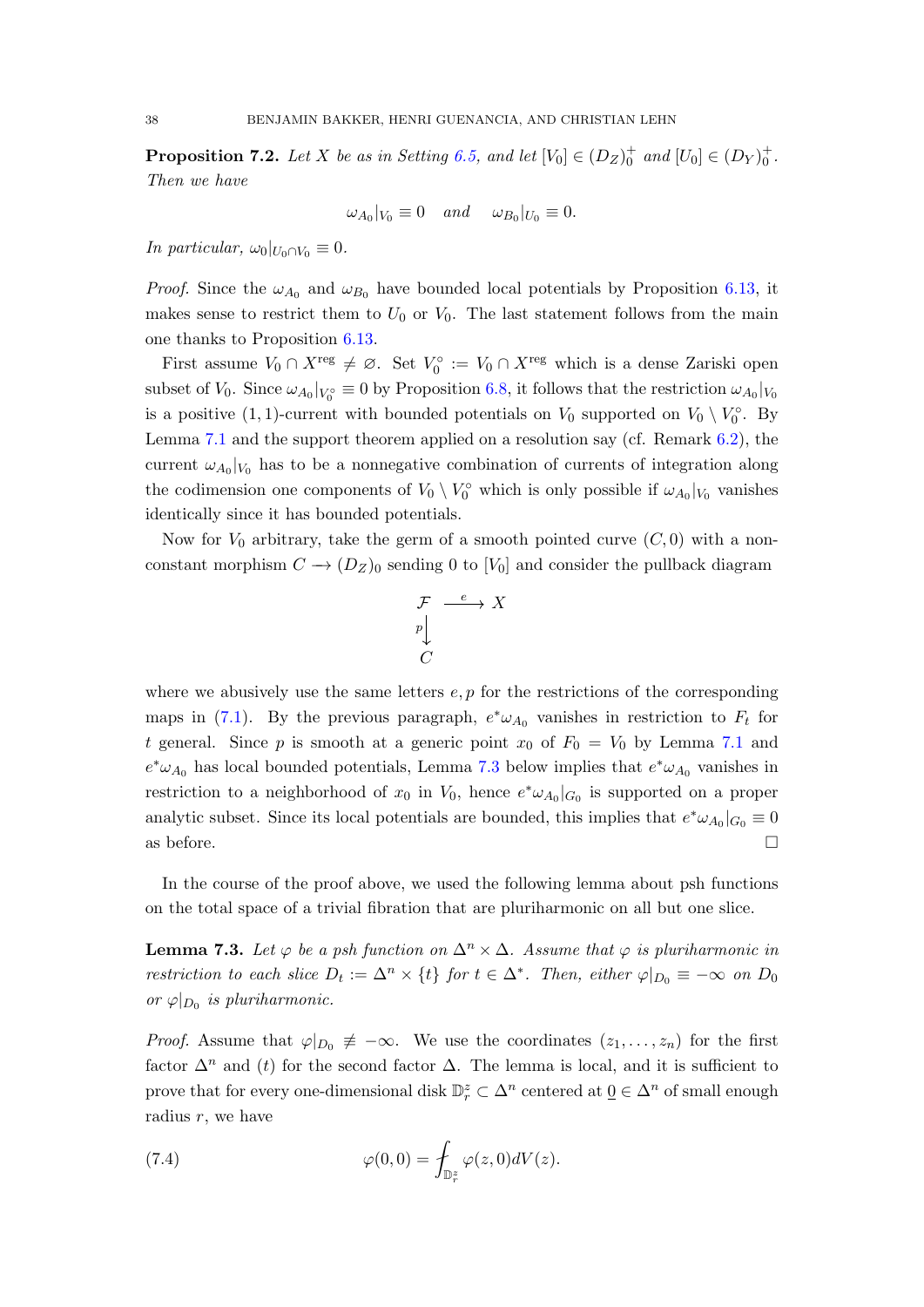For that purpose, we introduce the function  $u : \Delta \to \mathbb{R} \cup \{-\infty\}$  defined by

<span id="page-38-0"></span>
$$
u(t):=\int_{{\mathbb D}_r^z}\varphi(z,t)dV(z).
$$

The function  $\varphi(t) := \varphi(0, t)$  is a psh function on  $\Delta$  that satisfies

$$
(7.5) \t\t u = \varphi \t on \t \Delta^*
$$

since  $\varphi|_{D_t}$  is pluriharmonic for any  $t \neq 0$ . To show [\(7.4\)](#page-37-1), we thus have to extend the identity [\(7.5\)](#page-38-0) across the origin. This will be achieved if we show that u is psh on  $\Delta$ since psh functions are determined by their value almost everywhere and  $\varphi$  is psh.

First of all, u is upper semicontinuous by Fatou's lemma since  $\varphi$  is upper semicontinuous as well (one can assume that  $\varphi \leq 0$  without loss of generality). Next, if  $t_0 \in \Delta$ and s is small enough, setting  $\mathbb{D}_{s}^{t} := \{ t \in \Delta \mid |t - t_{0}| < s \}$  we have

$$
u(t_0) = \int_{\mathbb{D}_r^z} \varphi(z, t_0) dV(z)
$$
  
\n
$$
\leq \int_{\mathbb{D}_r^z} \int_{\mathbb{D}_s^t} \varphi(z, t) dV(t) dV(z)
$$
  
\n
$$
= \int_{\mathbb{D}_s^t} u(t) dV(t)
$$

where the inequality follows from  $\varphi(z, \cdot)$  being psh while the last identity is a simple application of Fubini's theorem. This shows that  $u$  is psh, and concludes the proof of the lemma.  $\Box$ 

We will specifically need the following corollary of the previous proposition. Let  $I := (\mathcal{F}_Y)_0^+ \times_X (\mathcal{F}_Z)_0^+$  be the universal intersection, and consider the resulting diagram

<span id="page-38-1"></span>(7.6) 
$$
\begin{array}{ccc}\nI^+ & \xrightarrow{f} & X \\
g^{\parallel} & & \\
(D_Y)^+_{0} & \times (D_Z)^+_{0}\n\end{array}
$$

where  $I^+$  is the unique irreducible component of I dominating X, endowed with the reduced structure.

<span id="page-38-2"></span>Corollary 7.4. In  $(7.6)$ , f is surjective and generically one-to-one, and g is finite, surjective, and generically one-to-one.

*Proof.* The statements for f follow from the fact that the natural maps  $(\mathcal{F}_Y)_0^+$   $\rightarrow$ X and  $(\mathcal{F}_Z)_0^+$   $\rightarrow$  X are generically one-to-one and surjective by definition and the surjectivity of g is clear as  $(\mathcal{F}_Y)^+_0 \to (D_Y)^+_0$  and  $(\mathcal{F}_Z)^+_0 \to (D_Z)^+_0$  are surjective. The fibers of g are the intersections  $U_0 \times_X V_0$  in the notation of Proposition [7.2,](#page-37-2) so the finiteness is immediate from there and the Kählerness of  $[\omega_0]$ .

For the rest of the claim, as  $f^{-1}(X^{\text{sing}})$  does not dominate  $(D_Y)^+_0 \times (D_Z)^+_0$ , for generic  $[U_0] \in (D_Y)_0^+$  and  $[V_0] \in (D_Y)_0^+$  we have  $U_0 \cap V_0 \subset X^{\text{reg}}$ . We may take the germ of a smooth pointed curve  $(C, 0)$  with a nonconstant map  $C \rightarrow D_Z$  sending 0 to [V<sub>0</sub>] and dominating  $\Delta$ , as well as a nonconstant map  $C \rightarrow D<sub>Y</sub>$  sending 0 to [U<sub>0</sub>]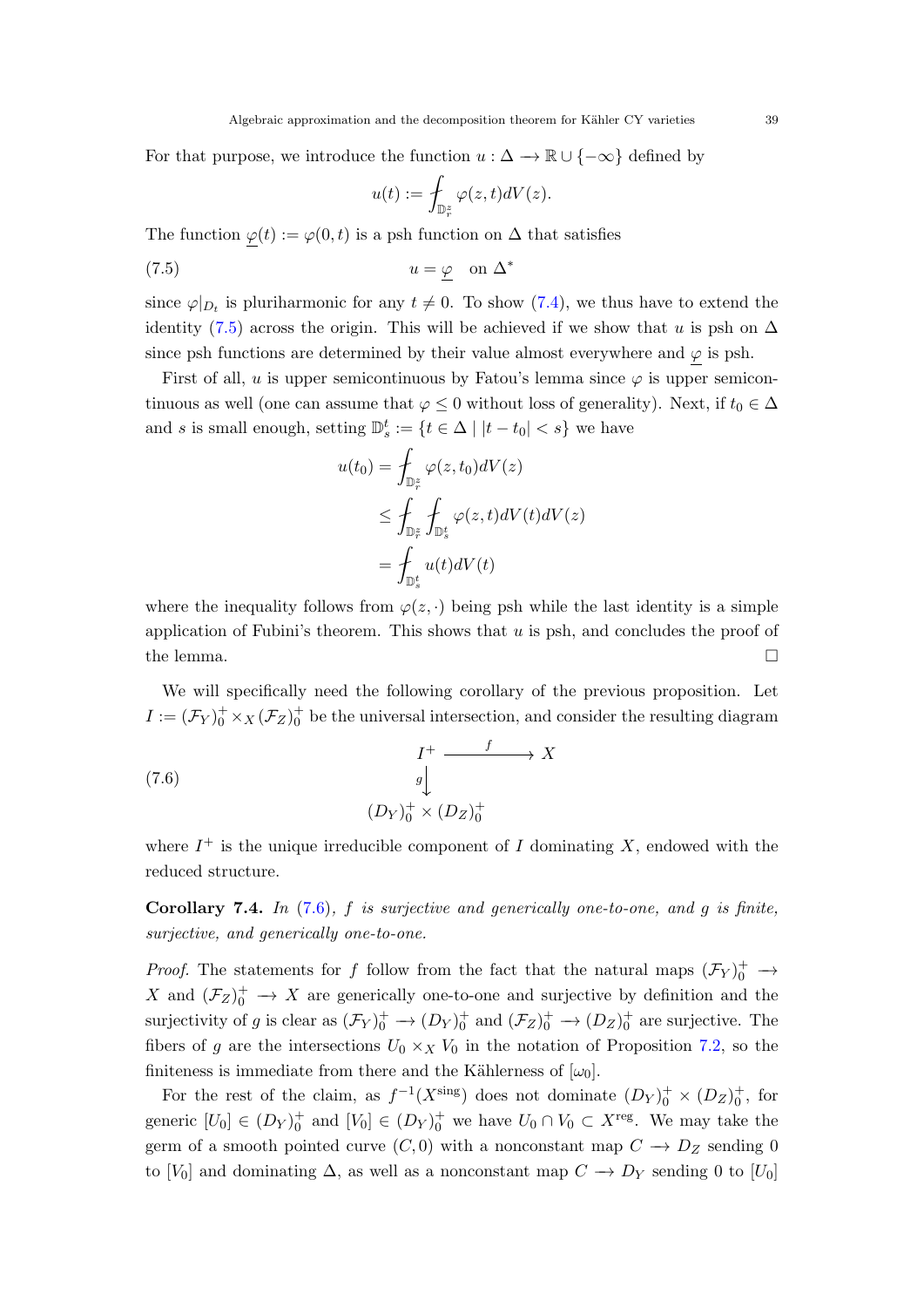<span id="page-39-3"></span>and dominating  $\Delta$ . If we let  $\mathcal{F}_2$  (resp.  $\mathcal{F}_1$ ) be the pullback of  $\mathcal{F}_Z$  (resp.  $\mathcal{F}_Y$ ) to C, then both  $\mathcal{F}_1$  and  $\mathcal{F}_2$  are naturally embedded in  $\mathcal{X}' := \mathcal{X} \times_{\Delta} C$ . Every component<sup>[9](#page-39-0)</sup> of  $\mathcal{F}_1 \cap \mathcal{F}_2 \cap \mathcal{X}'^{reg}$  has dimension at least dim  $\mathcal{F}_1 - \text{codim}_{\mathcal{X}'} \mathcal{F}_2 = (m+1) - m = 1$ , as for example the intersection is equal to the intersection of  $\mathcal{F}_1 \times \mathcal{F}_2 \subset \mathcal{X}' \times \mathcal{X}'$ with the diagonal embedding of  $\mathcal{X}'^{reg}$ , which is regularly embedded in  $\mathcal{X}'^{reg} \times \mathcal{X}'^{reg}$ . The fact that  $(\mathcal{F}_1)_t \cap (\mathcal{F}_2)_t$  is a single point for  $t \neq 0$  implies that there is at most one zero-dimensional component of  $(\mathcal{F}_1)_0 \cap (\mathcal{F}_2)_0 \cap X^{\text{reg}} = U_0 \cap V_0 \cap X^{\text{reg}}$ , which is zero-dimensional. The claim then follows.

The following two lemmas will be key to obtain the main result of this section, Proposition [7.7.](#page-41-1) This first result below states that, under some reasonable assumptions, a compact Kähler space which is bimeromorphically covered by a nontrivial product is already a product itself. Similarly flavored results have been obtained in the algebraic setting, see e.g. [\[KL09,](#page-45-13) Proposition 18] and [\[Dru18,](#page-43-1) Lemma 4.6].

<span id="page-39-2"></span>**Lemma 7.5.** Let  $X, Y, Z$  be normal compact complex varieties with a bimeromorphic morphism  $f: Y \times Z \longrightarrow X$  and assume X is Kähler with rational singularities and  $H^1(X, \mathcal{O}_X) = 0$ . Then  $X \cong Y' \times Z'$  where Y' (resp. Z') is the normalization of the image of a general fiber  $Y \times \{z\}$  (resp.  $\{y\} \times Z$ ).

*Proof.* By taking resolutions we may assume Y and Z are smooth. Observe that from the rationality of the singularities and the exact sequence

<span id="page-39-1"></span>
$$
0 \to H^1(X, \mathcal{O}_X) \to H^1(Y \times Z, \mathcal{O}_{Y \times Z}) \to H^0(X, R^1f_*\mathcal{O}_{Y \times Z})
$$

coming from the Leray spectral sequence, we obtain

(7.7) 
$$
H^1(Y \times Z, \mathcal{O}_{Y \times Z}) = H^1(Y, \mathcal{O}_Y) \oplus H^1(Z, \mathcal{O}_Z) = 0.
$$

For a general fiber  $Y_z := Y \times \{z\}$  let  $Y'' = f(Y_z)$  and  $n_Y : Y' \to Y''$  the normalization; likewise for  $n_Z : Z' \to Z''$ . Note that the map  $g : Y \times Z \to Y' \times Z'$  is birational. The situation is summarized in the diagram below



For the claim it is enough to show that  $f$  factors through  $g$  and vice versa; note that such a factorization is obviously unique provided it exists. As both  $f$  and  $g$  are proper with connected fibers and map to normal targets, by the rigidity lemma it is sufficient to check the following claim:

*Claim.*  $f$  and  $g$  have the same fibers.

<span id="page-39-0"></span> $9$ When we take intersections we mean the intersections of the reductions.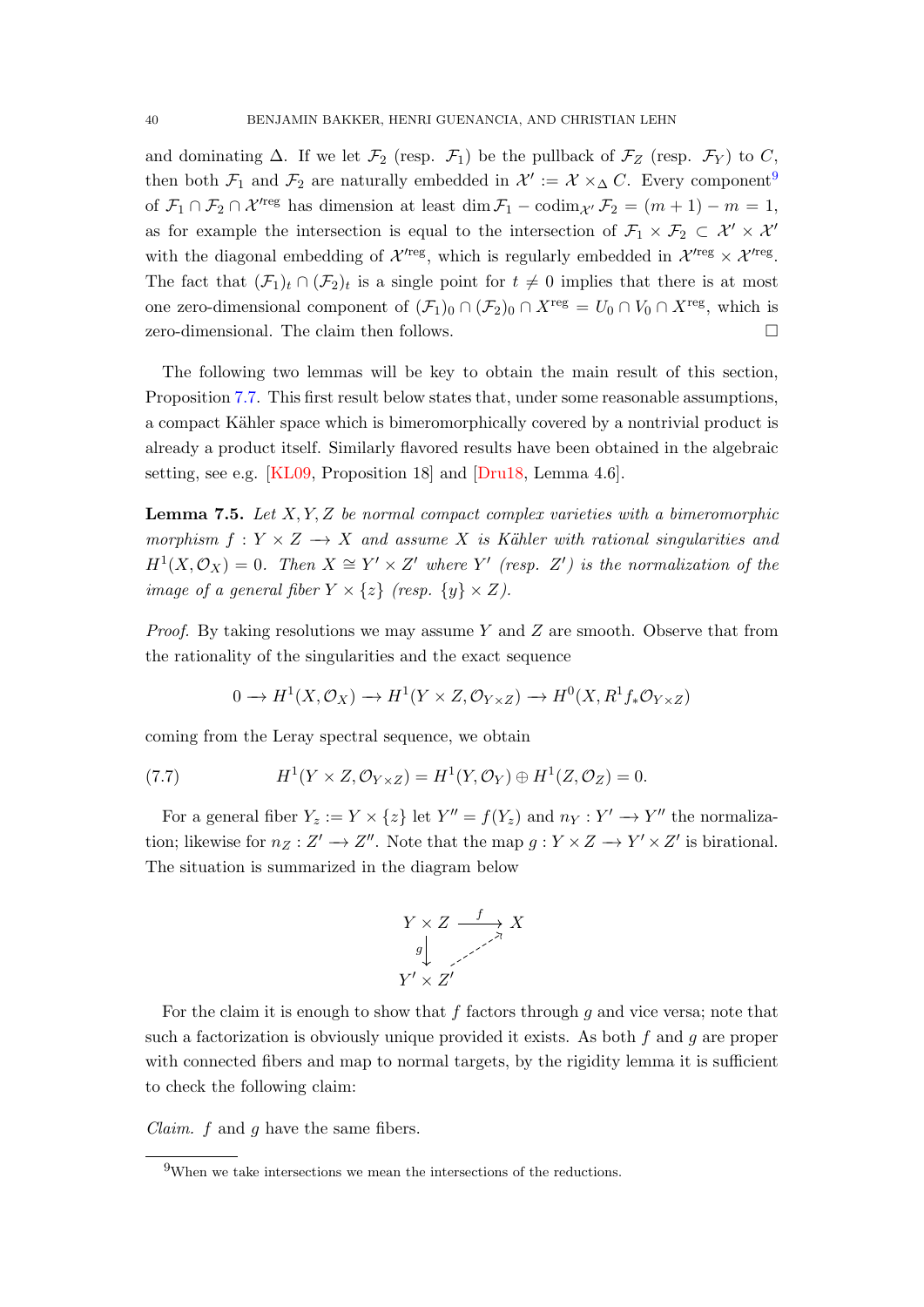<span id="page-40-3"></span>*Proof.* Let  $\omega \in H^2(X,\mathbb{R})$  be a Kähler class X. By [\(7.7\)](#page-39-1) we have that  $h^1(Y,\mathcal{O}_Y)=0$ , so the Künneth decomposition yields

(7.8) 
$$
f^*\omega = \mathrm{pr}_Y^*\alpha + \mathrm{pr}_Z^*\beta
$$

where  $\alpha \in H^2(Y,\mathbb{R})$  and  $\beta \in H^2(Z,\mathbb{R})$ . Identifying  $Y_z$  with Y (likewise for Z), we find that  $\alpha = (f^*\omega)|_{Y_z} = f^*\omega|_{Y''}$  and  $\beta = f^*(\omega|_{Z''})$ . Since we have a factorization

<span id="page-40-1"></span><span id="page-40-0"></span>

we find that  $f^*\omega|_{Y''}=g^*n_Y^*\omega|_{Y''}$  and  $f^*\omega|_{Z''}=g^*n_Z^*\omega|_{Z''}$ . In the end, [\(7.8\)](#page-40-0) becomes

(7.9) 
$$
f^*\omega = g^*(\omega_1 + \omega_2)
$$

where  $\omega_1 = n_Y^* \omega|_{Y''}$  and  $\omega_2 = n_Z^* \omega|_{Z''}$ . Note that  $\omega_1$  and  $\omega_2$  are Kähler classes by [Vâj96, Theorem 1], see also [\[GK20,](#page-44-16) Proposition 3.6].

Since  $\omega$  (resp.  $\omega_1 + \omega_2$ ) is a Kähler class, a subvariety  $V \subset Y \times Z$  is contracted to a point by f (resp. g) if and only if  $f^*\omega|_V = 0$  (resp.  $g^*(\omega_1 + \omega_2)|_V = 0$ ). The claim now follows from  $(7.9)$ .

As explained above, the lemma follows from the claim.

The next lemma allows one to spread a product structure of a given variety to its locally trivial deformations.

<span id="page-40-2"></span>**Lemma 7.6.** Let Y, Z be compact irreducible and reduced varieties with  $H^1(Y, \mathcal{O}_Y) =$  $0 = H^1(Z, \mathcal{O}_Z)$ . Let  $X = Y \times Z$ . Then the natural map  $\text{Def}^{\text{lt}}(Y) \times \text{Def}^{\text{lt}}(Z) \longrightarrow$  $\mathrm{Def}^{\mathrm{lt}}(X)$  is an isomorphism. In particular, the universal locally trivial deformation of  $X$  is the product of the pullbacks of the universal families of  $Y$  and  $Z$ .

Note that  $H^1(X,\mathbb{R})=0$  in our case so that the hypotheses on Y and Z are fulfilled.

Proof. It suffices to show the map on tangent spaces is an isomorphism and that the map on obstruction spaces is injective. By the Künneth decomposition, the map on tangent spaces is the natural map

$$
H^1(Y, T_Y) \oplus H^1(Z, T_Z) \longrightarrow H^1(Y, T_Y) \otimes H^0(Z, \mathcal{O}_Z) \oplus H^0(Y, \mathcal{O}_Y) \otimes H^1(Z, T_Z)
$$

since the other Künneth factors vanish:

$$
H^1(Y, \mathcal{O}_Y) \otimes H^0(Z, T_Z) = 0 = H^0(Y, T_Y) \otimes H^1(Z, \mathcal{O}_Z).
$$

In particular, the map on tangent spaces is an isomorphism. The map on obstruction spaces is likewise identified via the Künneth decomposition with the inclusion of the Künneth factors

 $H^2(Y,T_Y)\otimes H^0(Z,{\mathcal O}_Z)\oplus H^0(Y,{\mathcal O}_Y)\otimes H^2(Z,T_Z)$ 

and is therefore injective.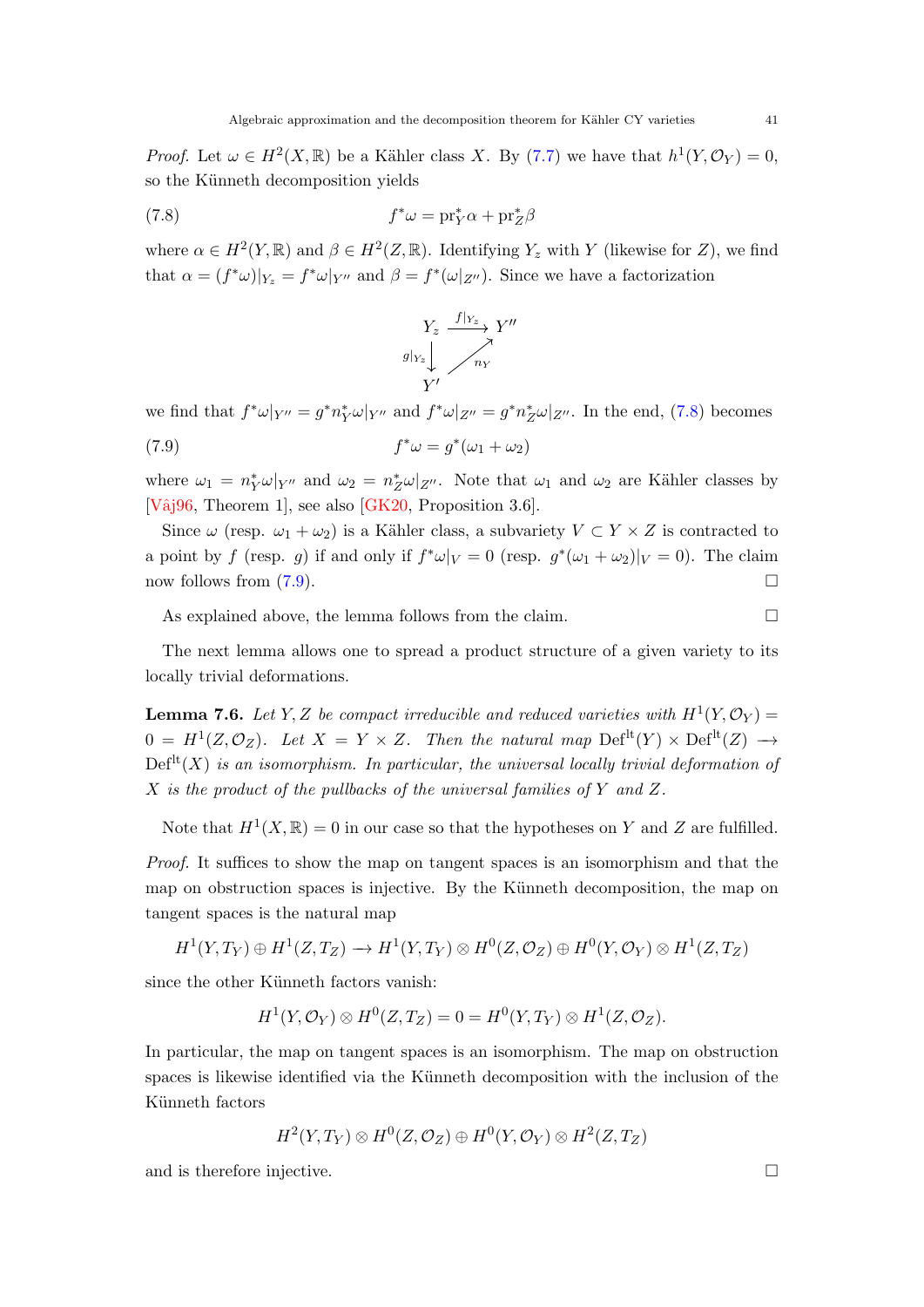<span id="page-41-3"></span>We are now ready to prove the main result of this section:

<span id="page-41-1"></span>**Proposition 7.7.** Assume Setting [6.5.](#page-29-0) Then after shrinking  $\Delta$  there is a splitting  $\mathcal{X} = \mathcal{Y} \times_{\Delta} \mathcal{Z}$  for locally trivial  $\mathcal{Y}, \mathcal{Z}/\Delta$  restricting to the given splitting over  $\Delta^*$ .

*Proof.* The map g of Corollary [7.4](#page-38-2) is an isomorphism on normalizations, and so X is a product by Lemma [7.5.](#page-39-2) Now, thanks to Lemma [7.6,](#page-40-2) after shrinking  $\Delta$  we have a product decomposition  $\mathcal{X} \cong \mathcal{Y}' \times_{\Delta} \mathcal{Z}'$  where  $\mathcal{Y}', \mathcal{Z}'/\Delta$  are locally trivial. Let us denote  $Y := \mathcal{Y}'_0$  and  $Z := \mathcal{Z}'_0$ . By construction, the subspaces  $Y \times \{z\}$  and  $\{y\} \times Z$  for general  $y \in Y$ ,  $z \in Z$  are obtained as fibers of the families  $\mathcal{F}_Y \to D_Y$  respectively  $\mathcal{F}_Z \to D_Z$ which over  $\Delta^*$  coincide with  $\mathcal{X}^* \to \mathcal{Z}^*$  and  $\mathcal{X}^* \to \mathcal{Y}^*$ . As one fiber of  $\mathcal{F}_Y \to D_Y$  is contracted under the projection  $\mathcal{F}_Y \stackrel{e}{\longrightarrow} \mathcal{X} \longrightarrow \mathcal{Z}'$ , so are all the fibers thanks to the rigidity lemma. In other words,  $\mathcal{Y}^* \cong \mathcal{Y}'^*$  and likewise for  $\mathcal{Z}^*$ .

#### <span id="page-41-2"></span>8. Proof of the decomposition theorem

<span id="page-41-0"></span>In this section we prove Theorem [A.](#page-0-1) Let X be a numerically K-trivial Kähler variety with log terminal singularities. By  $[CGGN20, Corollary 4.2]$ , there exists a quasi-étale cover  $\widetilde{X} \to X$  that splits as  $\widetilde{X} = T \times Y$  where T is a torus and Y is K-trivial with vanishing augmented irregularity,  $\tilde{q}(Y) = 0$ . Replacing X with Y, we may thus assume  $X$  is a K-trivial Kähler variety with canonical singularities and vanishing augmented irregularity. Moreover, by Corollary [3.9](#page-20-2) and [\[CGGN20,](#page-43-12) Theorem C & Proposition 6.9], we also know  $T_X$  has a splitting

(8.1) 
$$
T_X = \bigoplus_{i \in I} C_i \oplus \bigoplus_{j \in J} S_j
$$

into foliations such that with respect to some (hence any) singular Ricci-flat metric on X the sheaves  $C_i|_{X^{\text{reg}}}$  (resp.  $S_j|_{X^{\text{reg}}}$ ) are parallel with holonomy SU (resp. Sp). We may assume  $(8.1)$  has at least two factors (or X is IHS or ICY and there is nothing to prove) and at least one symplectic factor (or X is already projective and we apply  $[HP19, Theorem 1.5]$  $[HP19, Theorem 1.5]$ . It suffices to show by induction that there is a quasi-etale cover of X which splits as a product.

Given Proposition [7.7,](#page-41-1) it is enough to show we are in Setting [6.5.](#page-29-0) We obtain the weakly Kähler metric  $\theta$  by [\[Bin83a,](#page-42-8) Theorem 6.3], see also [\[Nam01,](#page-45-15) Proposition 5]. It thus remains to show the following:

*Claim.* After replacing X with a quasi-etale cover, there is a locally trivial deformation  $\mathcal{X} \to \Delta$  of X such that we have a nontrivial product decomposition  $\mathcal{X}^* = \mathcal{Y}^* \times_{\Delta^*} \mathcal{Z}^*$ over  $\Delta^*$  for locally trivial families  $\mathcal{Y}^*, \mathcal{Z}^*/\Delta^*$  and a splitting  $T_{\mathcal{X}/\Delta} = A \oplus B$  compatible with the decomposition over  $\Delta^*$ .

*Proof.* Taking  $E = \bigoplus_{j \in J} S_j$  and  $P = \bigoplus_{i \in i} C_i$ , then the family  $\mathcal{X} \to S$  guaranteed by Corollary  $2.37$  is a strong locally trivial approximation of X by Lemma [3.5.](#page-19-0) By Corollary [3.10](#page-21-1) every fiber has vanishing augmented irregularity. A projective fiber has a BB decomposition on some quasi-étale cover  $[HP19,$  Theorem 1.5], so by Lemmas [3.7](#page-20-0)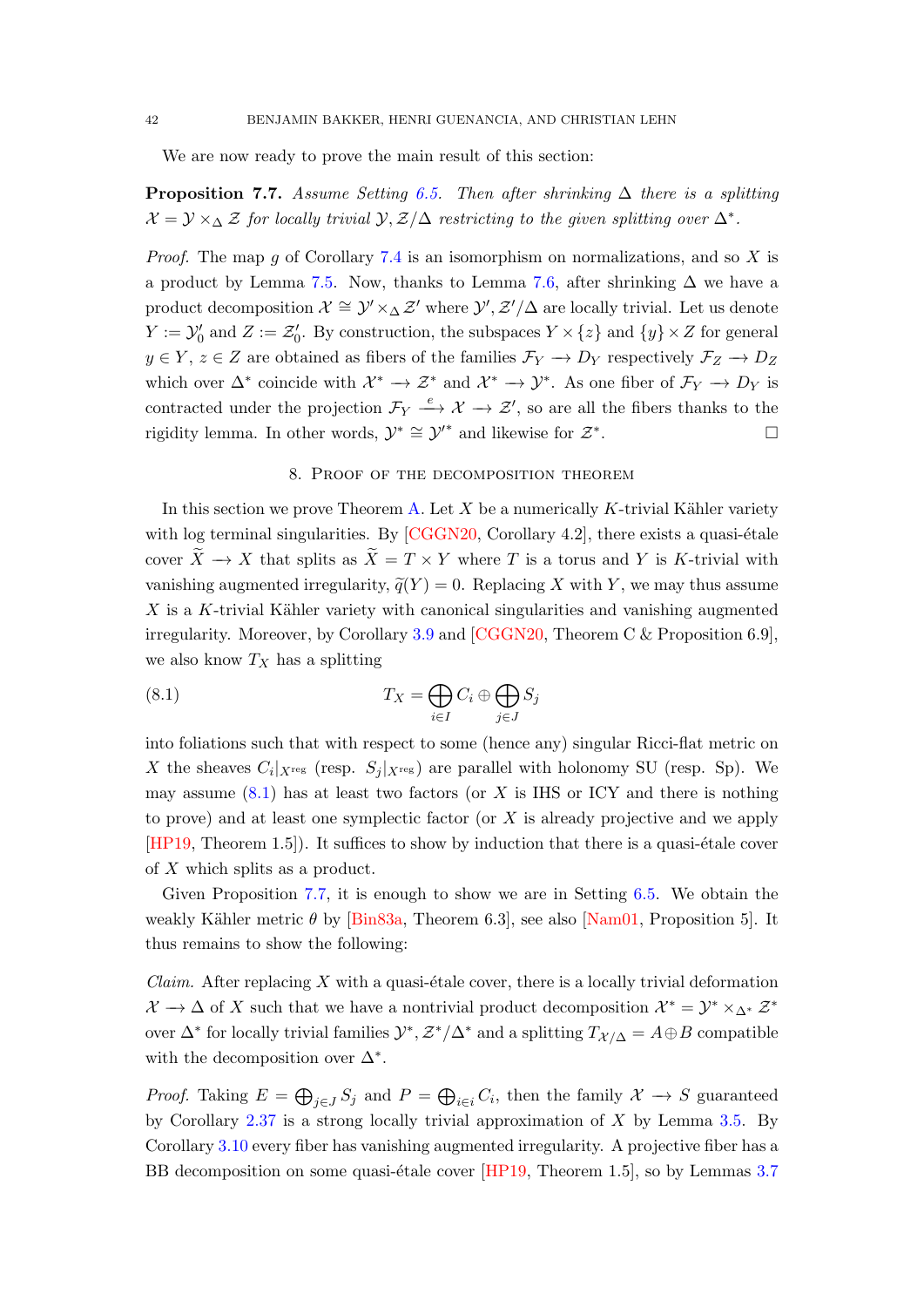and [3.8](#page-20-1) we may assume a fiber  $X_t$  of  $\mathcal{X} \to S$  has a BB decomposition which is nontrivial by Corollary [3.10](#page-21-1) and which has no torus factor. By Lemma [7.6](#page-40-2) this product decomposition persists in a neighborhood of  $t$ , and by Lemma [4.4](#page-23-0) after taking a finite base-change  $S' \to S$  and choosing a curve  $\Delta \to S'$  through the special point we have a locally trivial family  $\mathcal{X} \to \Delta$  with a locally trivial product decomposition over  $\Delta^*$ . By Proposition [5.1](#page-25-3) the claim follows.

The proof of Theorem [A](#page-0-1) is now complete.  $\Box$ 

#### <span id="page-42-0"></span>**REFERENCES**

- <span id="page-42-13"></span>[AH21] Fabrizio Anella and Andreas Höring. Twisted cotangent bundle of hyper-Kähler manifolds. J. Éc. polytech. Math., 8:1429—1457, 2021. With an appendix by Simone Diverio. – cited on p. [35](#page-34-0)
- <span id="page-42-6"></span>[Art68] Michael Artin. On the solutions of analytic equations. Invent. Math., 5:277–291, 1968. – cited on p. [5,](#page-4-2) [14,](#page-13-1) [19](#page-18-2)
- <span id="page-42-3"></span>[AV21] Ekaterina Amerik and Misha Verbitsky. Contraction centers in families of hyperkähler manifolds. Selecta Math. (N.S.), 27(4):Paper No. 60, 26, 2021. – cited on p. [3,](#page-2-0) [21,](#page-20-3) [23,](#page-22-2) [30](#page-29-4)
- <span id="page-42-7"></span>[Bar75] Daniel Barlet. Espace analytique réduit des cycles analytiques complexes compacts d'un espace analytique complexe de dimension finie. In Fonctions de plusieurs variables complexes, II (Sém. François Norguet, 1974–1975), pages  $1-158$ . Lecture Notes in Math., Vol. 482. 1975. – cited on p. [22](#page-21-2)
- <span id="page-42-11"></span>[BBE<sup>+</sup>19] Robert J. Berman, Sebastien Boucksom, Philippe Eyssidieux, Vincent Guedj, and Ahmed Zeriahi. Kähler-Einstein metrics and the Kähler-Ricci flow on log Fano varieties. J. Reine Angew. Math., 751:27–89, 2019. – cited on p. [32](#page-31-8)
- <span id="page-42-2"></span>[Bea83] Arnaud Beauville. Variétés Kähleriennes dont la première classe de Chern est nulle. J. Differential Geom., 18(4):755–782 (1984), 1983. – cited on p. [1](#page-0-2)
- <span id="page-42-10"></span>[BG13] Sébastien Boucksom and Vincent Guedj. Regularizing properties of the Kähler-Ricci flow. In An introduction to the Kähler-Ricci flow, volume 2086 of Lecture Notes in Math., pages 1–6. Springer, Cham, 2013. – cited on p. [28](#page-27-2)
- <span id="page-42-8"></span>[Bin83a] Jürgen Bingener. On deformations of Kähler spaces. I. *Math. Z.*, 182(4):505–535, 1983. – cited on p. [23,](#page-22-2) [24,](#page-23-1) [42](#page-41-3)
- <span id="page-42-9"></span>[Bin83b] Jürgen Bingener. On deformations of Kähler spaces. II. Arch. Math. (Basel), 41(6):517– 530, 1983. – cited on p. [23](#page-22-2)
- <span id="page-42-5"></span>[BL18] Benjamin Bakker and Christian Lehn. The global moduli theory of symplectic varieties, 2018. – cited on p. [3,](#page-2-0) [16,](#page-15-3) [19,](#page-18-2) [22,](#page-21-2) [29,](#page-28-5) [32](#page-31-8)
- <span id="page-42-4"></span>[BL21] Benjamin Bakker and Christian Lehn. A global Torelli theorem for singular symplectic varieties. J. Eur. Math. Soc. (JEMS), 23(3):949–994, 2021. – cited on p. [3,](#page-2-0) [14,](#page-13-1) [16,](#page-15-3) [17,](#page-16-1) [35](#page-34-0)
- <span id="page-42-12"></span>[Blo12] Zbigniew Blocki. The Calabi-Yau theorem. In *Complex Monge-Ampère equations and* geodesics in the space of Kähler metrics, volume 2038 of Lecture Notes in Math., pages 201–227. Springer, Heidelberg, 2012. – cited on p. [32](#page-31-8)
- <span id="page-42-1"></span>[Bog78] F. A. Bogomolov. Hamiltonian K¨ahlerian manifolds. Dokl. Akad. Nauk SSSR, 243(5):1101– 1104, 1978. – cited on p. [1](#page-0-2)
- <span id="page-42-14"></span>[BT76] Eric Bedford and B. A. Taylor. The Dirichlet problem for a complex Monge-Ampère equation. *Invent. Math.*,  $37(1)$ :1-44, 1976. – cited on p.  $36$
- <span id="page-42-15"></span>[BT82] E. Bedford and B.A. Taylor. A new capacity for plurisubharmonic functions. Acta Math.,  $149(1-2):1-40$ ,  $1982.$  – cited on p. [36](#page-35-3)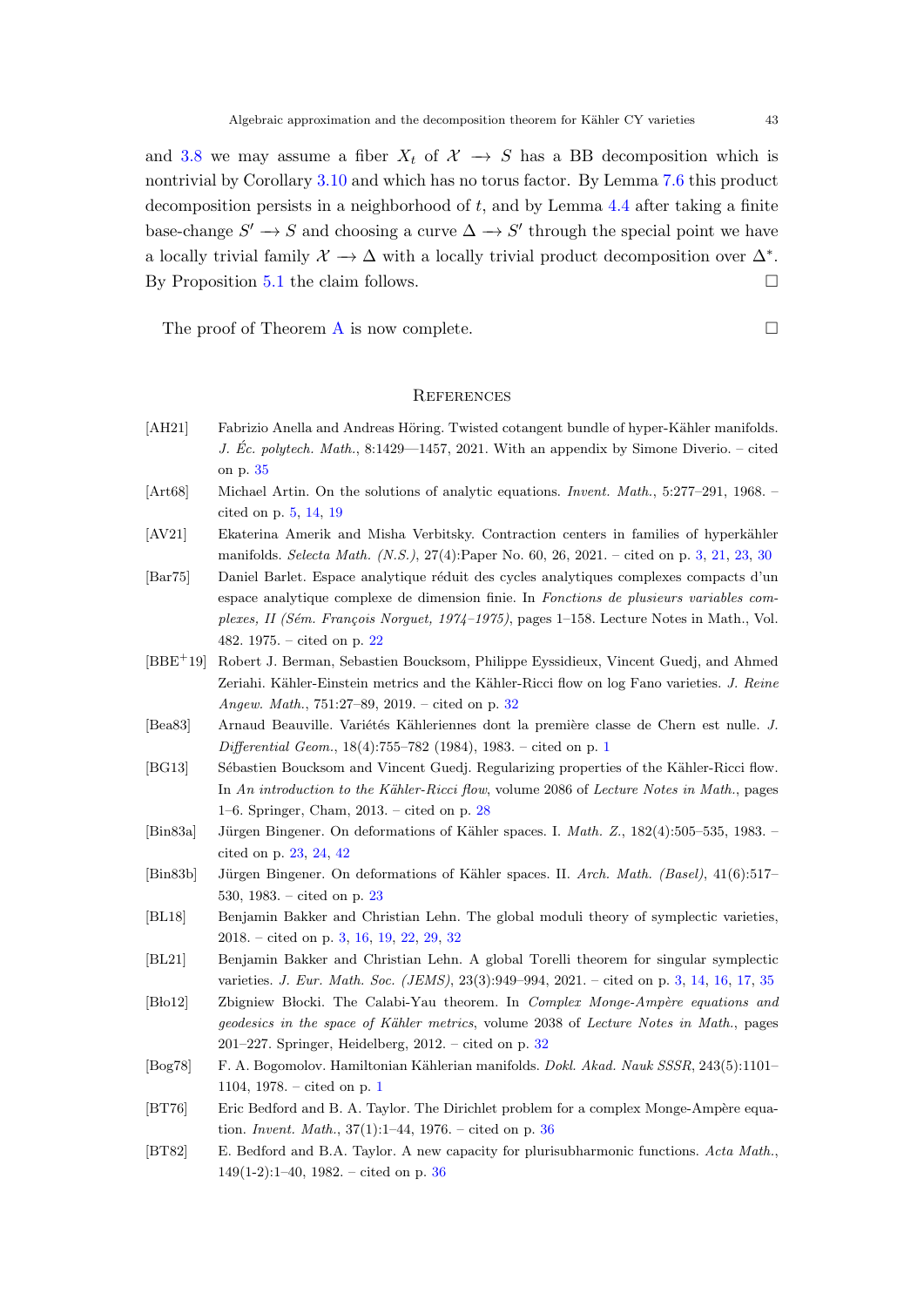- <span id="page-43-3"></span>[Cam21] Frédéric Campana. The Bogomolov-Beauville-Yau decomposition for KLT projective varieties with trivial first Chern class—without tears. Bull. Soc. Math. France, 149(1):1–13,  $2021. - \text{cited on } p. 2$  $2021. - \text{cited on } p. 2$
- <span id="page-43-12"></span>[CGGN20] Benoît Claudon, Patrick Graf, Henri Guenancia, and Philip Naumann. Kähler spaces with zero first Chern class: Bochner principle, fundamental groups, and the Kodaira problem. Preprint [arXiv:2008.13008,](http://arxiv.org/abs/2008.13008) 2020. – cited on p. [21,](#page-20-3) [22,](#page-21-2) [33,](#page-32-1) [42](#page-41-3)
- <span id="page-43-10"></span>[CGP19] Junyan Cao, Henri Guenancia, and Mihai Păun. Variation of singular Kähler-Einstein metrics: Kodaira dimension zero. Preprint [arXiv:1908.08087,](http://arxiv.org/abs/1908.08087) to appear in J. Eur. Math. Soc., 2019. – cited on p. [19](#page-18-2)
- <span id="page-43-4"></span>[CHL19] Benoît Claudon, Andreas Höring, and Hsueh-Yung Lin. The fundamental group of compact Kähler threefolds. Geom. Topol., [2](#page-1-3)3(7):3233-3271, 2019. - cited on p. 2
- <span id="page-43-9"></span>[Dan91] V. I. Danilov. de Rham complex on toroidal variety. In Algebraic geometry (Chicago, IL, 1989), volume 1479 of Lecture Notes in Math., pages 26–38. Springer, Berlin, 1991. – cited on p. [18](#page-17-1)
- <span id="page-43-8"></span>[Del68] Pierre Deligne. Théorème de Lefschetz et critères de dégénérescence de suites spectrales. Inst. Hautes Études Sci. Publ. Math., (35):259–278, 1968. – cited on p. [14,](#page-13-1) [16](#page-15-3)
- <span id="page-43-15"></span>[Dem85] Jean-Pierre Demailly. Mesures de Monge-Ampère et caractérisation géométrique des variétés algébriques affines. Mém. Soc. Math. France  $(N.S.),$  (19):124, 1985. – cited on p. [28,](#page-27-2) [36](#page-35-3)
- <span id="page-43-11"></span>[DG94] G. Dethloff and H. Grauert. Seminormal complex spaces. In Several complex variables, VII, volume 74 of Encyclopaedia Math. Sci., pages 183–220. Springer, Berlin, 1994. – cited on p. [20](#page-19-1)
- <span id="page-43-0"></span>[DG18] Stéphane Druel and Henri Guenancia. A decomposition theorem for smoothable varieties with trivial canonical class. J. Éc. polytech. Math.,  $5:117-147$  $5:117-147$  $5:117-147$ ,  $2018.$  – cited on p. 1
- <span id="page-43-17"></span>[DGG20] Eleonora Di Nezza, Vincent Guedj, and Henri Guenancia. Families of singular Kähler-Einstein metrics. Preprint [arXiv:2003.08178,](http://arxiv.org/abs/2003.08178) to appear in J. Eur. Soc. Math., 2020. – cited on p. [30,](#page-29-4) [32](#page-31-8)
- <span id="page-43-13"></span>[Dou66] Adrien Douady. Le problème des modules pour les sous-espaces analytiques compacts d'un espace analytique donné. Ann. Inst. Fourier (Grenoble), 16(fasc., fasc. 1):1–95, 1966. – cited on p. [22](#page-21-2)
- <span id="page-43-5"></span>[Dou74] A. Douady. Le problème des modules locaux pour les espaces C-analytiques compacts. Ann. Sci. École Norm. Sup.  $(4)$ , 7:569–602 (1975), 1974. – cited on p. [12](#page-11-2)
- <span id="page-43-1"></span>[Dru18] Stéphane Druel. A decomposition theorem for singular spaces with trivial canonical class of dimension at most five. *Invent. Math.*,  $211(1):245-296$ ,  $2018.$  – cited on p. [1,](#page-0-2) [40](#page-39-3)
- <span id="page-43-16"></span>[EGZ09] Philippe Eyssidieux, Vincent Guedj, and Ahmed Zeriahi. Singular Kähler-Einstein metrics. J. Amer. Math. Soc., 22:607–639, 2009. – cited on p. [30,](#page-29-4) [32,](#page-31-8) [33](#page-32-1)
- <span id="page-43-2"></span>[Elk81] Renée Elkik. Rationalité des singularités canoniques. Invent. Math., 64(1):1–6, 1981. – cited on p. [2](#page-1-3)
- <span id="page-43-6"></span>[FK87] Hubert Flenner and Siegmund Kosarew. On locally trivial deformations. Publ. Res. Inst. Math. Sci., 23(4):627–665, 1987. – cited on p. [12](#page-11-2)
- <span id="page-43-7"></span>[Fuj79] Akira Fujiki. Closedness of the Douady spaces of compact K¨ahler spaces. Publ. Res. Inst. *Math. Sci.*,  $14(1):1-52$ ,  $1978/79$ . – cited on p. [14,](#page-13-1) [23,](#page-22-2) [36](#page-35-3)
- <span id="page-43-14"></span>[Ful98] William Fulton. Intersection Theory, volume 2 of Ergebnisse der Mathematik und ihrer Grenzgebiete. 3. Folge. A Series of Modern Surveys in Mathematics [Results in Mathematics and Related Areas. 3rd Series. A Series of Modern Surveys in Mathematics]. Springer-Verlag, Berlin, second edition, 1998. – cited on p. [23,](#page-22-2) [37](#page-36-3)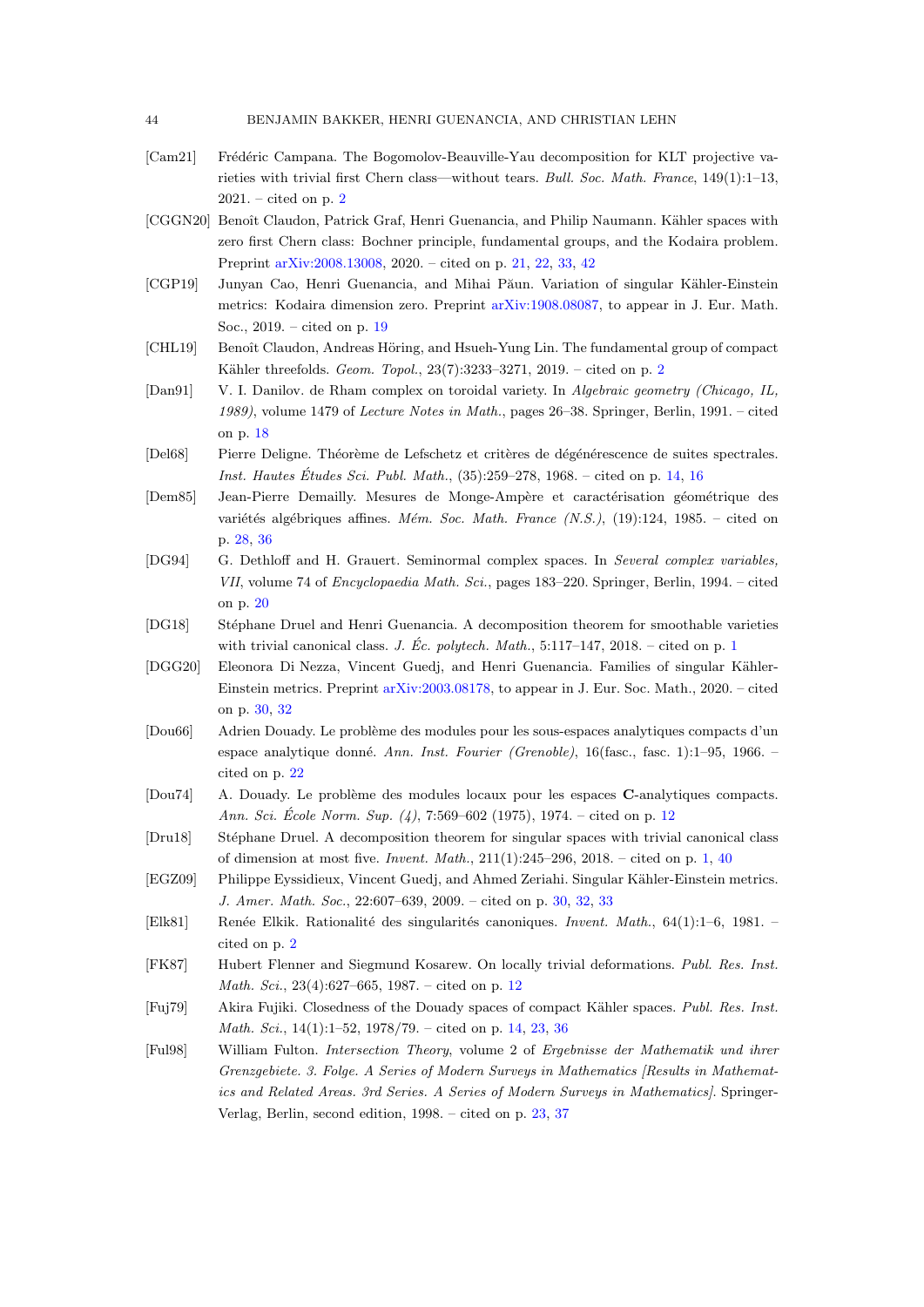- <span id="page-44-1"></span>[GGK19] Daniel Greb, Henri Guenancia, and Stefan Kebekus. Klt varieties with trivial canonical class: holonomy, differential forms, and fundamental groups. Geom. Topol., 23:2051–2124,  $2019. -$  cited on p. [1,](#page-0-2)  $33$
- <span id="page-44-16"></span>[GK20] Patrick Graf and Tim Kirschner. Finite quotients of three-dimensional complex tori. Ann. Inst. Fourier (Grenoble), 70(2):881–914, 2020. – cited on p. [30,](#page-29-4) [41](#page-40-3)
- <span id="page-44-11"></span>[GKK10] Daniel Greb, Stefan Kebekus, and Sándor J. Kovács. Extension theorems for differential forms and Bogomolov-Sommese vanishing on log canonical varieties. Compos. Math., 146(1):193–219, 2010. – cited on p. [13](#page-12-2)
- <span id="page-44-0"></span>[GKKP11] Daniel Greb, Stefan Kebekus, Sándor J. Kovács, and Thomas Peternell. Differential forms on log canonical spaces. Publ. Math. Inst. Hautes Études Sci.,  $(114):87-169$ ,  $2011. -$  cited on p. [1](#page-0-2)
- <span id="page-44-14"></span>[GKP16a] Daniel Greb, Stefan Kebekus, and Thomas Peternell. Etale fundamental groups of Kawa- ´ mata log terminal spaces, flat sheaves, and quotients of abelian varieties. Duke Math. J., 165(10):1965–2004, 2016. – cited on p. [21](#page-20-3)
- <span id="page-44-3"></span>[GKP16b] Daniel Greb, Stefan Kebekus, and Thomas Peternell. Singular spaces with trivial canonical class. In Minimal models and extremal rays (Kyoto, 2011), volume 70 of Adv. Stud. Pure *Math.*, pages 67–113. Math. Soc. Japan, [Tokyo], [2](#page-1-3)016. – cited on p. 2
- <span id="page-44-15"></span>[GLR13] Daniel Greb, Christian Lehn, and Sönke Rollenske. Lagrangian fibrations on hyperkähler manifolds—on a question of Beauville. Ann. Sci. Éc. Norm. Supér.  $(4)$ , 46(3):375–403 (2013), 2013. – cited on p. [23](#page-22-2)
- <span id="page-44-9"></span>[GR77] H. Grauert and R. Remmert. Theorie der Steinschen Räume, volume 227 of Grundlehren der Mathematischen Wissenschaften [Fundamental Principles of Mathematical Sciences]. Springer-Verlag, Berlin-New York, 1977. – cited on p. [10](#page-9-0)
- <span id="page-44-10"></span>[Gra74] Hans Grauert. Der Satz von Kuranishi für kompakte komplexe Räume. Invent. Math., 25:107–142, 1974. – cited on p. [12](#page-11-2)
- <span id="page-44-7"></span>[Gra21] Patrick Graf. A decomposition theorem for singular Kähler spaces with trivial first Chern class of dimension at most four. Preprint [arXiv:2101.06764,](http://arxiv.org/abs/2101.06764) 2021. – cited on p. [4](#page-3-0)
- <span id="page-44-5"></span>[Gro97a] Mark Gross. The deformation space of Calabi-Yau n-folds with canonical singularities can be obstructed. In Mirror symmetry, II, volume 1 of AMS/IP Stud. Adv. Math., pages 401–411. Amer. Math. Soc., Providence, RI, 1997. – cited on p. [3](#page-2-0)
- <span id="page-44-8"></span>[Gro97b] Mark Gross. Deforming Calabi-Yau threefolds. Math. Ann., 308(2):187–220, 1997. – cited on p. [7,](#page-6-4) [16](#page-15-3)
- <span id="page-44-4"></span>[GS21] Patrick Graf and Martin Schwald. The Kodaira problem for Kähler spaces with vanishing first Chern class. Forum Math. Sigma, 9:Paper No. e24, 15, 2021. – cited on p. [3,](#page-2-0) [20](#page-19-1)
- <span id="page-44-6"></span>[Gue16] Henri Guenancia. Semistability of the tangent sheaf of singular varieties. Algebraic Geom- $\text{etry}, 3(5):508-542$ , november 2016. – cited on p. [3,](#page-2-0) [19](#page-18-2)
- <span id="page-44-2"></span>[HP19] Andreas Höring and Thomas Peternell. Algebraic integrability of foliations with numerically trivial canonical bundle. Invent. Math.,  $216(2):395-419$ ,  $2019$ . – cited on p. [1,](#page-0-2) [3,](#page-2-0) [42](#page-41-3)
- <span id="page-44-12"></span>[Kaw92] Yujiro Kawamata. Unobstructed deformations. A remark on a paper of Z. Ran: "Deformations of manifolds with torsion or negative canonical bundle" [J. Algebraic Geom. 1 (1992), no. 2, 279–291; MR1144440 (93e:14015)]. J. Algebraic Geom., 1(2):183–190, 1992. – cited on p. [16](#page-15-3)
- <span id="page-44-13"></span>[Kaw97] Yujiro Kawamata. Erratum on: "Unobstructed deformations. A remark on a paper of Z. Ran: 'Deformations of manifolds with torsion or negative canonical bundle'" [J. Algebraic Geom. 1 (1992), no. 2, 183–190; MR1144434 (93e:14016)]. J. Algebraic Geom., 6(4):803– 804, 1997. – cited on p. [16](#page-15-3)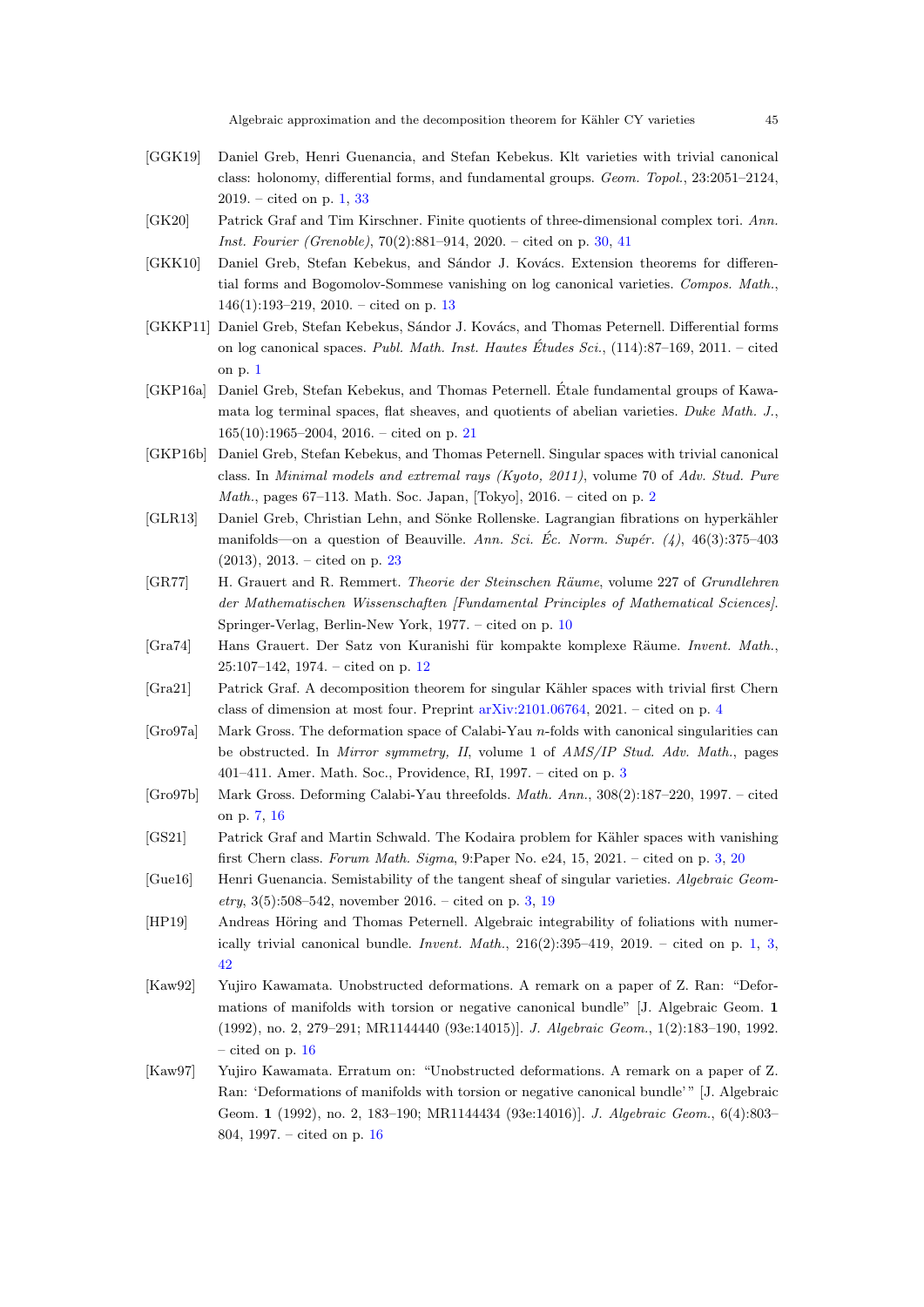| BENJAMIN BAKKER, HENRI GUENANCIA, AND CHRISTIAN LEHN<br>46 |  |
|------------------------------------------------------------|--|
|------------------------------------------------------------|--|

- <span id="page-45-13"></span>[KL09] János Kollár and Michael Larsen. Quotients of Calabi-Yau varieties. In Algebra, arithmetic, and geometry: in honor of Yu. I. Manin. Vol. II, volume 270 of Progr. Math., pages 179– 211. Birkhäuser Boston, Boston, MA,  $2009. -$  cited on p.  $40$
- <span id="page-45-0"></span>[KS21] Stefan Kebekus and Christian Schnell. Extending holomorphic forms from the regular locus of a complex space to a resolution of singularities. J. Amer. Math. Soc., 34(2):315–368, 2021. – cited on p. [2,](#page-1-3) [14,](#page-13-1) [15,](#page-14-4) [16,](#page-15-3) [19,](#page-18-2) [28](#page-27-2)
- <span id="page-45-15"></span>[Nam01] Yoshinori Namikawa. Extension of 2-forms and symplectic varieties. J. Reine Angew. Math., 539:123–147, 2001. – cited on p. [42](#page-41-3)
- <span id="page-45-10"></span>[Pău08] Mihai Păun. Regularity properties of the degenerate Monge-Ampère equations on compact Kähler manifolds. Chin. Ann. Math., Ser. B, 29(6):623-6[30,](#page-29-4) 2008. – cited on p. 30, [32](#page-31-8)
- <span id="page-45-7"></span>[Pou69] Geneviève Pourcin. Théorème de Douady au-dessus de S. Ann. Scuola Norm. Sup. Pisa Cl. Sci. (3), 23:451–459, 1969. – cited on p. [22](#page-21-2)
- <span id="page-45-8"></span>[PS85] Ragni Piene and Michael Schlessinger. On the Hilbert scheme compactification of the space of twisted cubics. Amer. J. Math., 107(4):761–774, 1985. – cited on p. [23](#page-22-2)
- <span id="page-45-9"></span>[PS08] Chris A. M. Peters and Joseph H. M. Steenbrink. Mixed Hodge structures, volume 52 of Ergebnisse der Mathematik und ihrer Grenzgebiete. 3. Folge. A Series of Modern Surveys in Mathematics [Results in Mathematics and Related Areas. 3rd Series. A Series of Modern Surveys in Mathematics]. Springer-Verlag, Berlin, 2008. – cited on p. [27](#page-26-3)
- <span id="page-45-5"></span>[Ran92] Ziv Ran. Deformations of manifolds with torsion or negative canonical bundle. J. Algebraic Geom., 1(2):279–291, 1992. – cited on p. [16](#page-15-3)
- <span id="page-45-1"></span>[Sch68] Michael Schlessinger. Functors of Artin rings. Trans. Amer. Math. Soc., 130:208–222, 1968. – cited on p. [7,](#page-6-4) [11](#page-10-2)
- <span id="page-45-2"></span>[Ser06] Edoardo Sernesi. Deformations of algebraic schemes, volume 334 of Grundlehren der Mathematischen Wissenschaften [Fundamental Principles of Mathematical Sciences]. Springer-Verlag, Berlin, 2006. – cited on p. [8](#page-7-2)
- <span id="page-45-6"></span>[Ste77] J. H. M. Steenbrink. Mixed Hodge structure on the vanishing cohomology. In Real and complex singularities (Proc. Ninth Nordic Summer School/NAVF Sympos. Math., Oslo, 1976), pages 525–563. Sijthoff and Noordhoff, Alphen aan den Rijn, 1977. – cited on p. [18](#page-17-1)
- <span id="page-45-12"></span>[Szé14] Gábor Székelyhidi. An introduction to extremal Kähler metrics, volume 152. Providence, RI: American Mathematical Society (AMS), 2014. – cited on p. [32](#page-31-8)
- <span id="page-45-11"></span>[Tsu88] Hajime Tsuji. Existence and degeneration of K¨ahler-Einstein metrics on minimal algebraic varieties of general type. Math. Ann.,  $281(1):123-133$ ,  $1988$ . – cited on p.  $32$
- <span id="page-45-4"></span>[Uen83] Kenji Ueno. Introduction to the theory of compact complex spaces in the class  $\mathscr{C}$ . In Algebraic varieties and analytic varieties (Tokyo, 1981), volume 1 of Adv. Stud. Pure *Math.*, pages 219–230. North-Holland, Amsterdam, 1983. – cited on p. [14](#page-13-1)
- <span id="page-45-14"></span>[Vâj96] Viorel Vâjâitu. Kählerianity of q-Stein spaces. Arch. Math. (Basel), 66(3):250–257, 1996. – cited on p. [41](#page-40-3)
- <span id="page-45-3"></span>[Wło09] Jarosław Włodarczyk. Resolution of singularities of analytic spaces. In Proceedings of Gökova Geometry-Topology Conference 2008, pages 31–63. Gökova Geometry/Topology Conference (GGT), Gökova,  $2009. -$  cited on p. [13](#page-12-2)